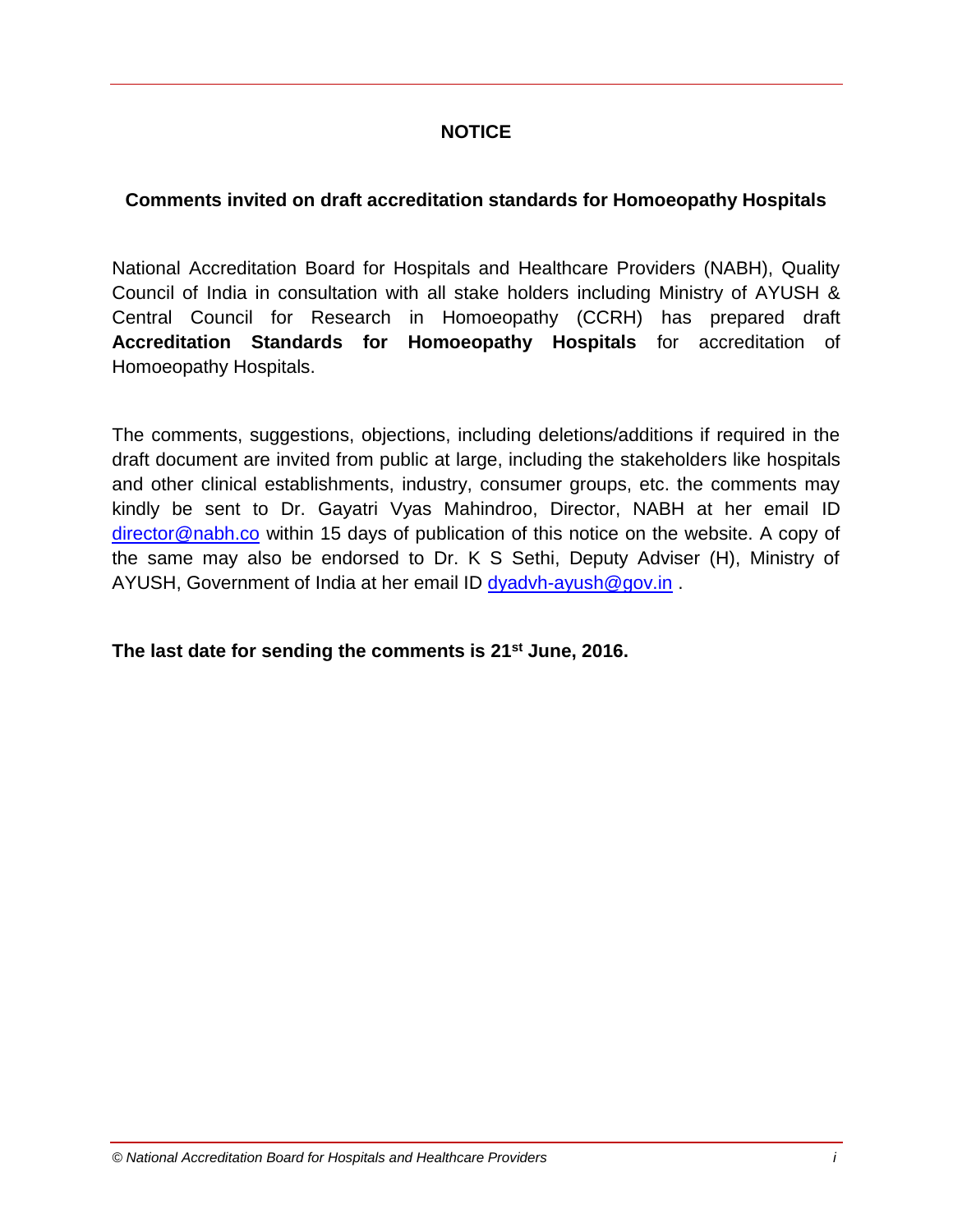# **National Accreditation Board for Hospitals and Healthcare Providers (NABH)**

**Draft Accreditation Standards for Homoeopathy Hospitals** 

2<sup>nd</sup> Edition

May 2016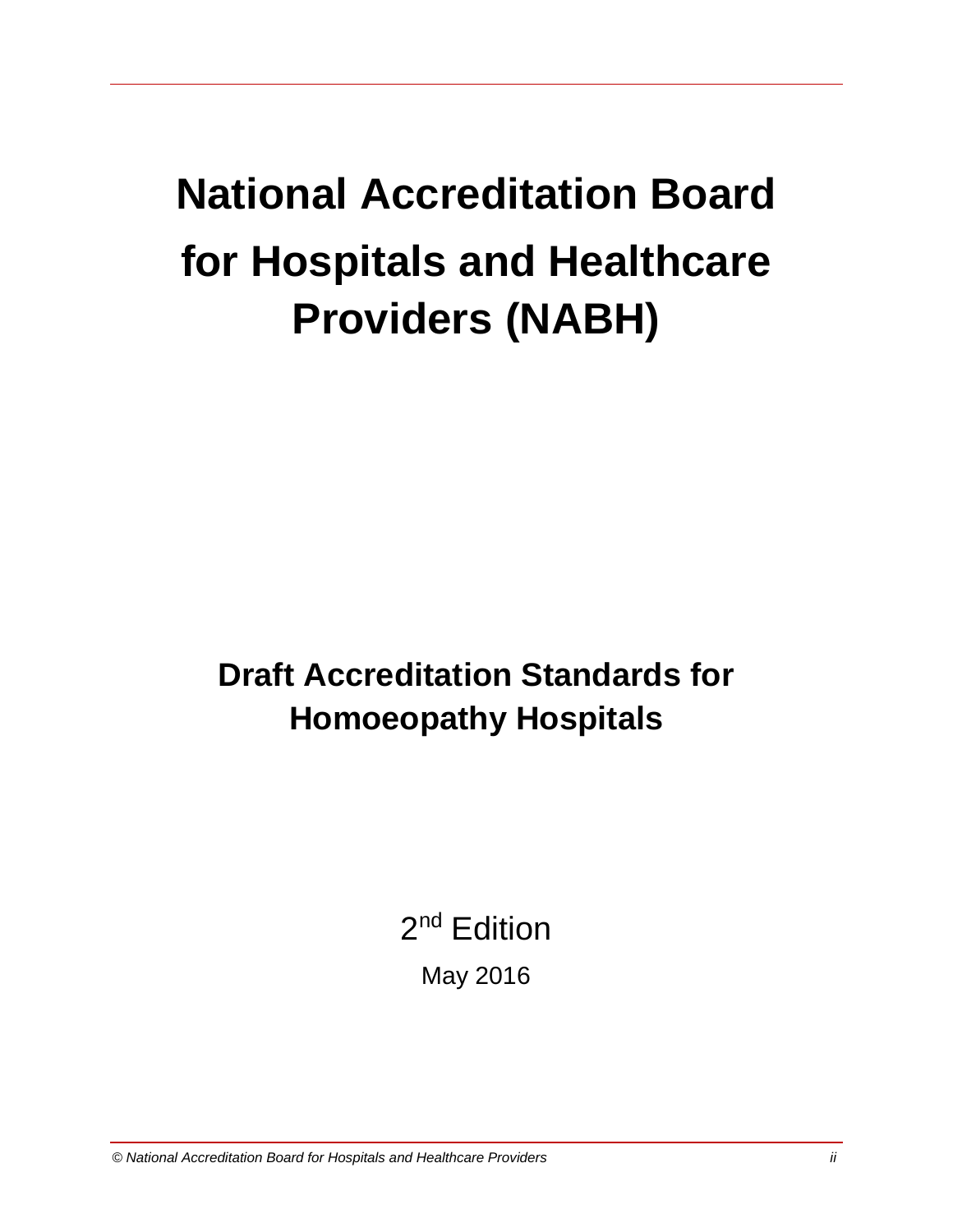2nd Edition May 2016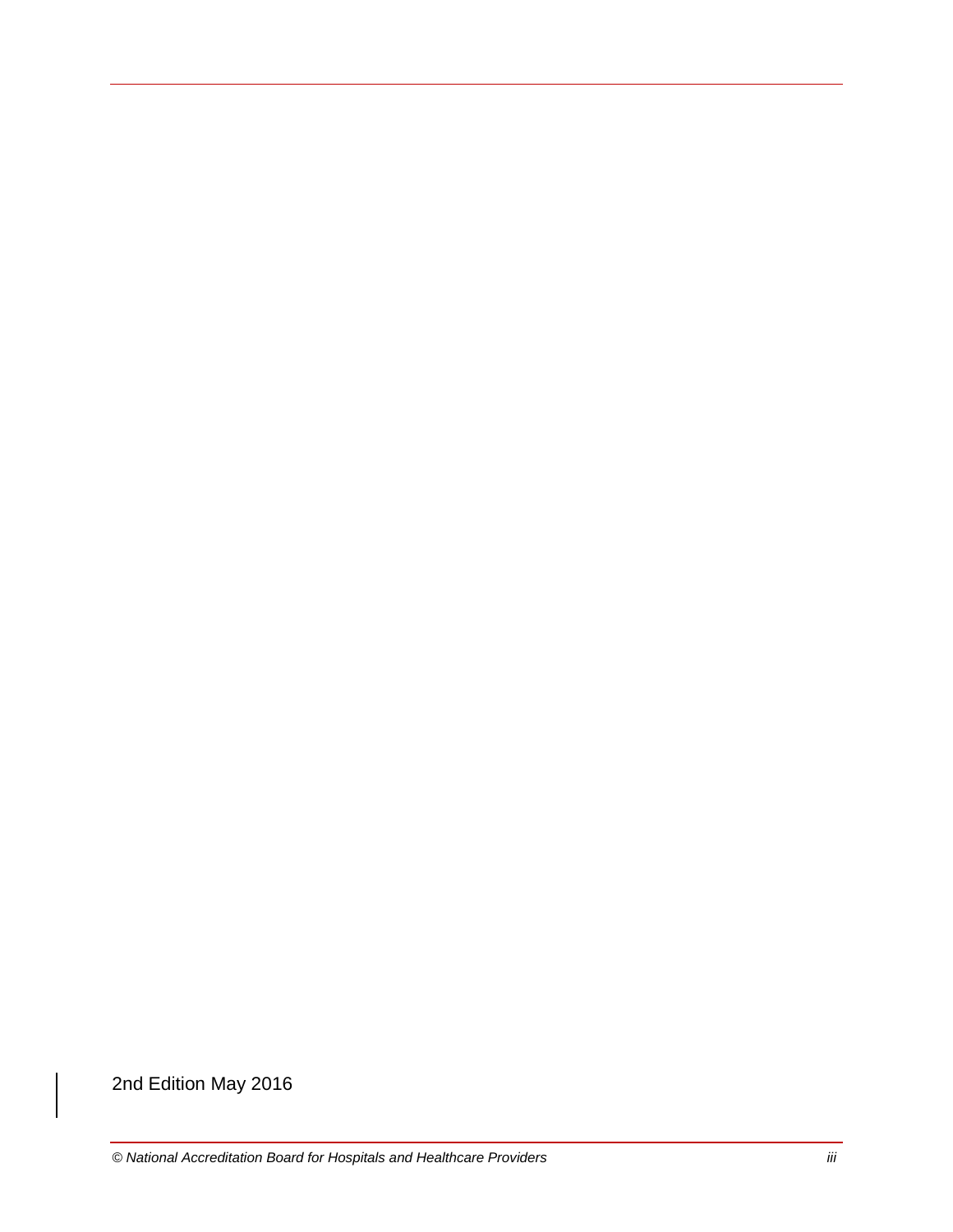# Table of Contents

| Sr. No. | <b>Particulars</b>                              | Page No.  |
|---------|-------------------------------------------------|-----------|
| 01.     | Access, Assessment and Continuity of Care (AAC) | $01 - 13$ |
| 02.     | Care of Patients (COP)                          | 14-33     |
| 03.     | Management of Medication (MOM)                  | 34-44     |
| 04.     | Patient Rights and Education (PRE)              | 45-53     |
| 05.     | <b>Hospital Infection Control (HIC)</b>         | 54-62     |
| 06.     | Continuous Quality Improvement (CQI)            | 63-71     |
| 07.     | Responsibilities of Management (ROM)            | 72-78     |
| 08.     | <b>Facility Management and Safety (FMS)</b>     | 79-86     |
| 09.     | Human Resource Management (HRM)                 | 87-94     |
| 10.     | Information Management System (IMS)             | 95-102    |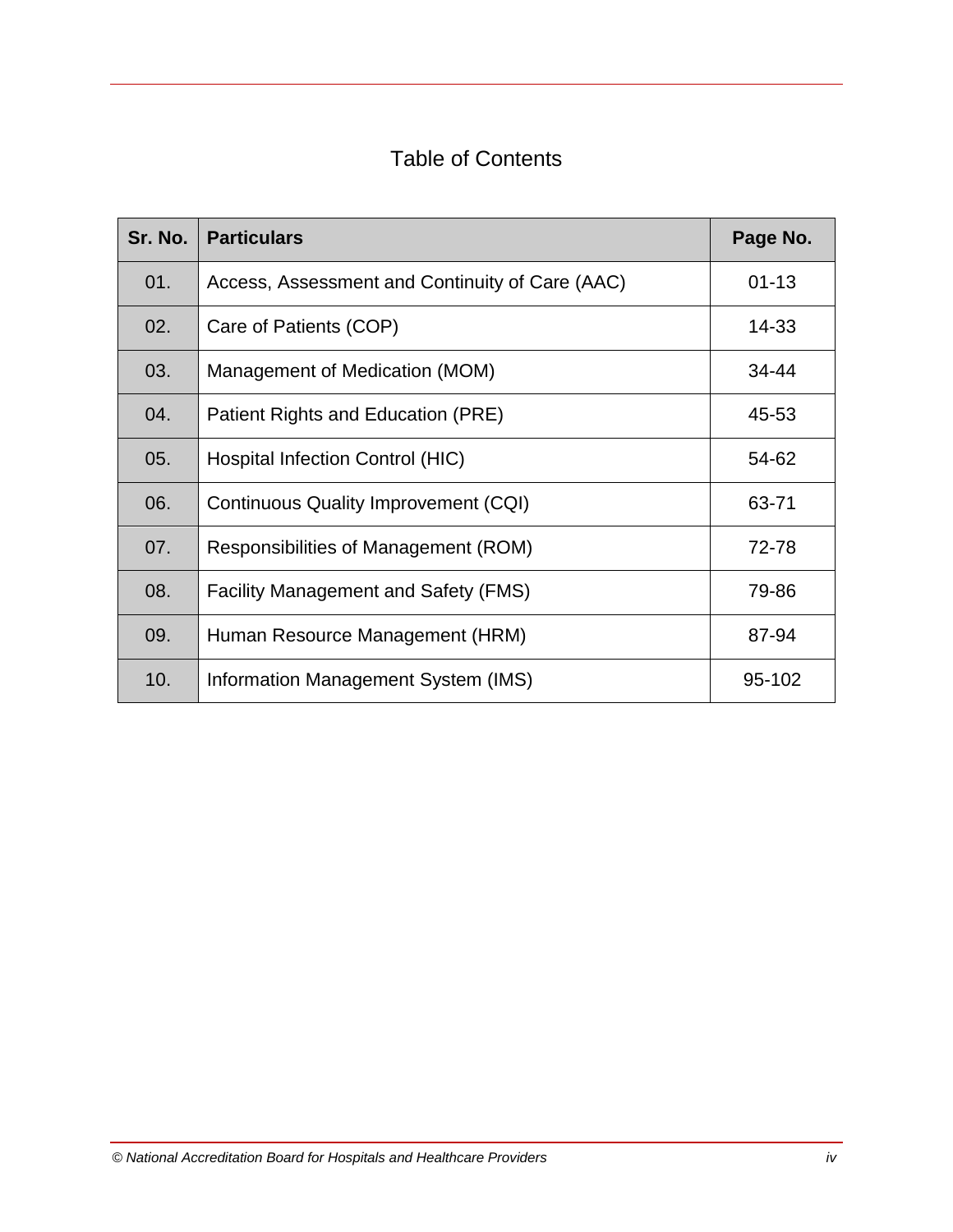# **Chapter 1**

# **Access Assessment and Continuity of Care (AAC)**

# **Intent of the chapter:**

Patients are well informed of the services that an organisation provides. This will facilitate in appropriately matching patients with the organisation's resources. Only those patients who can be cared for by the organisation are admitted to the organisation. Emergency patients receive life-stabilising treatment and are then either admitted (if resources are available) or transferred appropriately to an organisation that has the resources to take care of such patients. Out-patients who do not match the organisation's resources are similarly referred to organisations that have the matching resources.

Patients that match the organisations resources are admitted using a defined process. Patients cared for by the organisation undergo an established initial assessment and periodic and regular reassessments.

Assessments include planning for utilisation of laboratory and imaging services. The laboratory and imaging services are provided by competent staff in a safe environment for both patients and staff.

These assessments result in formulation of a definite care plan.

Patient care is multidisciplinary in nature and encourages continuity of care through well-defined transfer and discharge protocols. These protocols include transfer of adequate information with the patient.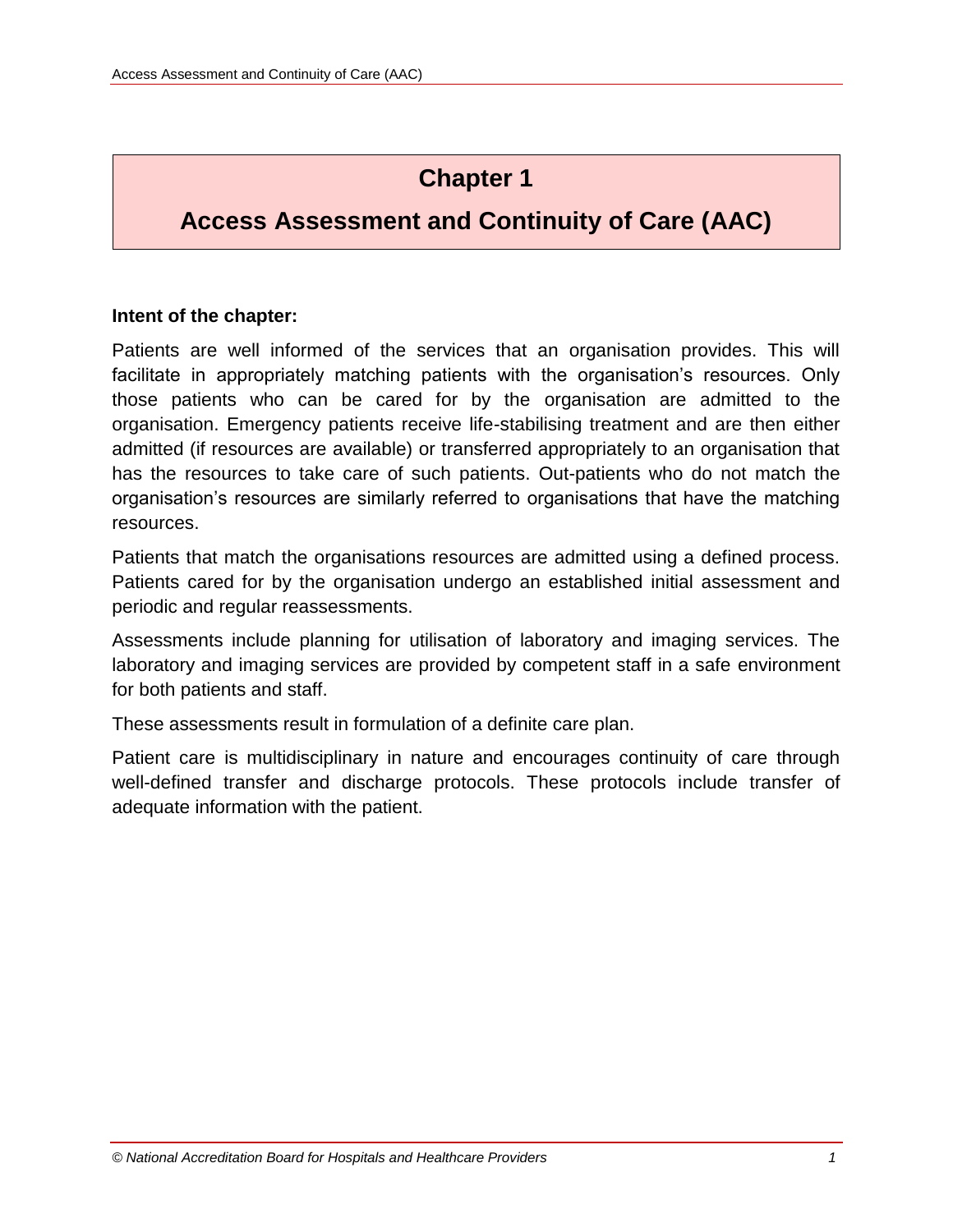| <b>AAC.1.</b>  | The organisation defines and displays the healthcare services that it provides.         |
|----------------|-----------------------------------------------------------------------------------------|
| <b>AAC.2.</b>  | The organisation has a well-defined registration and admission process.                 |
| <b>AAC.3.</b>  | There is an appropriate mechanism for transfer (in and out) or referral of<br>patients. |
| AAC.4.         | Patients cared for by the organisation undergo an established initial<br>assessment.    |
| <b>AAC.5.</b>  | Patients cared for by the organisation undergo a regular reassessment.                  |
| AAC.6.         | Laboratory services are provided as per the scope of services of the<br>organisation.   |
| <b>AAC.7.</b>  | There is an established laboratory quality assurance programme.                         |
| AAC.8.         | There is an established laboratory safety programme.                                    |
| <b>AAC.9.</b>  | Imaging services are provided as per the scope of services of the<br>organisation.      |
| <b>AAC.10.</b> | There is an established quality assurance programme for imaging services.               |
| AAC.11.        | There is an established safety programme in the imaging services.                       |
| AAC.12.        | Patient care is continuous and multidisciplinary in nature.                             |
| <b>AAC.13.</b> | The organisation has a documented discharge process.                                    |
| <b>AAC.14.</b> | Organisation defines the content of the discharge summary.                              |

# **Summary of Standards**

**\* This implies that this objective element requires documentation.**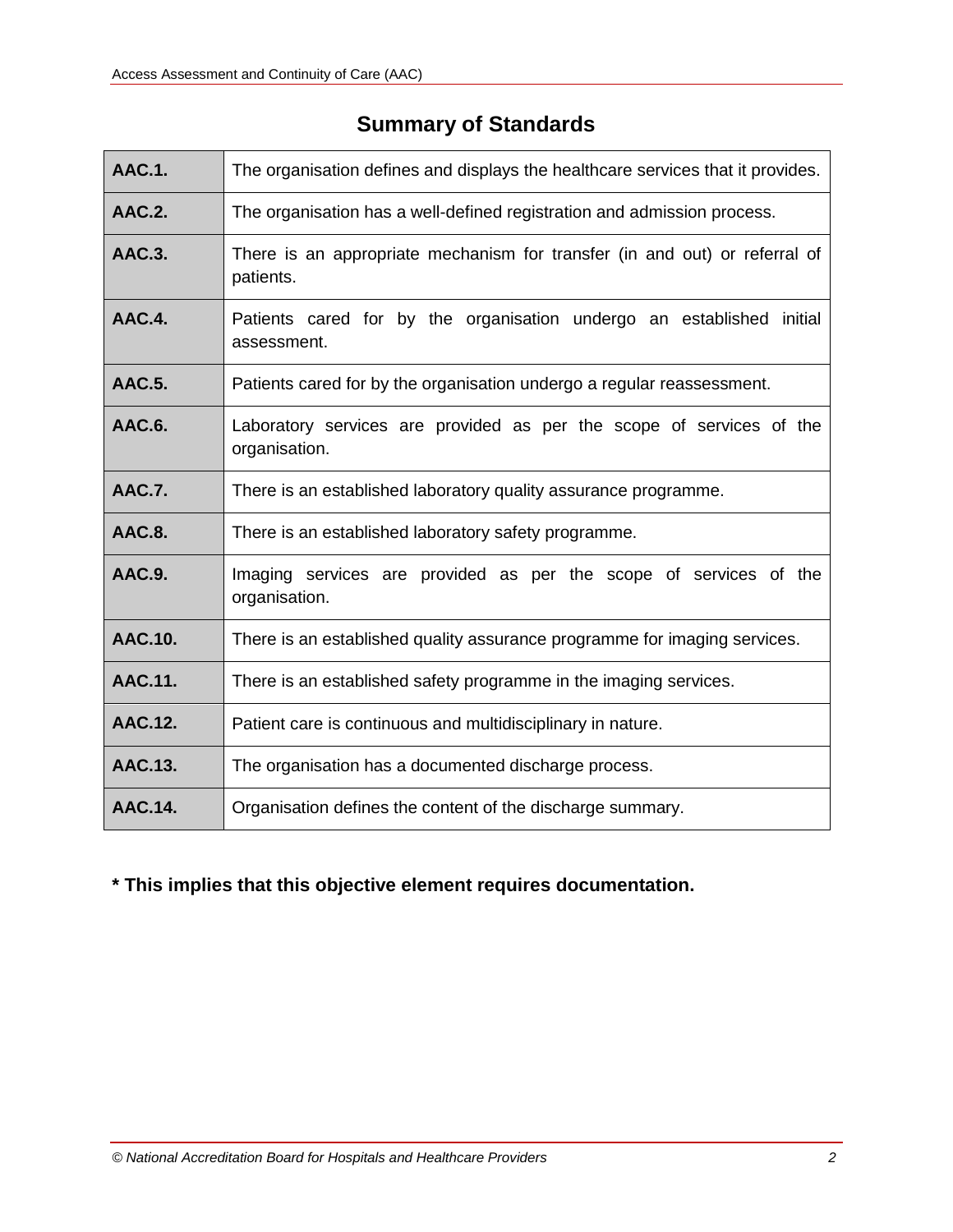# **Standards and Objective Elements**

### **Standard**

| $\vert$ AAC.1. $\vert$ The organisation defines and displays the healthcare services that it $\vert$ |  |
|------------------------------------------------------------------------------------------------------|--|
| provides.                                                                                            |  |

#### **Objective Elements**

- a. The healthcare services being provided are clearly defined and are in consonance with the needs of the community.
- b. Each defined service should have appropriate diagnostics and treatment facilities with suitably qualified personnel who provide out-patient, in-patient and emergency cover.
- c. The defined healthcare services are prominently displayed.
- d. The staff are oriented to these services.

#### **Standard**

**AAC.2. The organisation has a well-defined registration and admission process.**

- a. Documented policies and procedures are used for registering and admitting patients. \*
- b. The documented procedures address out-patients, in-patients and emergency patients. \*
- c. A unique identification number is generated at the end of registration.
- d. Patients are accepted only if the organisation can provide the required service.
- e. The documented policies and procedures also address managing patients during non-availability of beds.
- f. Access to the healthcare services in the organisation is prioritised according to the clinical needs of the patient.
- g. The staff are aware of these processes.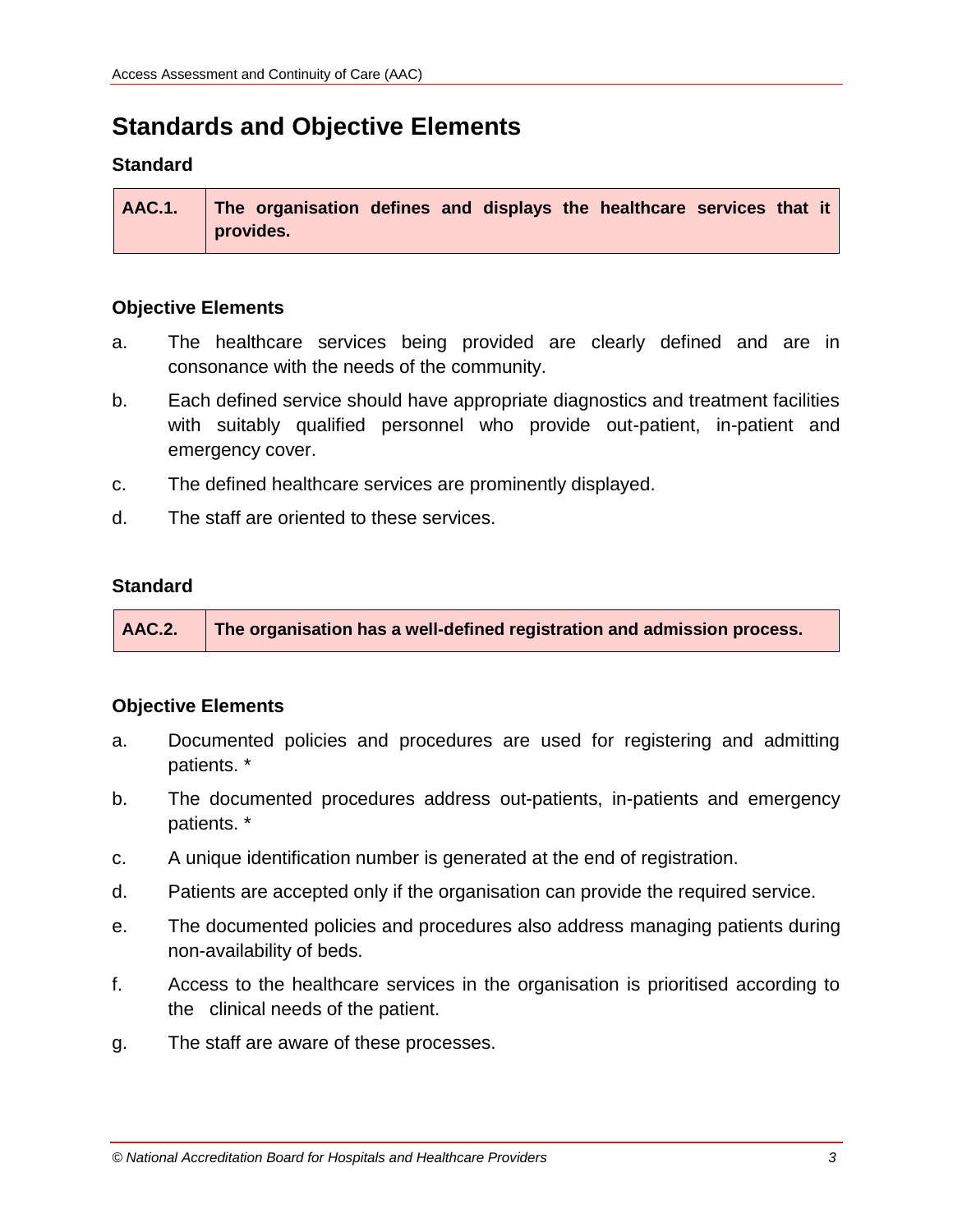| AAC.3. There is an appropriate mechanism for transfer (in and out) or referral of |
|-----------------------------------------------------------------------------------|
| patients.                                                                         |

# **Objective Elements**

- a. Documented policies and procedures guide the transfer-in of patients to the organisation. \*
- b. Documented policies and procedures guide the transfer-out/referral of unstable patients to another facility in an appropriate manner. \*
- c. Documented policies and procedures guide the transfer- out/referral of stable patients to another facility in an appropriate manner. \*
- d. The documented procedures identify staff responsible during transfer/referral.\*
- e. The organisation gives a summary of patient's condition and the treatment given.

# **Standard**

| AAC.4. Patients cared for by the organisation undergo an established initial |  |
|------------------------------------------------------------------------------|--|
| assessment.                                                                  |  |

- a. The organisation defines and documents the content of the initial assessment for the out–patients, in-patients and emergency patients. \*
- b. The organisation determines who can perform the initial assessment. \*
- c. The organisation defines the time frame within which the initial assessment is completed based on patient's needs. \*
- d. The initial assessment for in-patients is documented within 24 hours or earlier as per the patient's condition, as defined in the organisation's policy. \*
- e. Initial assessment of in-patients also includes nursing assessment which is done at the time of admission and documented. \*
- f. Initial assessment includes screening for nutritional needs.
- g. The initial assessment results in a documented care plan. \*
- h. The Care plan reflects desired results of the treatment, care or service.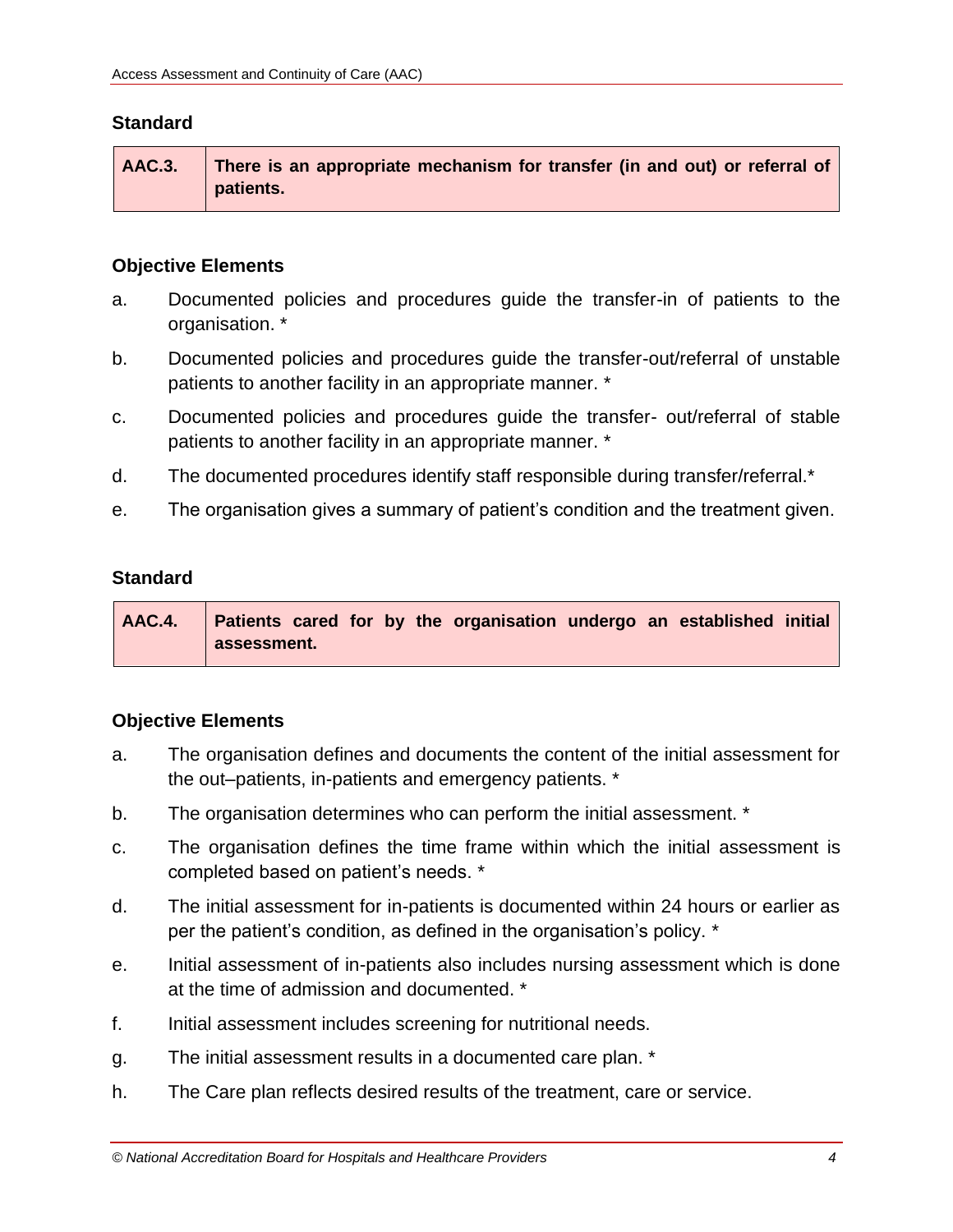i. The Care plan is countersigned by the clinician in-charge of the patient within 24 hours.

# **Standard**

**AAC.5. Patients cared for by the organisation undergo a regular reassessment.**

# **Objective Elements**

- a. Patients are reassessed at appropriate intervals.
- b. Out-patients are informed of their next follow-up, where appropriate.
- c. For in-patients during reassessment the Care plan is monitored and modified, where found necessary.
- d. Staff involved in direct clinical care document reassessments. \*
- e. Patients are reassessed to determine their response to treatment and to plan further treatment or discharge.
- f. The organization lays down guidelines and implements processes to identify early warning signs of change or deterioration in clinical conditions for initiating prompt intervention.

# **Standard**

| AAC.6. Laboratory services are provided as per the scope of services of the |
|-----------------------------------------------------------------------------|
| organisation.                                                               |

- a. Scope of the laboratory services commensurate to the services provided by the organization.
- b. The infrastructure (physical and equipment) is adequate to provide the defined scope of services.
- c. The manpower is adequate to provide the defined scope of services.
- d. Qualified and trained personnel perform, supervise and interpret the investigations.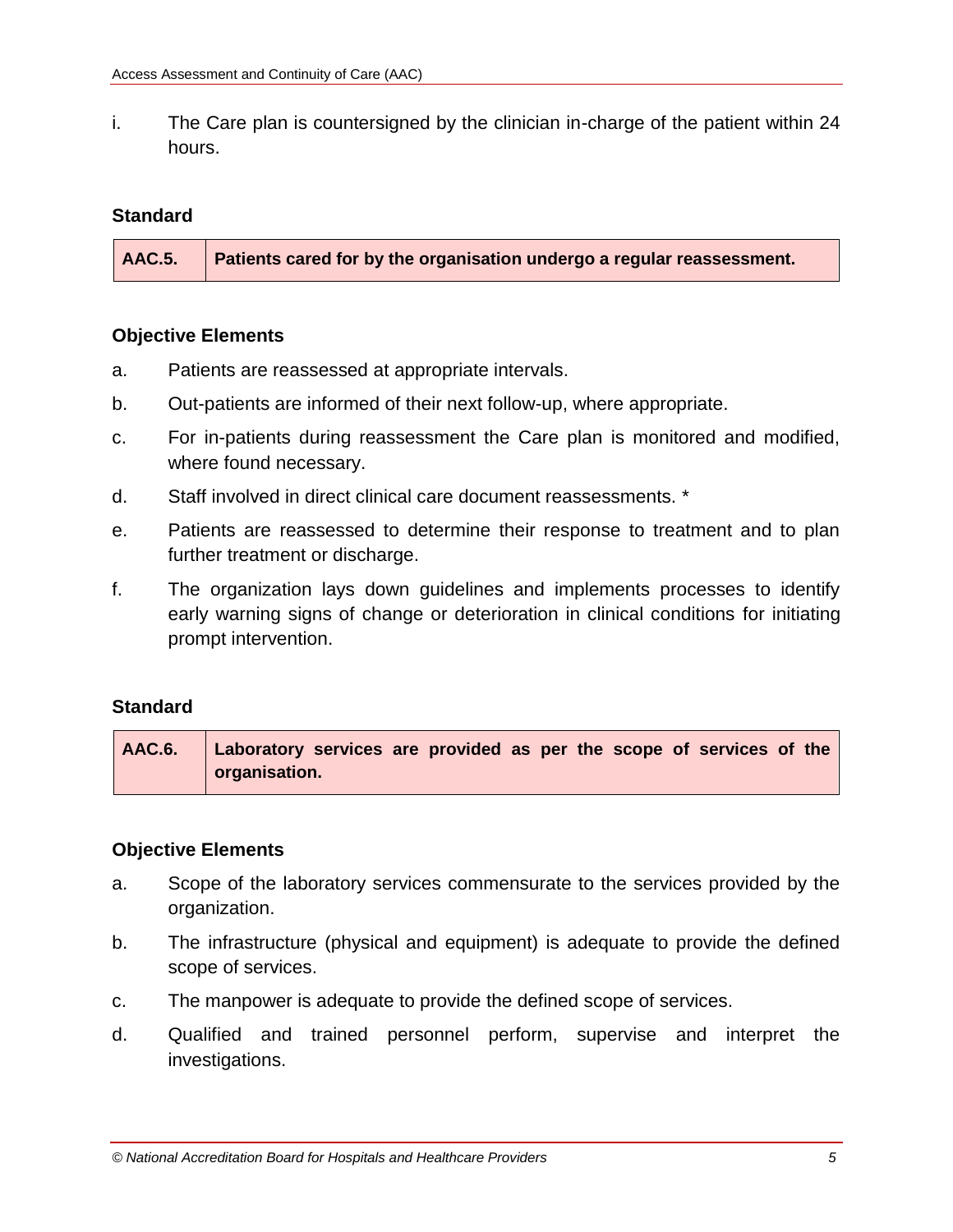- e. Documented procedures guide ordering of tests, collection, identification, handling, safe transportation, processing and disposal of specimens. \*
- f. Laboratory results are available within a defined time frame. \*
- g. Critical results are intimated immediately to the personnel concerned. \*
- h. Results are reported in a standardised manner.
- i. There is a mechanism to address recall / amendment of reports whenever applicable.
- j. Laboratory tests not available in the organisation are outsourced to organisation(s) based on their quality assurance system. \*

**AAC.7. There is an established laboratory quality assurance programme.**

# **Objective Elements**

- a. The laboratory quality assurance programme is documented. \*
- b. The programme addresses verification and / or validation of test methods. \*
- c. The programme addresses surveillance of test results. \*
- d. The programme includes periodic calibration and maintenance of all equipment. \*
- e. The programme includes the documentation of corrective and preventive actions.\*

# **Standard**

**AAC.8. There is an established laboratory safety programme.**

- a. The laboratory safety programme is documented. \*
- b. This programme is aligned with the organisation's safety programme.
- c. Written procedures guide the handling and disposal of infectious and hazardous materials. \*
- d. Laboratory personnel are appropriately trained in safe practices.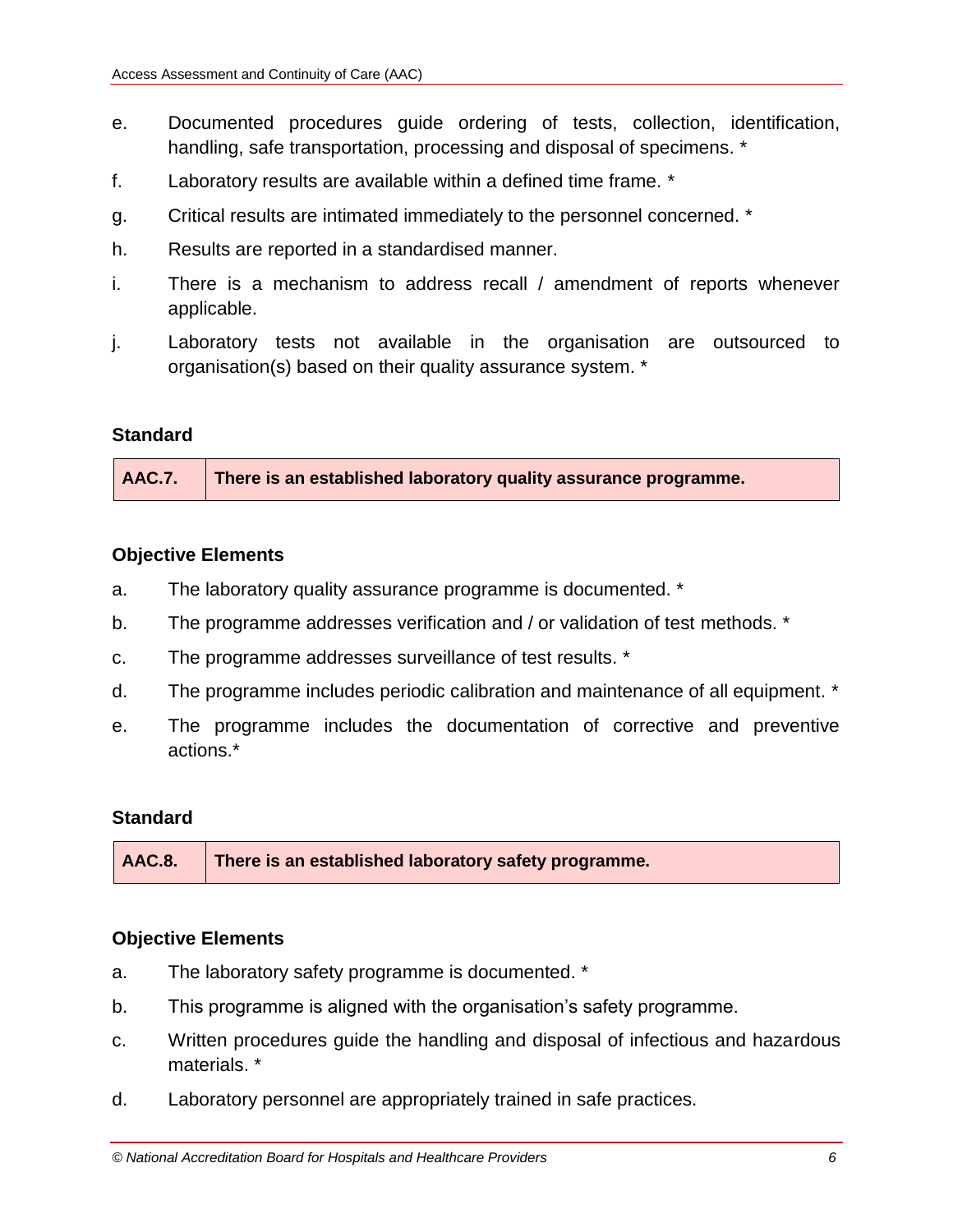e. Laboratory personnel are provided with appropriate safety equipment / devices.

# **Standard**

| AAC.9.   Imaging services are provided as per the scope of services of the |
|----------------------------------------------------------------------------|
| organisation.                                                              |

#### **Objective Elements**

- a. Imaging services comply with legal and other requirements.
- b. Scope of the imaging services is commensurate to the services provided by the organisation.
- c. The infrastructure (physical and equipment) and manpower is adequate to provide for its defined scope of services.
- d. Adequately qualified and trained personnel perform, supervise and interpret the investigations.
- e. Documented policies and procedures exist to ensure correct identification and safe and timely transportation of patients to and from the imaging services. \*
- f. Imaging results are available within a defined timeframe. \*
- g. Critical results are intimated immediately to the personnel concerned.\*
- h. Results are reported in a standardised manner.
- i. There is a mechanism to address recall / amendment of reports whenever applicable.
- j. Imaging tests not available in the organisation are outsourced to organisation(s) based on their quality assurance system. \*

#### **Standard**

| AAC.10. There is an established quality assurance programme for imaging services. |
|-----------------------------------------------------------------------------------|
|                                                                                   |

- a. The quality assurance programme for imaging services is documented. \*
- b. The programme addresses periodic internal / external peer review of imaging protocols and results using appropriate sampling.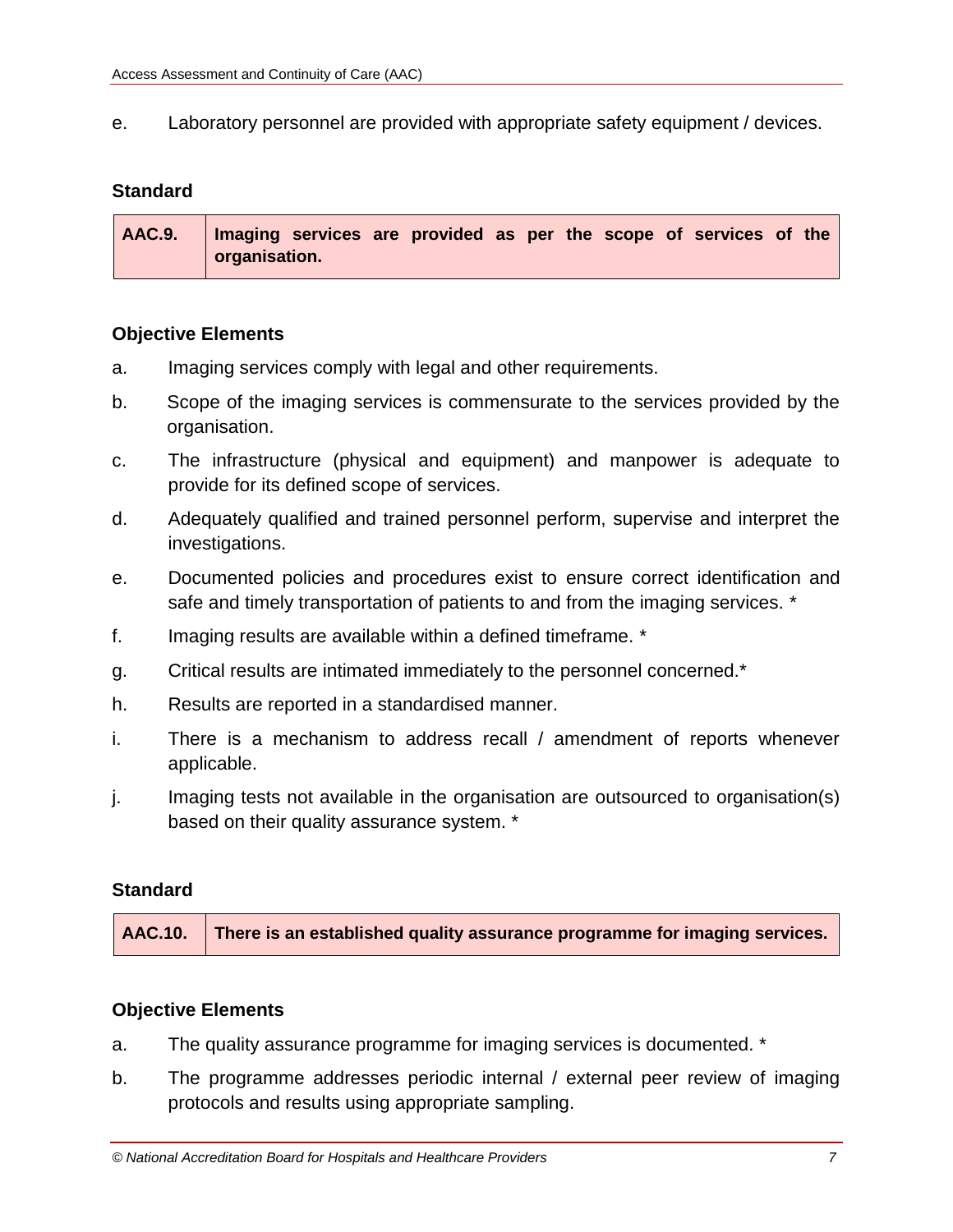- c. The programme addresses surveillance of imaging results in collaboration with referring clinicians for follow up wherever applicable \*
- d. A system is in place to ensure the appropriateness of the investigations and procedures for the clinical indication.
- e. The programme includes periodic calibration and maintenance of all equipment. \*
- f. The programme includes the documentation of corrective and preventive actions.\*

**AAC.11. There is an established safety programme in the imaging services.**

# **Objective Elements**

- a. The radiation-safety programme is documented. \*
- b. This programme is aligned with the organisation's safety programme.
- c. Patients are appropriately screened for safety / risk prior to undergoing an imaging on a particular modality.
- d. Handling, usage and disposal of radio-active and hazardous materials are as per statutory requirements.
- e. Imaging personnel and patients are provided with appropriate radiation safety and monitoring devices where applicable.
- f. Radiation-safety and monitoring devices are periodically tested and results are documented. \*
- g. Imaging and ancillary personnel are trained in imaging safety practices and radiation-safety measures.
- h. Imaging signage are prominently displayed in all appropriate locations.

# **Standard**

|  | AAC.12.   Patient care is continuous and multidisciplinary in nature. |
|--|-----------------------------------------------------------------------|
|--|-----------------------------------------------------------------------|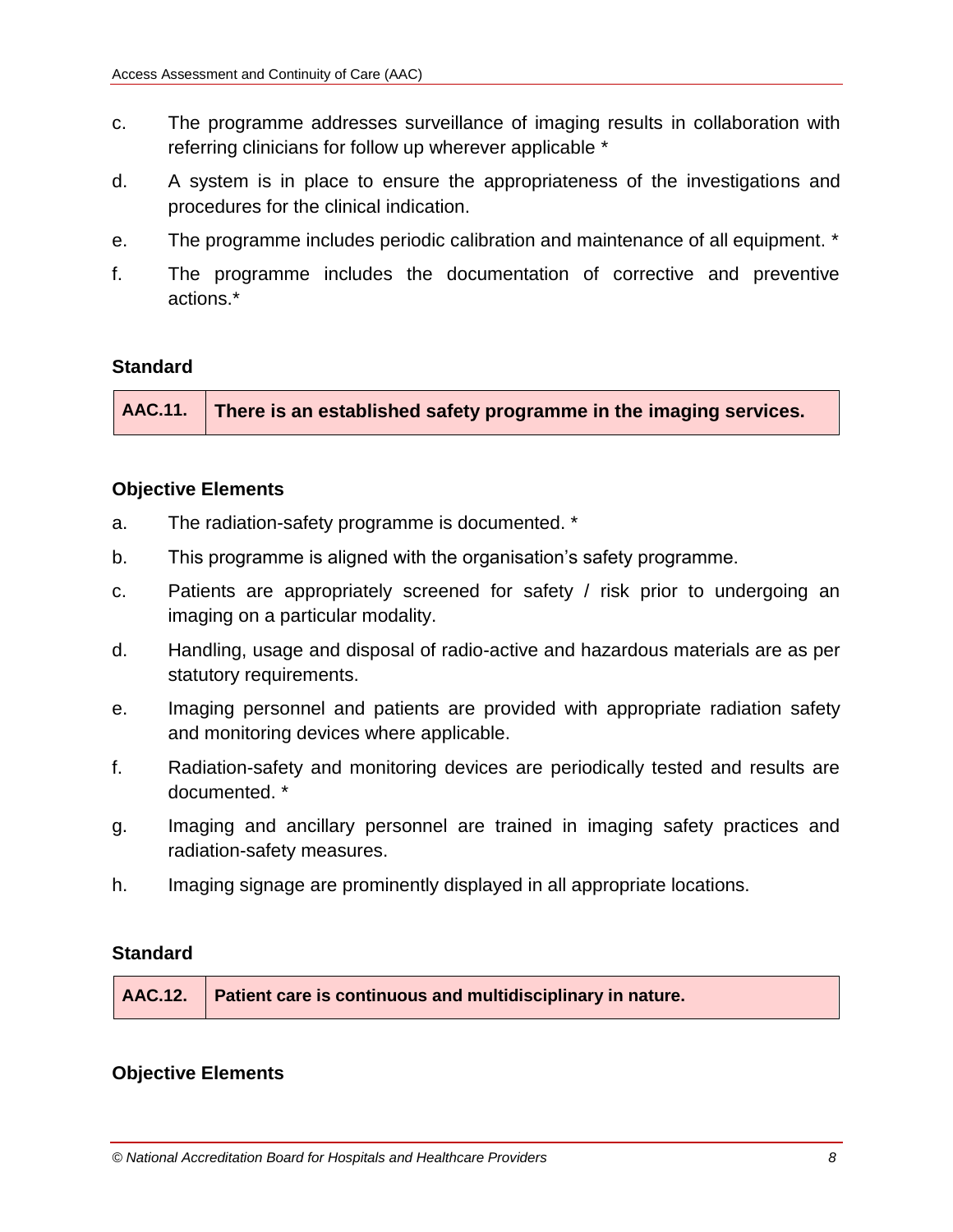- a. During all phases of care, there is a qualified individual identified as responsible for the patient's care.
- b. Care of patients is coordinated in all care settings within the organisation.
- c. Information about the patient's care and response to treatment is shared among medical, nursing and other care-providers.
- d. Information is exchanged and documented during each staffing shift, between shifts, and during transfers between units/departments.
- e. Transfers between departments/units are done in a safe manner.
- f. The patient's record(s) is available to the authorised care-providers to facilitate the exchange of information.
- g. Documented procedures guide the referral of patients to other departments/ specialities. \*
- h. The organisation ensures continuity of care while adhering to defined timelines and informs the caregiver and/or the patient/family whenever there is a change in schedule.
- i. The organisation has a mechanism in place to monitor whether adequate clinical intervention has taken place in response to a critical value alert.

**AAC.13. The organisation has a documented discharge process.**

- a. The patient's discharge process is planned in consultation with the patient and/or family.
- b. Documented procedures exist for coordination of various departments and agencies involved in the discharge process (including medico-legal and absconded cases). \*
- c. Documented policies and procedures are in place for patients leaving against medical advice and patients being discharged on request. \*
- d. A discharge summary is given to all the patients leaving the organisation (including patients leaving against medical advice and on request).
- e. The organisation defines the time taken for discharge and monitors the same.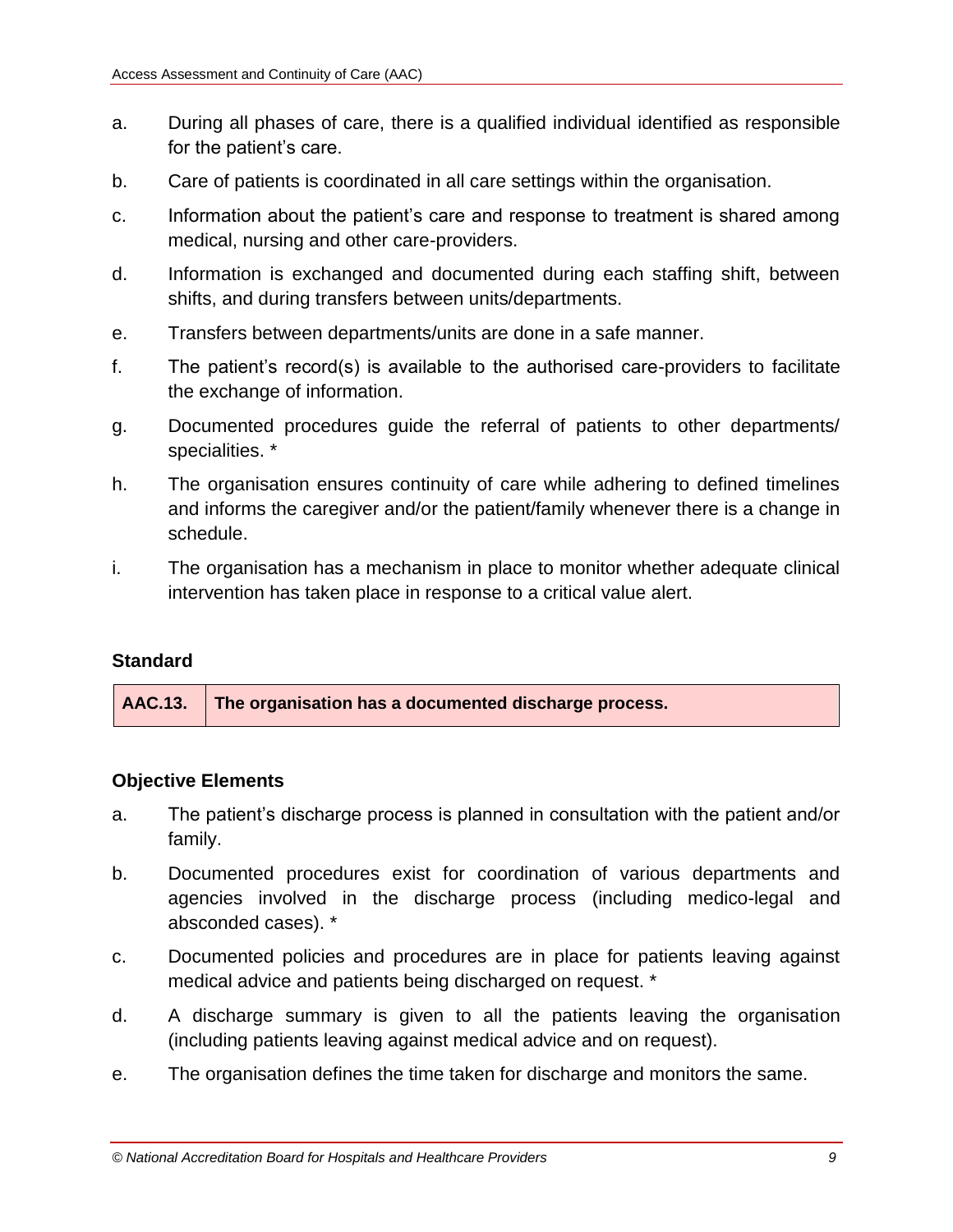**AAC.14. Organisation defines the content of the discharge summary.**

- a. Discharge summary is provided to the patients at the time of discharge.
- b. Discharge summary contains the patient's name, unique identification number, date of admission and date of discharge.
- c. Discharge summary contains the reasons for admission, significant findings and diagnosis and the patient's condition at the time of discharge.
- d. Discharge summary contains information regarding investigation results, any procedure performed, medication administered and other treatment given.
- e. Discharge summary contains follow-up advice, medication and other instructions in an understandable manner.
- f. Discharge summary incorporates instructions about when and how to obtain urgent care.
- g. In case of death, the summary of the case also includes the cause of death.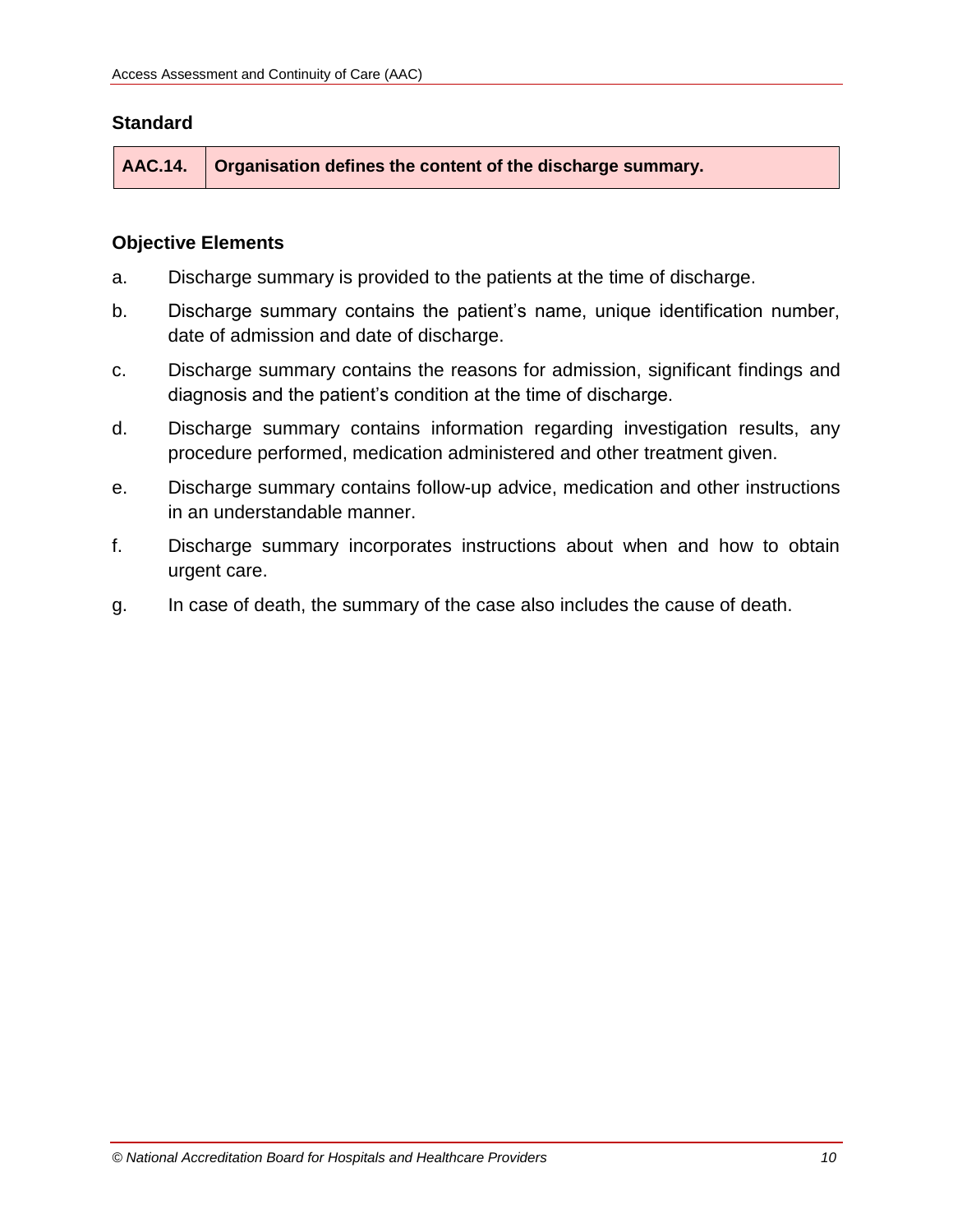# **Chapter 2**

# **Care of Patients (COP)**

#### **Intent of the chapter:**

The organisation provides uniform care to all patients in different settings. The different settings include care provided in outpatient units, various categories of wards, intensive care units, procedure rooms and operation theatre. When similar care is provided in these different settings, care delivery is uniform. Policies, procedures, applicable laws and regulations guide emergency and ambulance services, cardio-pulmonary resuscitation, use of blood and blood components, care of patients in the intensive care and high dependency units.

Policies, procedures, applicable laws and regulations also guide care of vulnerable patients (elderly, physically and/or mentally-challenged and children), high-risk obstetrical patients, paediatric patients, patients undergoing moderate sedation, administration of anaesthesia, patients undergoing surgical procedures, patients under restraints, research activities and end of life care.

Pain management, nutritional therapy and rehabilitative services are also addressed with a view to providing comprehensive health care.

The standards aim to guide and encourage patient safety as the overall principle for providing care to patients.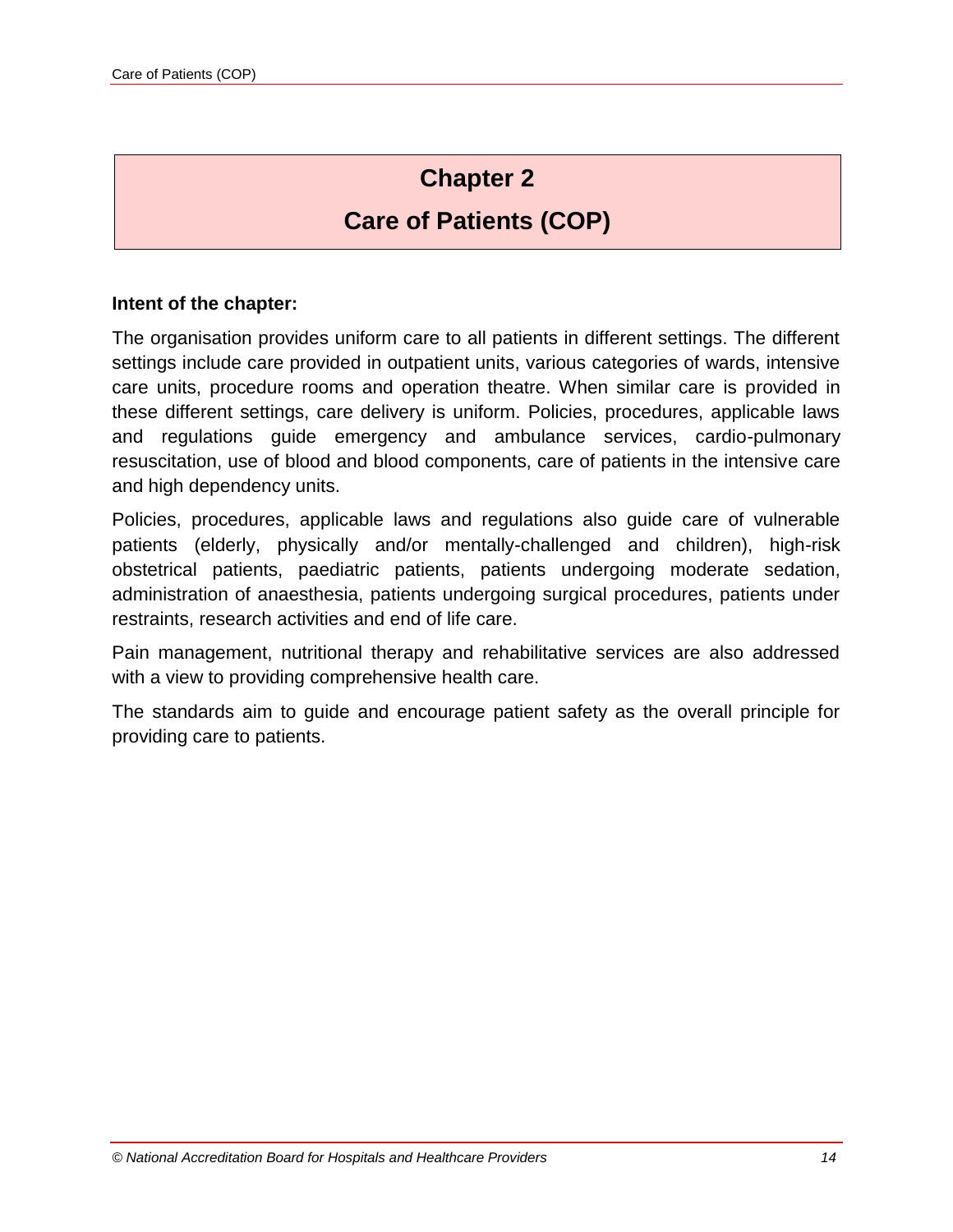# **Summary of Standards**

| COP <sub>1:</sub>  | Uniform care to patients is provided in all settings of the organisation and<br>is guided by the applicable laws, regulations and guidelines. |
|--------------------|-----------------------------------------------------------------------------------------------------------------------------------------------|
| COP <sub>2:</sub>  | Emergency services are guided by documented policies, procedures,<br>applicable laws and regulations, if applicable.                          |
| COP <sub>3</sub> : | The ambulance services are commensurate with the scope of the<br>services provided by the organisation.                                       |
| COP <sub>4</sub> . | The organisation plans for handling community emergencies, epidemics<br>and other disasters.                                                  |
| COP <sub>5:</sub>  | Documented policies and procedures guide the care of patients requiring<br>cardio-pulmonary resuscitation.                                    |
| COP <sub>6:</sub>  | Documented policies and procedures guide nursing care.                                                                                        |
| COP <sub>7:</sub>  | Documented procedures guide the performance of various procedures as<br>per requirement.                                                      |
| COP <sub>8:</sub>  | Documented policies and procedures define rational use of blood and<br>blood components, if applicable.                                       |
| COP <sub>9:</sub>  | Documented policies and procedures guide the care of patients in the<br>intensive care and high dependency units, if applicable.              |
| <b>COP 10:</b>     | Documented policies and procedures guide the care of vulnerable<br>patients.                                                                  |
| <b>COP 11:</b>     | Documented policies and procedures guide obstetric care, if applicable                                                                        |
| <b>COP 12:</b>     | Documented policies and procedures guide paediatric services.                                                                                 |
| <b>COP 13:</b>     | Documented policies and procedures guide the care of patients<br>undergoing moderate sedation, if applicable.                                 |
| <b>COP 14:</b>     | Documented policies and procedures guide the administration of<br>anaesthesia, if applicable.                                                 |
| <b>COP 15:</b>     | Documented policies and procedures guide the care of patients<br>undergoing surgical procedures.                                              |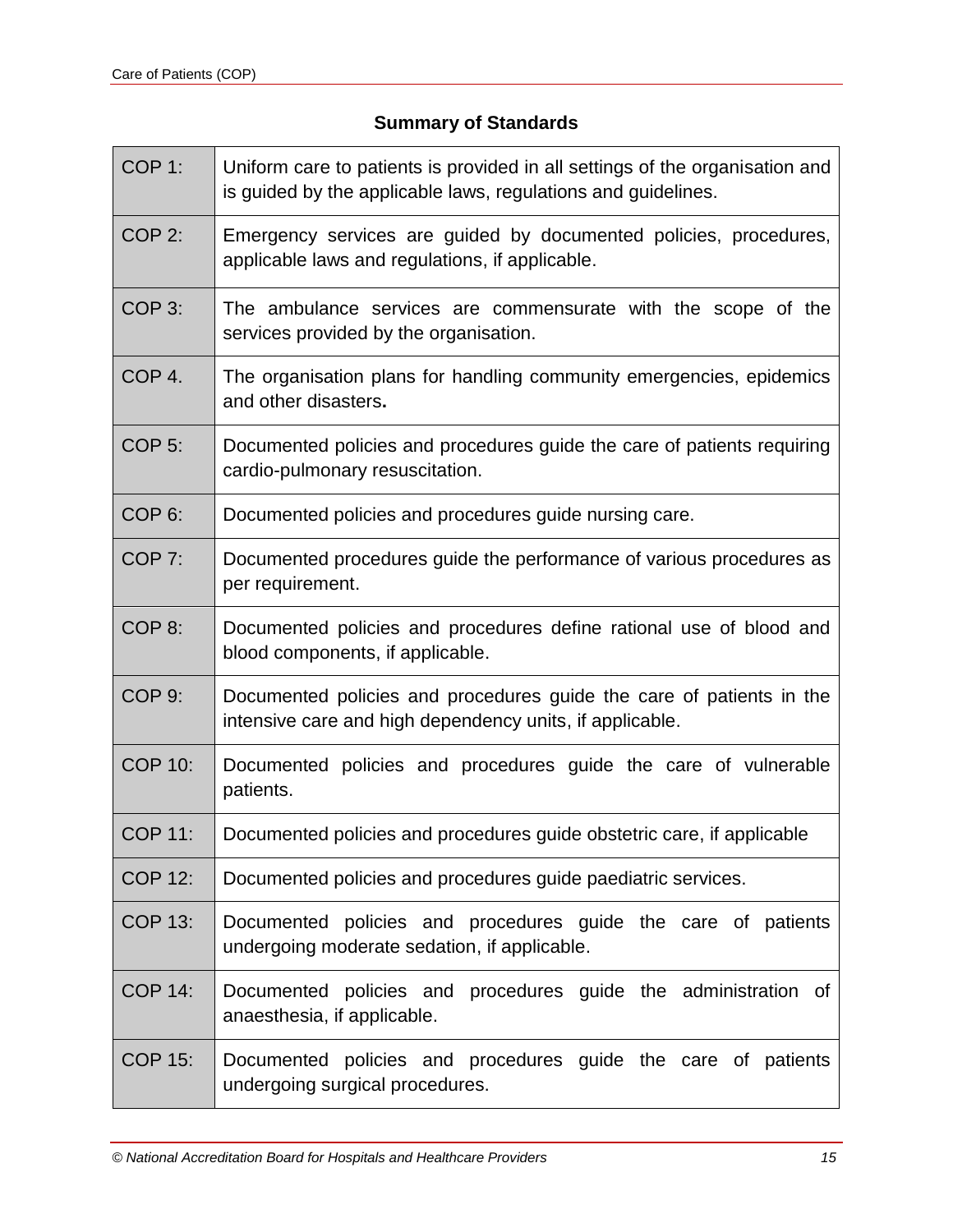| <b>COP.16</b>  | Documented policies and procedures guide sensitisation about organ<br>transplant programme in the organisation.            |
|----------------|----------------------------------------------------------------------------------------------------------------------------|
| <b>COP 17:</b> | Documented policies and procedures guide the care of patients under<br>restraints (physical and/or chemical) if applicable |
| <b>COP 18:</b> | policies and procedures guide<br>Documented<br>appropriate<br>pain<br>management as per homoeopathic principles.           |
| <b>COP 19:</b> | Documented policies and procedures guide appropriate rehabilitative<br>services if applicable                              |
| <b>COP 20:</b> | Documented policies and procedures guide all research activities.                                                          |
| <b>COP 21:</b> | Documented policies and procedures guide nutritional therapy.                                                              |
| <b>COP 22:</b> | Documented policies and procedures guide the end of life care, if<br>applicable                                            |

# **\* This implies that this objective element requires documentation.**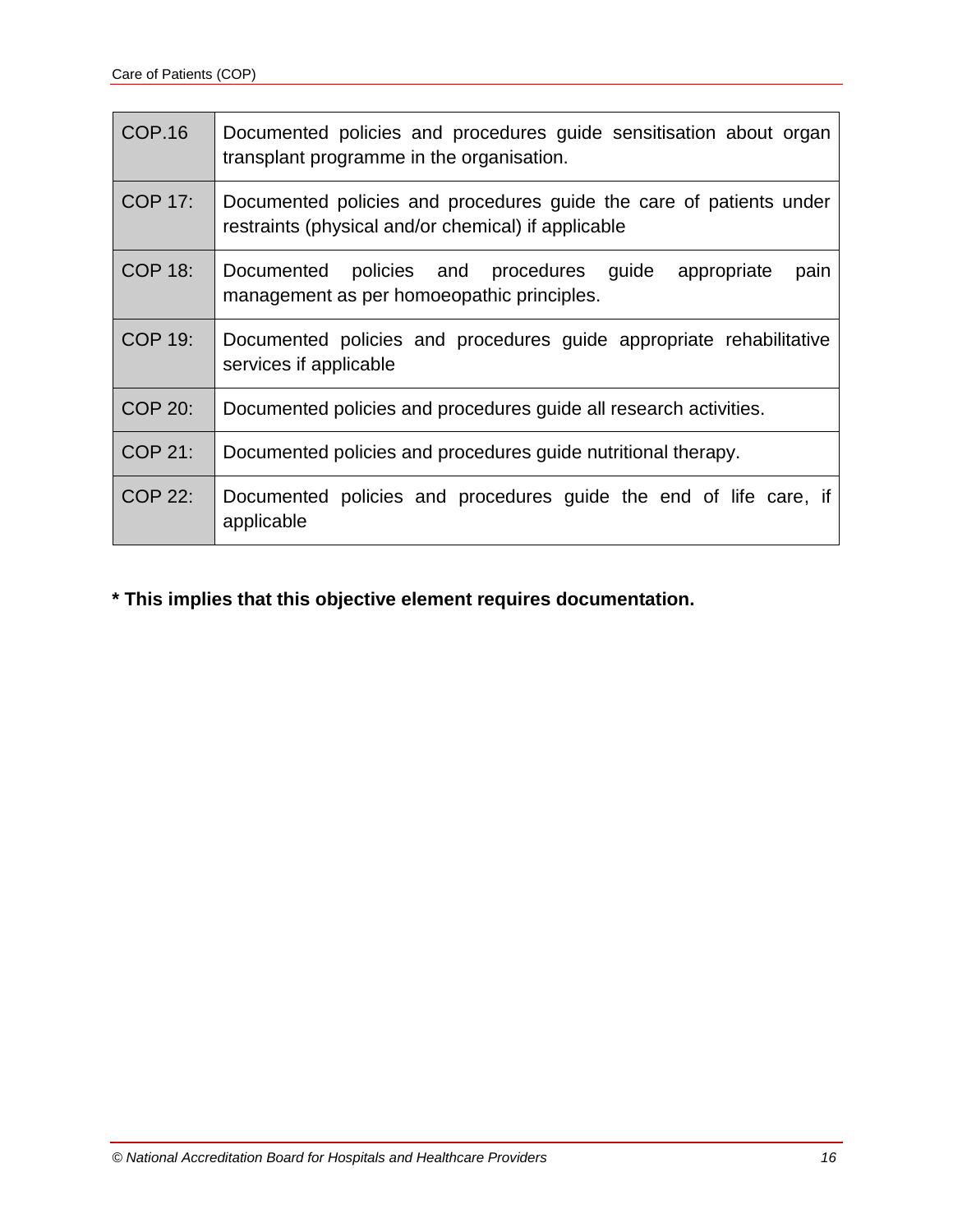# **Standards and Objective Elements**

#### **Standard**

**COP.1. Uniform care to patients is provided in all settings of the organisation and is guided by the applicable laws, regulations and guidelines.**

#### **Objective Elements**

- a. Care delivery is uniform for a given health problem when similar care is provided in more than one setting. \*
- b. Uniform care is guided by documented policies and procedures**.**
- c. These reflect applicable laws, regulations and guidelines.
- d. The organisation adapts evidence-based medicine and clinical practice guidelines to guide uniform patient care.

#### **Standard**

| <b>COP.2.</b> | Emergency services are guided by documented policies, procedures, |
|---------------|-------------------------------------------------------------------|
|               | applicable laws and regulations, if applicable.                   |

- a. There shall be an identified area in the organisation which is easily accessible to receive and manage emergency patients.
- b. Policies and procedures for emergency care are documented and are in consonance with statutory requirements. \*
- c. This also addresses the handling of medico-legal cases. \*
- d. The patients receive care in consonance with the policies**.**
- e. Documented policies and procedures guide the triage of patients for initiation of appropriate care. \*
- f. Staff are familiar with the policies and trained on the procedures for care of emergency patients.
- g. Admission or discharge to home or transfer to another organisation is also documented.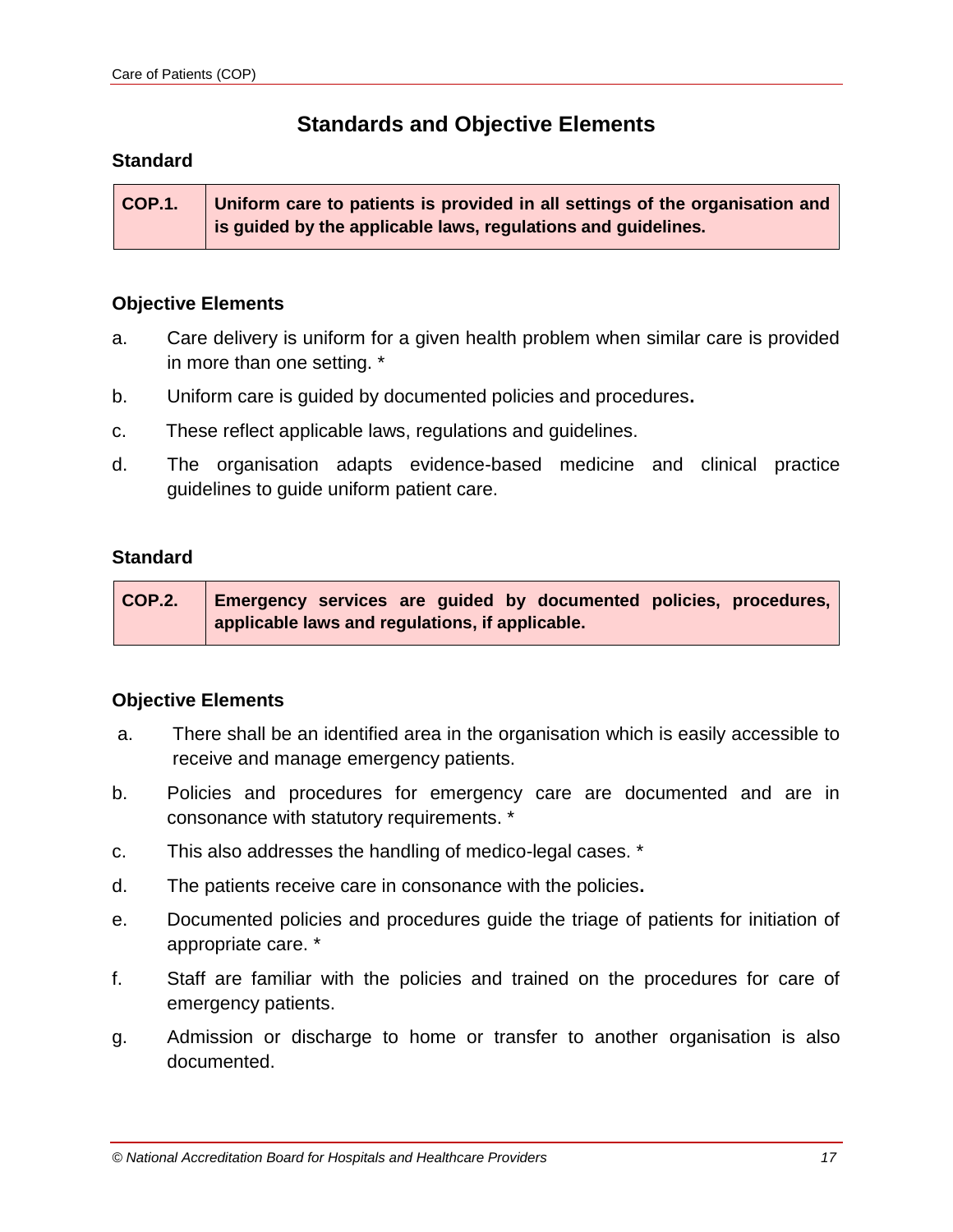- h. In case of discharge to home or transfer to another organisation, a discharge note shall be given to the patient.
- i. Quality assurance programmes are documented and implemented.\*
- j. The documented policies and procedures guide management of patients found dead on arrival to the hospital. \*

| COP.3. | The ambulance services are commensurate with the scope of the services |
|--------|------------------------------------------------------------------------|
|        | provided by the organisation.                                          |

#### **Objective Elements**

- a. There is adequate access and space for the ambulance(s).
- b**.** The ambulance adheres to statutory requirements.
- c**.** The ambulance(s) is appropriately equipped**.**
- d**.** The ambulance(s) is manned by trained personnel.
- e**.** The ambulance(s) is checked on a daily basis.
- f**.** Equipments are checked on a daily basis using a checklist. \*
- g**.** Emergency medications are checked daily and prior to dispatch using a checklist.
- h**.** The ambulance(s) has a proper communication system.
- i The emergency department identifies opportunities to initiate treatment at the earliest when the patient is in transit to the organisation**.**

#### **Standard**

| $\overline{COP.4}$ |                                |  |  | The organisation plans for handling community emergencies, |
|--------------------|--------------------------------|--|--|------------------------------------------------------------|
|                    | epidemics and other disasters. |  |  |                                                            |

- a. The organisation identifies potential emergencies. \*
- b. The organisation has a documented disaster management plan. \*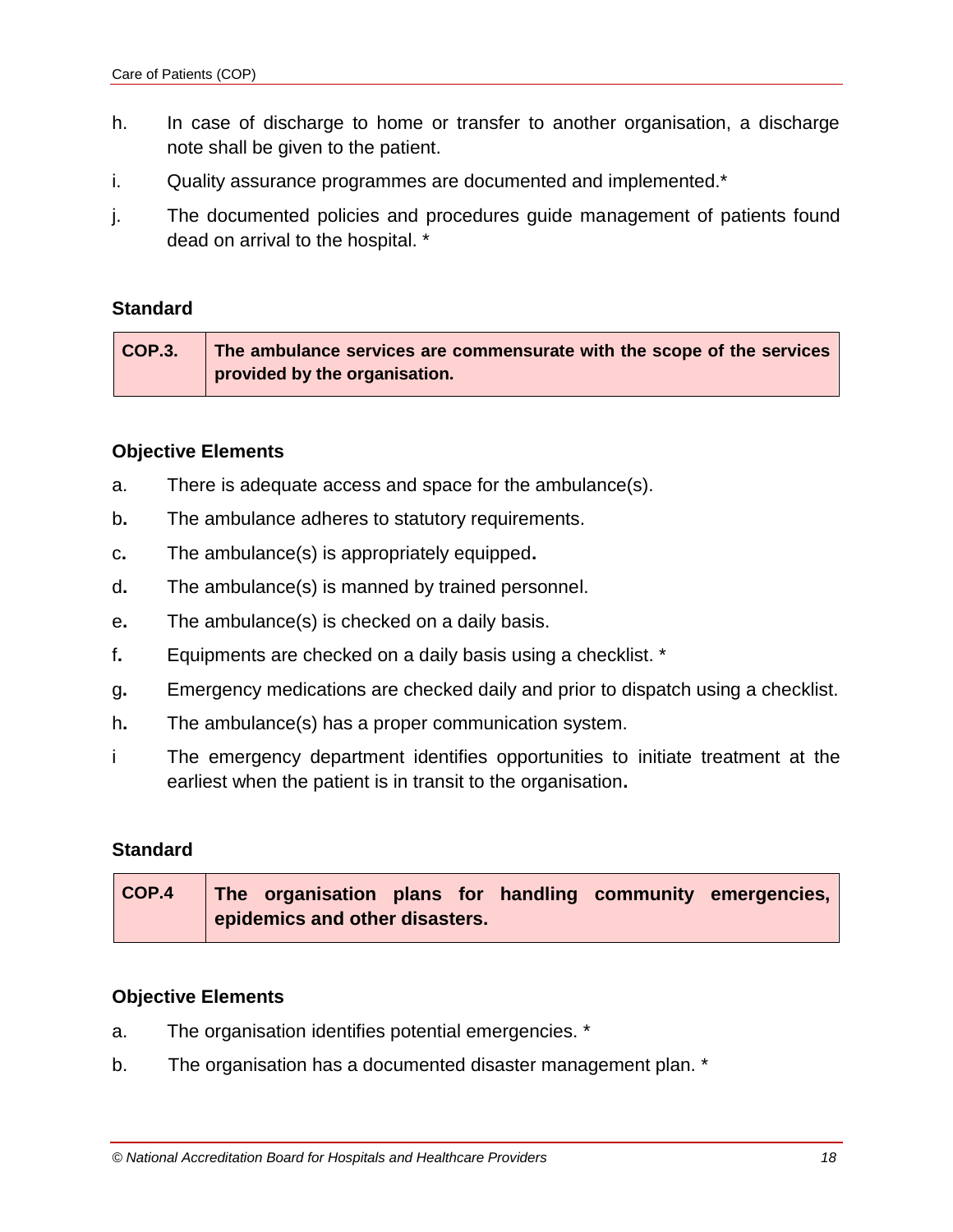- c. Provision is made for availability of medical supplies, equipment and materials during such emergencies.
- d. Staff are trained in the hospital's disaster management plan.
- e. The plan is tested at least twice a year.

| COP.5. | Documented policies and procedures guide the care of patients requiring |
|--------|-------------------------------------------------------------------------|
|        | cardio-pulmonary resuscitation.                                         |

#### **Objective Elements**

- a. Documented policies and procedures guide the uniform use of resuscitation throughout the organisation. \*
- b. Staff providing direct patient care are trained and periodically updated in cardiopulmonary resuscitation.
- c. The events during a cardiopulmonary resuscitation are recorded.
- d. A post-event analysis of all cardiopulmonary resuscitations is done by a multidisciplinary committee.
- e. Corrective and preventive measures are taken based on the post-event analysis.

# **Standard**

**COP.6. Documented policies and procedures guide nursing care.**

- a. There are documented policies and procedures for all activities of the nursing services. \*
- b. These reflect current standards of nursing services and practice, relevant regulations and purposes of the services.
- c**.** Assignment of patient care is done as per current good practice guidelines.
- d. Nursing care is aligned and integrated with overall patient care.
- e**.** Care provided by nurses is documented in the patient record. **\***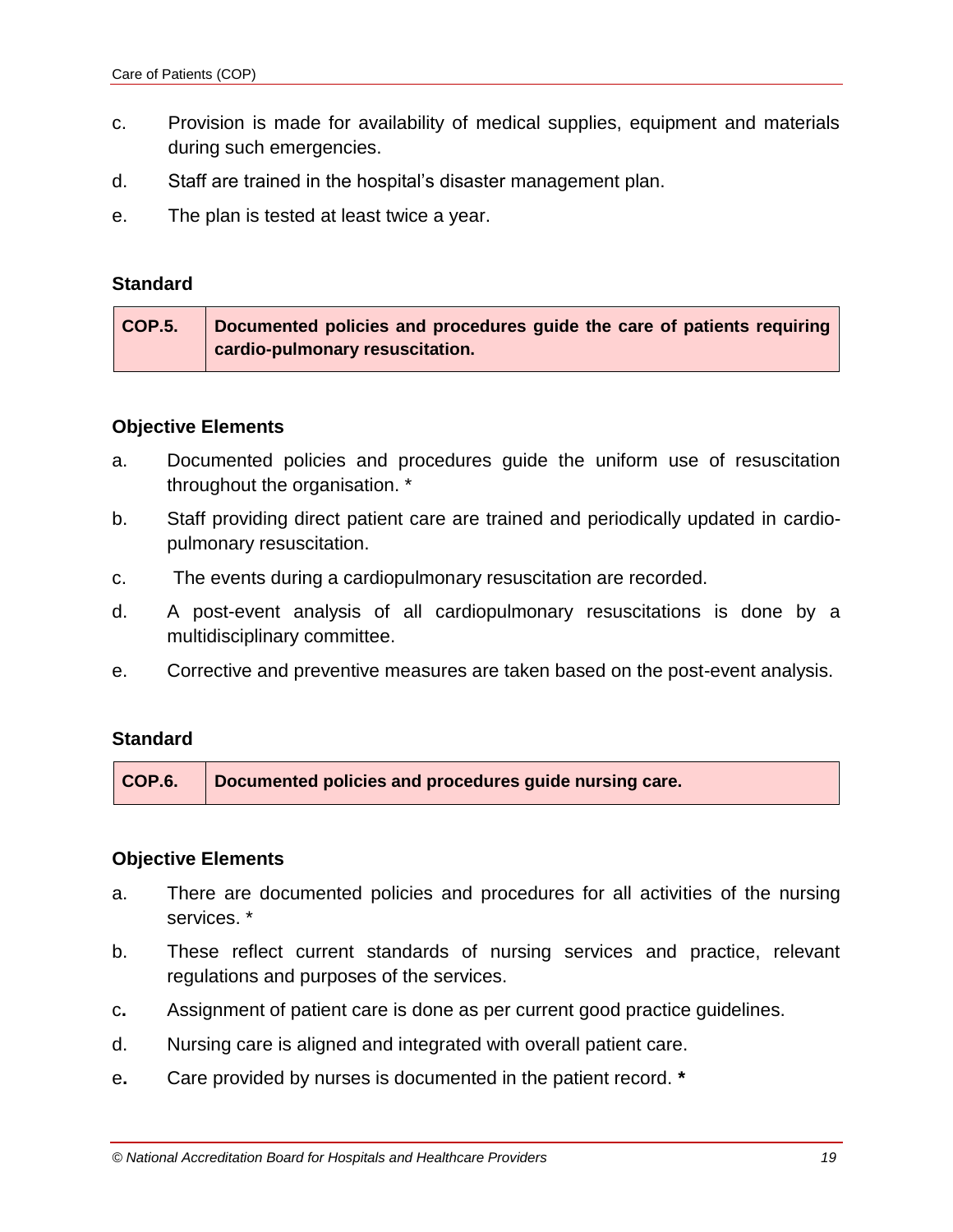- f**.** Nurses are provided with adequate equipment for providing safe and efficient nursing services.
- g**.** Nurses are empowered to take nursing-related decisions to ensure the timely care of patients.

| COP.7. | Documented procedures guide the performance of various procedures as |
|--------|----------------------------------------------------------------------|
|        | per requirements.                                                    |

#### **Objective Elements**

- a**.** Documented procedures are used to guide the performance of various clinical procedures. \*
- b. Only qualified personnel order, plan, perform and assist in performing procedures**.**
- c.Documented procedures exist to prevent adverse events like a wrong site, wrong patient and wrong procedure. \*
- d. Informed consent is taken by the personnel performing the procedure, where applicable.
- e. Adherence to standard precautions and asepsis is adhered to during the conduct of the procedure.
- f**.** Patients are appropriately monitored during and after the procedure.
- g. Procedures are documented accurately in the patient record. \*

#### **Standard**

| COP.8. | Documented policies and procedures define rational use of blood and |
|--------|---------------------------------------------------------------------|
|        | blood components, if applicable.                                    |

#### **Objective Elements**

a. Documented policies and procedures are used to guide the rational use of blood and blood components. \*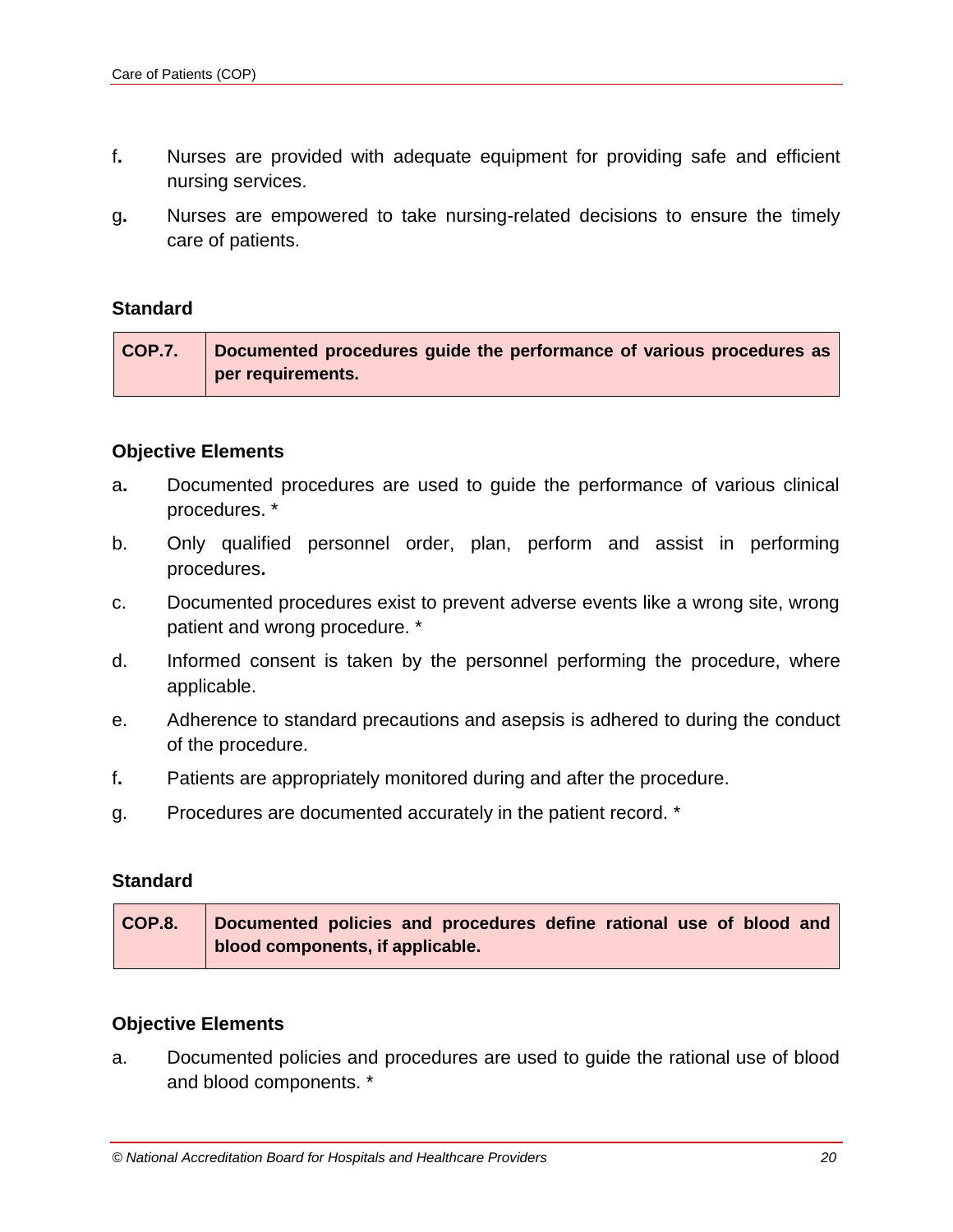- b. Documented procedures govern transfusion of blood and blood components \*
- c**.** The transfusion services are governed by the applicable laws and regulations.
- d. Informed consent is obtained for donation and transfusion of blood and blood components.
- e. Informed consent also includes patient and family education about the donation.
- f**.** The organisation defines the process for availability and transfusion of blood/blood components for use in emergency situations.\*
- g. Post-transfusion form is collected, reactions if any identified and are analysed for preventive and corrective actions.
- h. Staff are trained to implement the policies**.**

| COP.9. | Documented policies and procedures guide the care of patients in the |
|--------|----------------------------------------------------------------------|
|        | intensive care and high dependency units, if applicable.             |

- a. Documented policies and procedures are used to guide the care of patients in the intensive care and high dependency units. \*
- b. The organisation has documented admission and discharge criteria for its intensive care and high dependency units**. \***
- c. Staff are trained to apply these criteria.
- d. Adequate staff and equipment are available.
- e. Defined procedures for the situation of bed shortages are followed. \*
- f**.** Infection control practices are documented and followed. \*
- g. A quality assurance programme is documented and implemented.\*
- h. Patients and families are counselled by the treating medical professional at periodic intervals and when there is a significant change in the condition of the patient, and same is documented. \*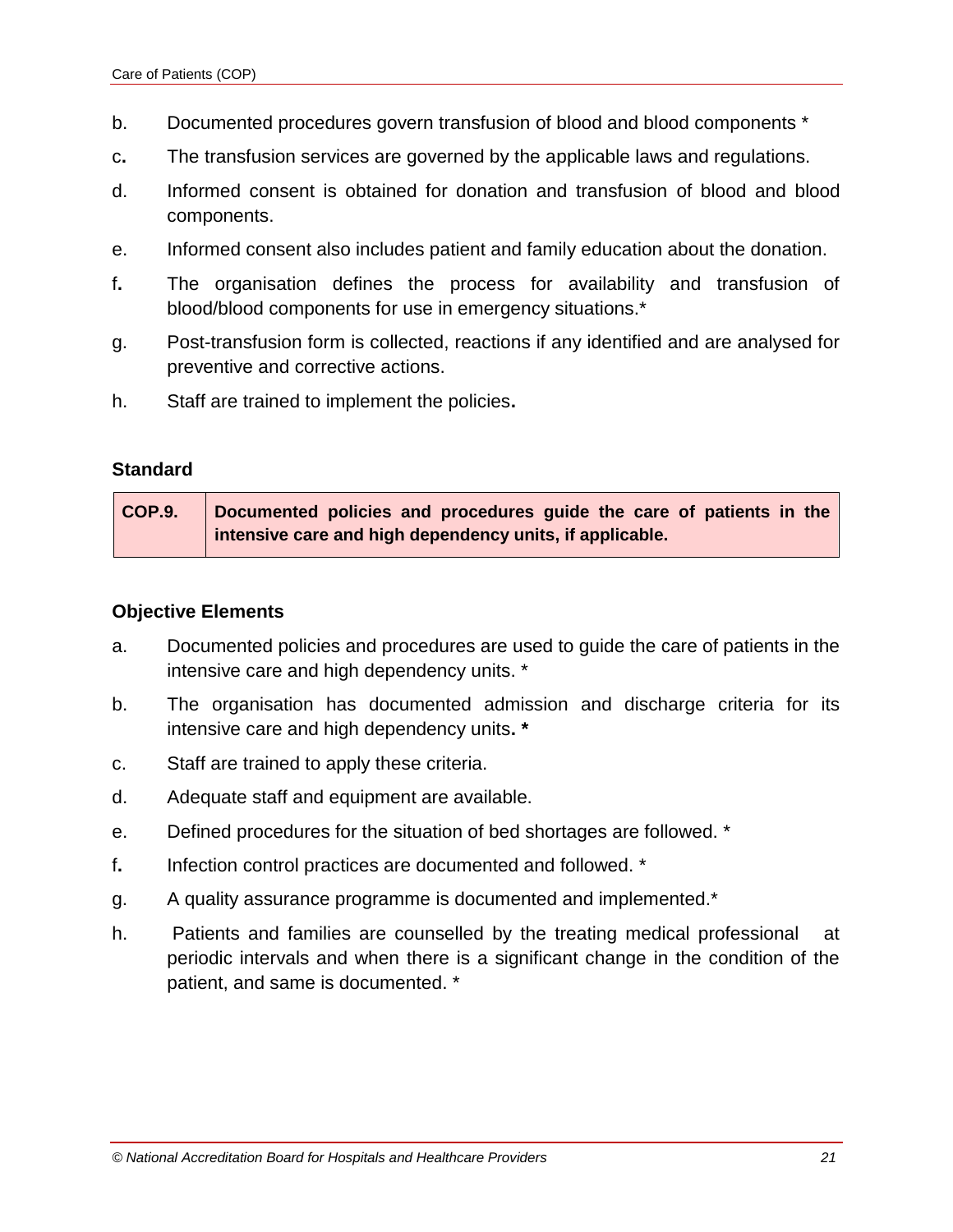**COP.10. Documented policies and procedures guide the care of vulnerable patients.** 

#### **Objective Elements**

- a. Policies and procedures are documented and are in accordance with the prevailing laws and the national and international guidelines. \*
- b. Care is organised and delivered in accordance with the policies and procedures.
- c. The organisation provides for a safe and secure environment for the vulnerable group.
- d. A documented procedure exists for obtaining informed consent from the appropriate legal representative. \*
- e. Staff are trained to care for the vulnerable group.

#### **Standards**

**COP.11. Documented policies and procedures guide obstetric care.**

- a**.** There is a documented policy and procedure for obstetric services. \*
- b. The organisation defines and displays whether high-risk obstetric cases can be cared for or not.
- c. Persons caring for high-risk obstetric cases are competent
- d. Documented procedures guide the provision of ante-natal services. \*
- e. Obstetric patient's assessment also includes maternal nutrition.
- f. Appropriate pre-natal, peri-natal and post-natal monitoring is performed and documented. \*
- g. The organisation caring for high-risk obstetric cases has the facilities to take care of neonates of such cases.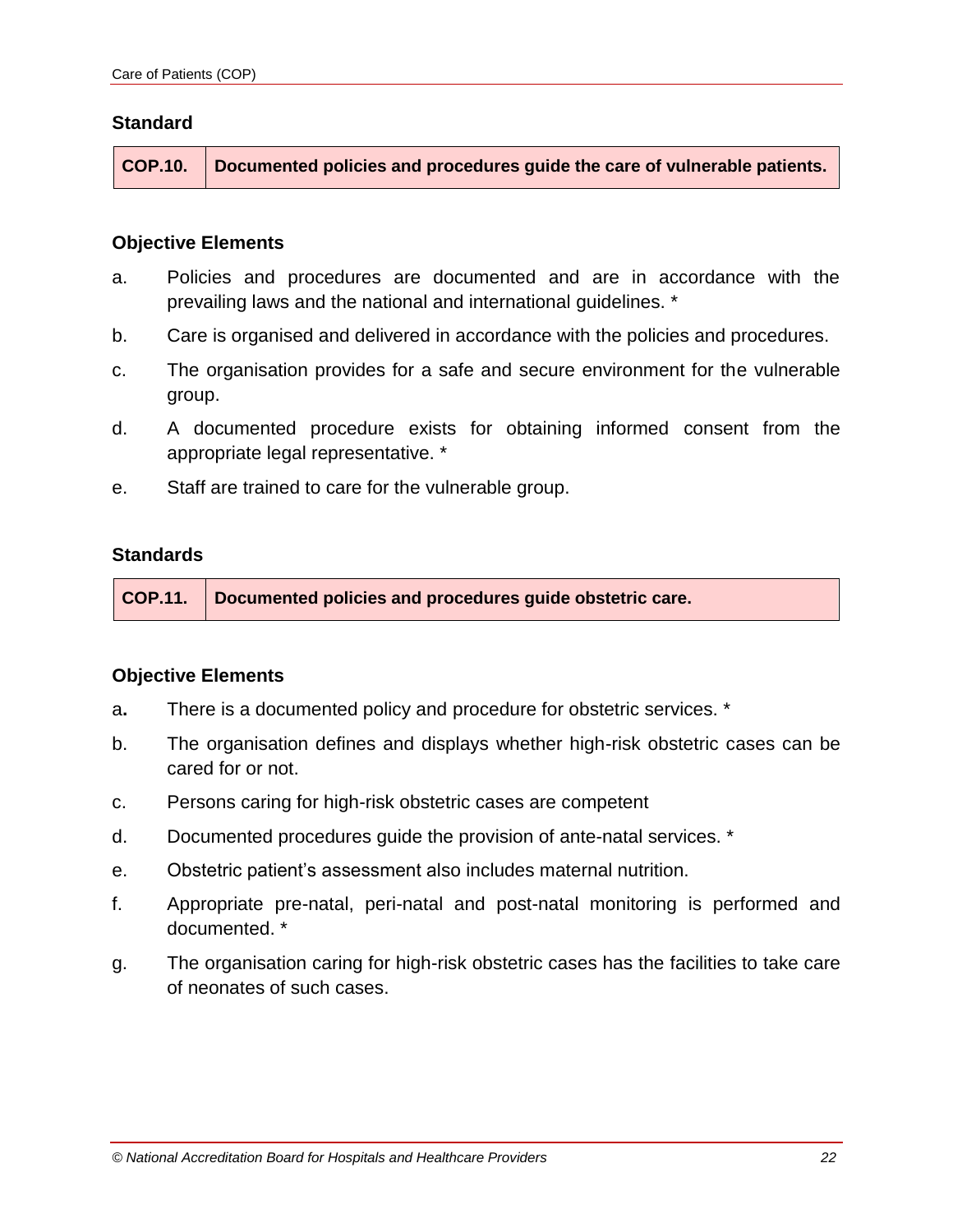**COP.12. Documented policies and procedures guide paediatric services.**

#### **Objective Elements**

- a. There is a documented policy and procedure for paediatric services. \*
- b. The organisation defines and displays the scope of its paediatric services.
- c. The policy for care of neonatal patients is in consonance with the national/ international guidelines. \*
- d. Those who care for children have age-specific competency.
- e. Provisions are made for special care of children.
- f. Patient assessment includes detailed nutritional, growth, developmental and immunisation assessment.
- g. Documented policies and procedures prevent child/neonate abduction and abuse. \*
- h. The children's family members are educated about nutrition, immunisation and safe parenting and this is documented. \*

#### **Standard**

**COP.13. Documented policies and procedures guide the care of patients undergoing moderate sedation, if applicable.**

- a. Documented procedures guide the administration of moderate sedation. \*
- b. Informed consent for administration of moderate sedation is obtained.
- c. Competent and trained persons perform sedation.
- d. The person administering and monitoring sedation is different from the person performing the procedure.
- e. Intra-procedure monitoring includes at a minimum the heart rate, cardiac rhythm, respiratory rate, blood pressure, oxygen saturation, and level of sedation.
- f. Patients are monitored after sedation and the same documented. \*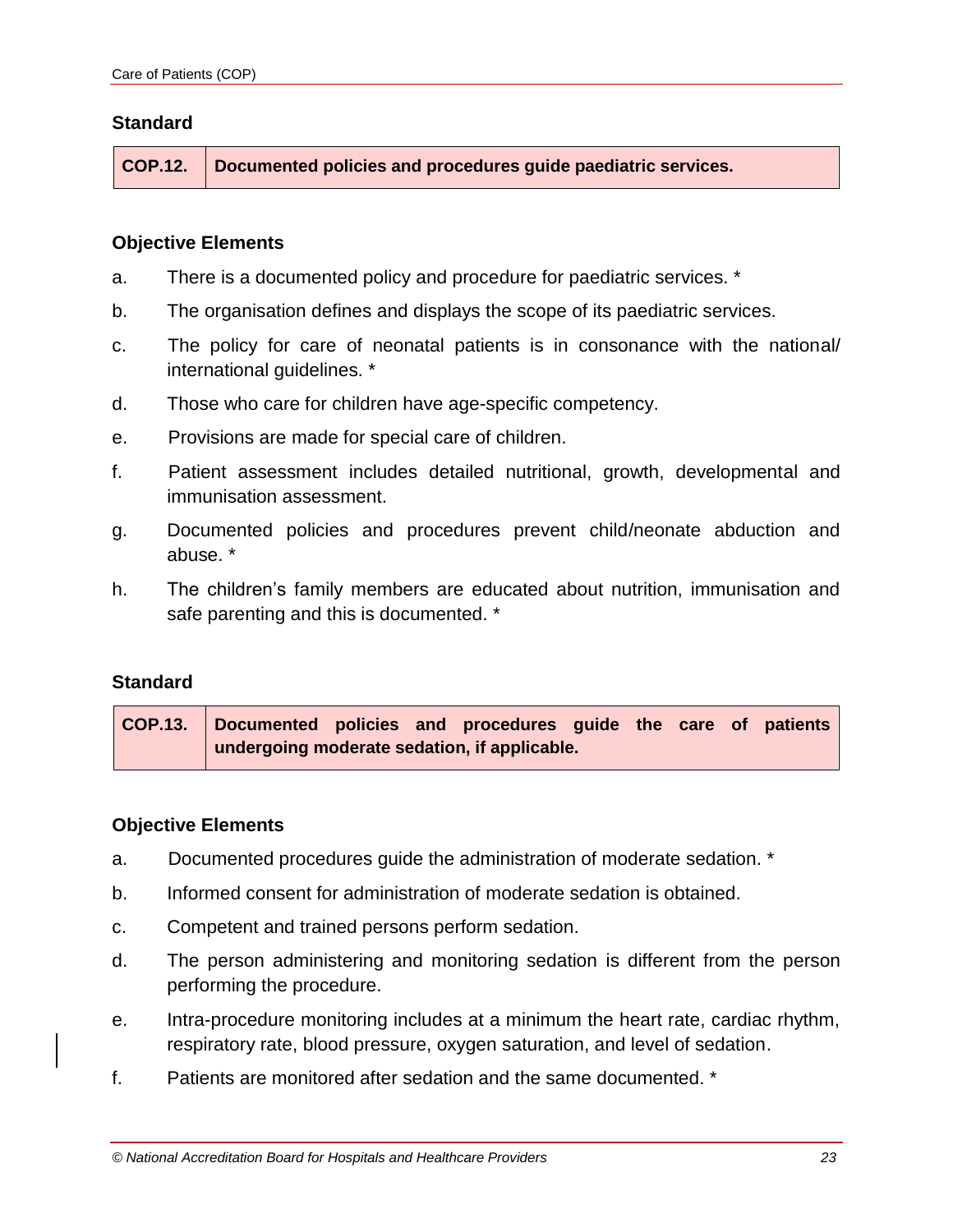- g. Criteria are used to determine appropriateness of discharge from the observation/recovery area. \*
- h. Equipment and manpower are available to manage patients who have gone into a deeper level of sedation than initially intended.

|                             |  |  |  | COP.14. Documented policies and procedures guide the administration of |  |
|-----------------------------|--|--|--|------------------------------------------------------------------------|--|
| anaesthesia, if applicable. |  |  |  |                                                                        |  |

- a. There is a documented policy and procedure for the administration of anaesthesia. \*
- b. Patients for anaesthesia have a pre-anaesthesia assessment by a qualified anaesthesiologist.
- c**.** The pre-anaesthesia assessment results in formulation of an anaesthesia plan which is documented.
- d. An immediate preoperative re-evaluation is performed and documented**.**
- e. Informed consent for administration of anaesthesia is obtained by the anesthesiologist.
- f. During anaesthesia monitoring includes regular recording of temperature, heart rate, cardiac rhythm, respiratory rate, blood pressure, oxygen saturation and end tidal carbon dioxide.
- g**.** Patient's post-anaesthesia status is monitored and documented.
- h. The anaesthesiologist applies defined criteria to transfer the patient from the recovery area. \*
- i. The type of anaesthesia and anaesthetic medications used are documented in the patient record. \*
- j**.** Procedures shall comply with infection control guidelines to prevent crossinfection between patients.
- k. Adverse anaesthesia events are recorded and monitored**.**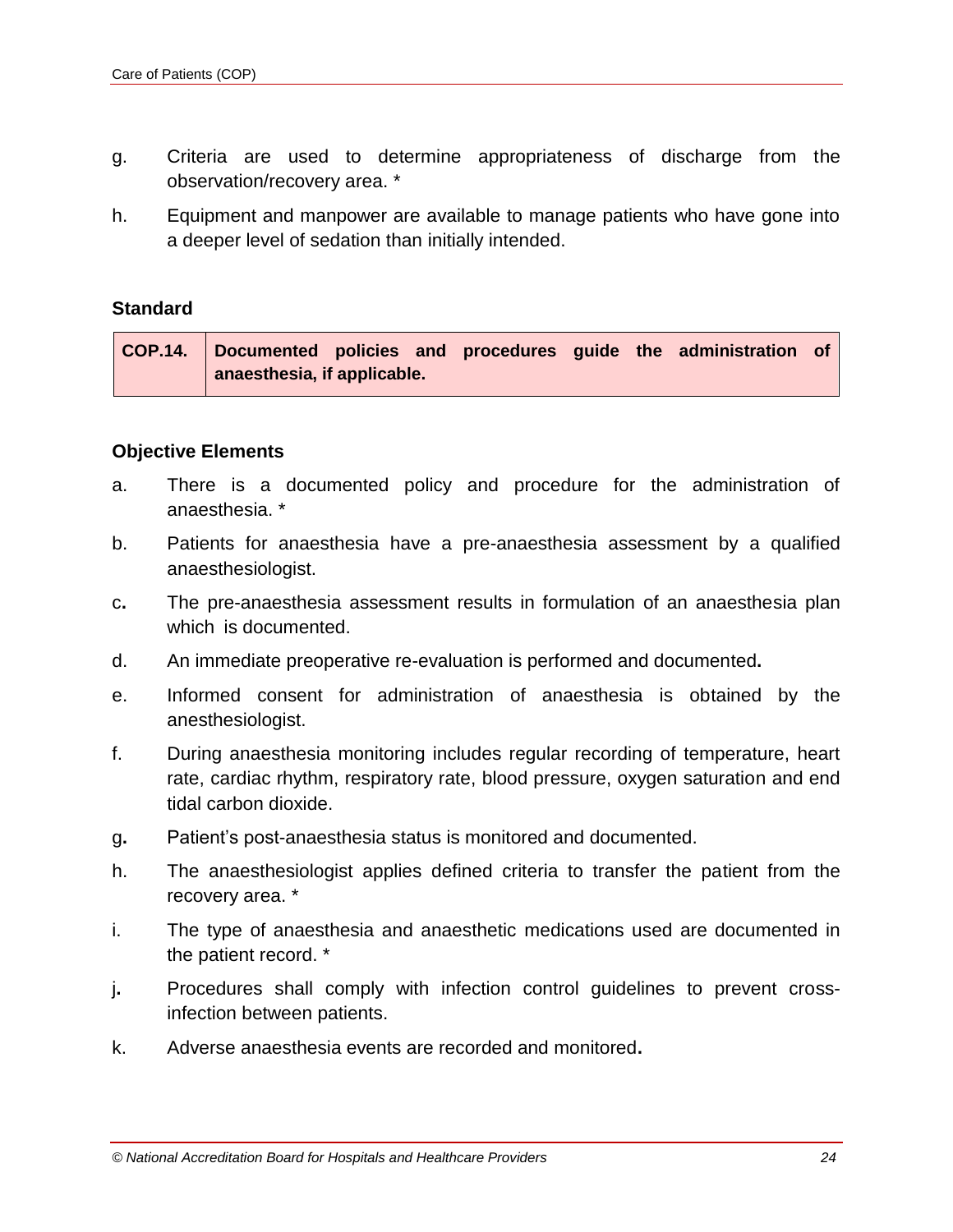**COP.15. Documented policies and procedures guide the care of patients undergoing surgical procedures, if applicable.**

#### **Objective Elements**

- a**.** The policies and procedures are documented. \*
- b. Surgical patients have a preoperative assessment and a provisional diagnosis documented prior to surgery.
- c. An informed consent is obtained by a surgeon prior to the procedure.
- d. Documented policies and procedures exist to prevent adverse events like wrong site, wrong patient and wrong surgery. \*
- e. Persons qualified by law are permitted to perform the procedures that they are entitled to perform.
- f. A brief operative note is documented prior to transfer out of patient from recovery.
- g. The operating surgeon documents the postoperative Care plan.
- h. Patient, personnel and material flow conform to infection control practices.
- i. Appropriate facilities and equipment/appliances/instrumentation are available in the operating theatre.
- j. A quality assurance programme is followed for the surgical services. \*
- k. The quality assurance programme includes surveillance of the operation theatre environment. \*

# **Standard**

| COP.16. | Documented policies and procedures guide sensitization about |
|---------|--------------------------------------------------------------|
|         | organ transplant programme in the organisation.              |

- a. The organisation ensures education and counselling about organ transplantation.
- b. The organisation shall take measures to create awareness regarding organ donation.\*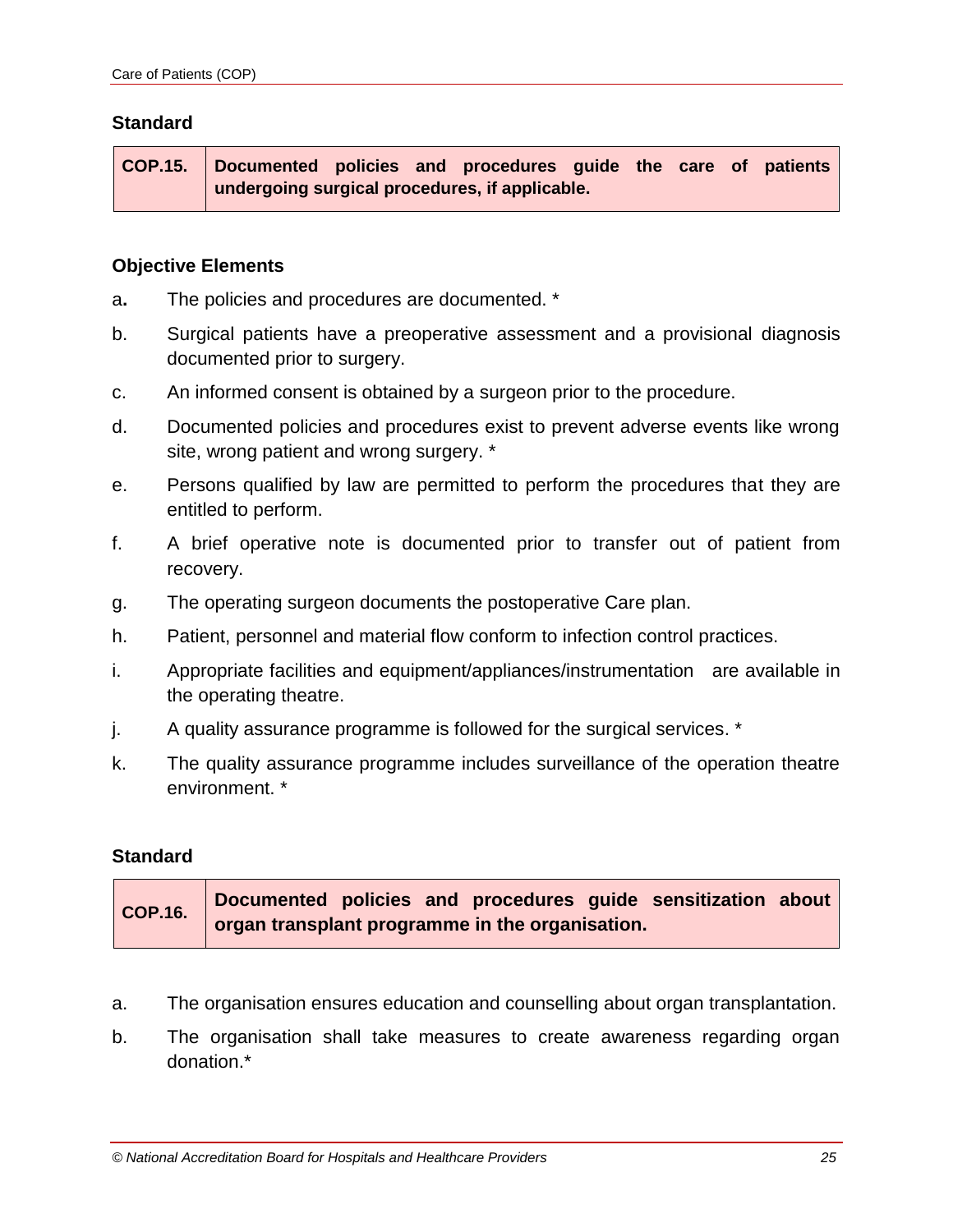**COP. 17. Documented policies and procedures guide the care of patients under restraints (physical and/or chemical) if applicable**

#### **Objective Elements**

- a. Documented policies and procedures guide the care of patients under restraints.\*
- b. The policies and procedures include both physical and chemical restraint measures.
- c. The reasons for restraints are documented.
- d. Patients on restraints are more frequently monitored.
- e. Staff receives training and periodic updating in control and restraint techniques.

#### **Standard**

**COP.18. Documented policies and procedures guide appropriate pain management as per homoeopathic principles.**

- a. Documented policies and procedures guide the management of pain. \*
- b. All patients are screened for pain.
- c. Patients with pain undergo detailed assessment and periodic reassessment.
- d. Pain alleviation measures or medications are initiated and titrated according to patient's need and response.
- e. The organisation respects and supports management of pain for such patients.
- f. Patient and family are educated on various pain management techniques, where appropriate.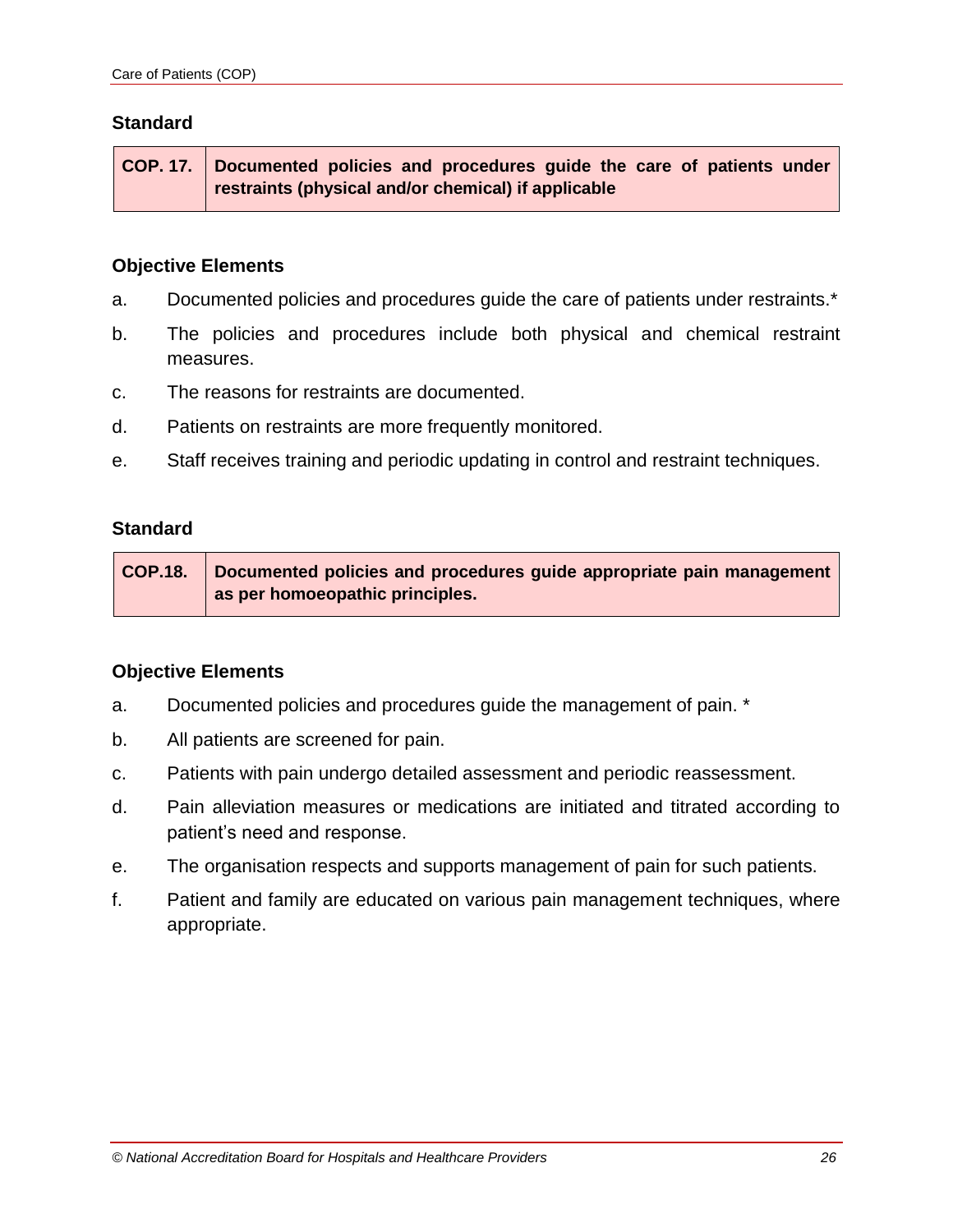**COP.19. Documented policies and procedures guide appropriate rehabilitative services, if applicable**

#### **Objective Elements**

- a. Documented policies and procedures guide the provision of rehabilitative services. \*
- b. These services are commensurate with the organisational requirements.
- c. Care is guided by functional assessment and periodic re-assessment which is done and documented by qualified individual(s).
- d. Care is provided adhering to infection control and safe practices.
- e. Rehabilitative services are provided by a multidisciplinary team.
- f. There is adequate space and equipment to perform these activities.

#### **Standard**

**COP.20. Documented policies and procedures guide all research activities.**

- a. Documented policies and procedures guide all research activities in compliance with regulatory, national and international guidelines. \*
- b. The organisation has an ethics committee to oversee all research activities.
- c. The committee has the powers to discontinue a research trial when risks outweigh the potential benefits.
- d. Patient's informed consent is obtained before entering them in research protocols.
- e. Patients are informed of their right to withdraw from the research at any stage and also of the consequences (if any) of such withdrawal.
- f. Patients are assured that their refusal to participate or withdrawal from participation will not compromise their access to the organisation's services.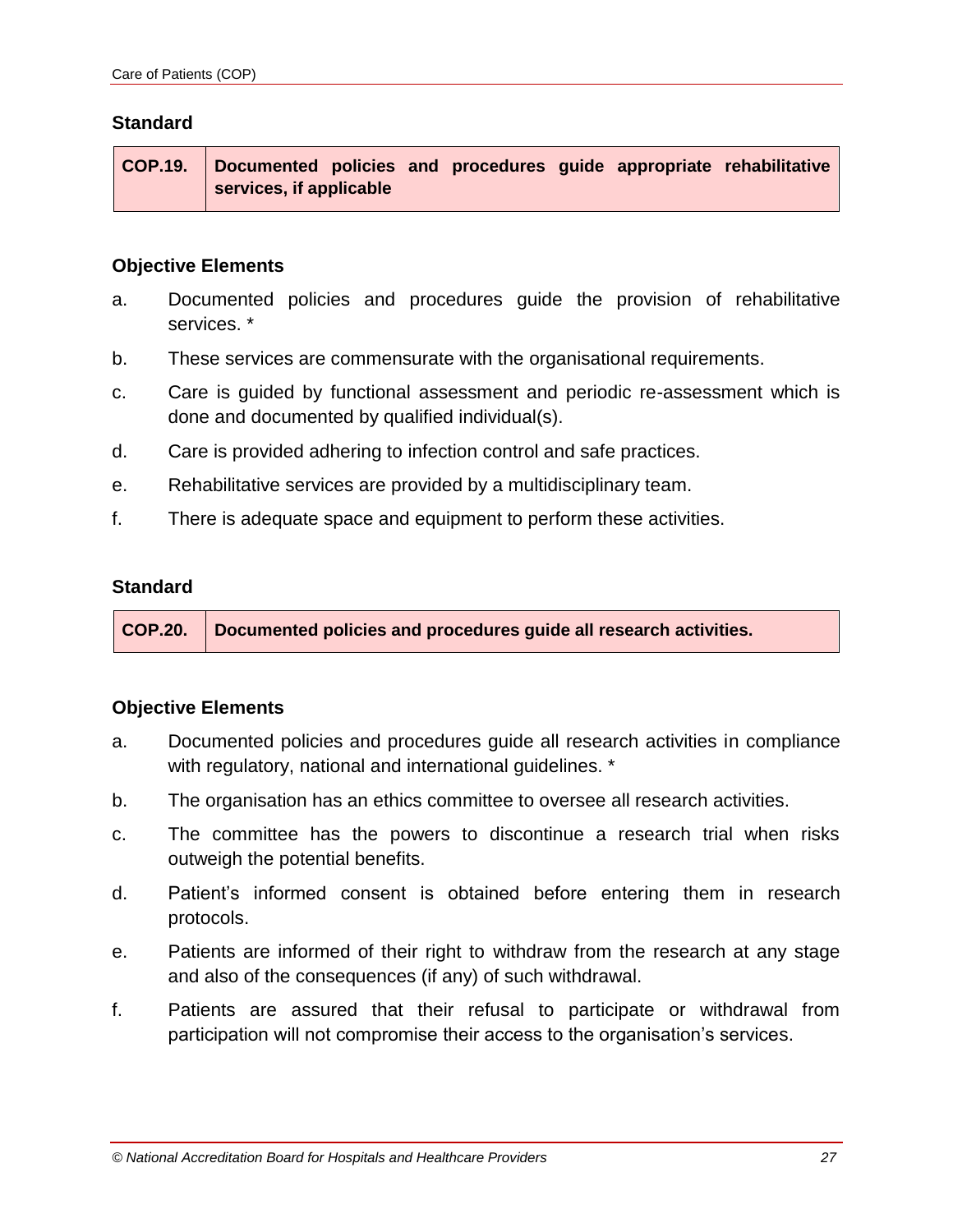**COP.21. Documented policies and procedures guide nutritional therapy.**

#### **Objective Elements**

- a. Documented policies and procedures guide nutritional therapy including assessment and reassessment. \*
- b. Nutritional therapy is planned and provided in a collaborative manner.
- c. There is a written order for the diet.
- d. Patients receive food according to their clinical needs.
- e. Food is prepared, handled, stored and distributed in a safe manner.
- f. When families provide food, they are educated about the patient's diet limitations.

#### **Standard**

**COP.22. Documented policies and procedures guide the end of life care if applicable.**

- a. Documented policies and procedures guide the end of life care. \*
- b. These policies and procedures are in consonance with the legal requirements.
- c. These also address the identification of the unique needs of such patient and family.
- d. Symptomatic treatment is provided and where appropriate measures are taken for the alleviation of pain.
- e. Staff are educated and trained in end of life care.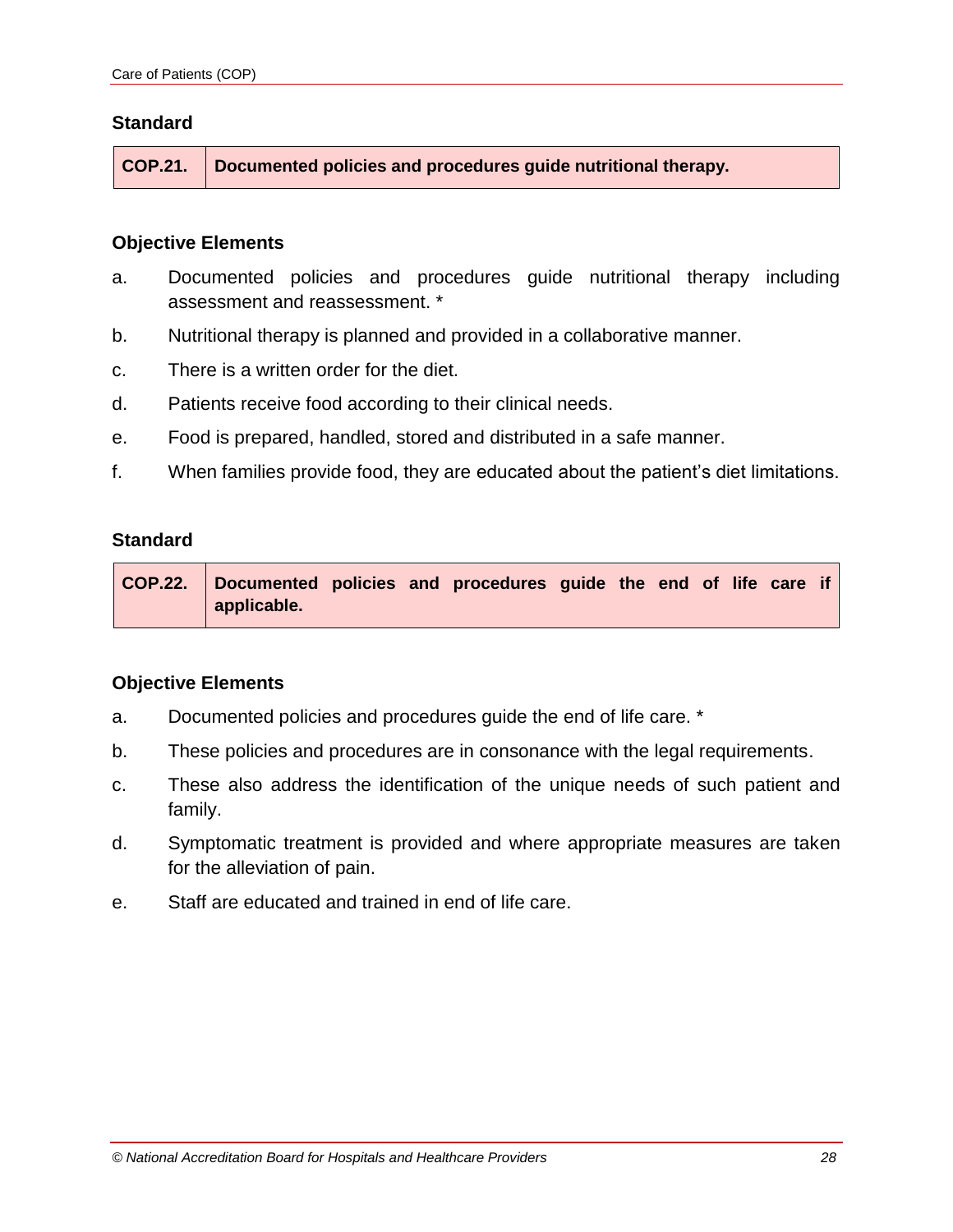# **Chapter 3**

# **Management of Medication (MOM)**

# **Intent of the chapter:**

The organisation has a safe and organised medication process. The process includes policies and procedures that guide the availability, safe storage, prescription, dispensing and administration of medications.

The standards encourage integration of the pharmacy into everyday functioning of hospitals and patient care. The pharmacy should guide and audit medication processes. The pharmacy should have oversight of all medications stocked out of the pharmacy. The pharmacy should ensure correct storage (as regards to temperature, light, lookalike, sound-alike etc.), expiry dates and maintenance of documentation.

The availability of emergency medication is stressed upon. The organisation should have a mechanism to ensure that the emergency medications are standardised throughout the organisation, readily available and replenished in a timely manner. There should be a monitoring mechanism to ensure that the required medications are always stocked and well within expiry dates.

Every high-risk medication order should be verified by an appropriate person so as to ensure accuracy of the dose, frequency and route of administration. The "appropriate person" could be another doctor, registered nurse or, a clinical pharmacist. Safe use of high-risk medication like narcotics, chemotherapeutic agents and radioactive isotopes are guided by policies and procedures.

The process also includes monitoring of patients after administration and procedures for reporting and analysing medication errors.

Patients and family members are educated about safe medication and food-drug interactions.

Medications also include blood, implants and devices.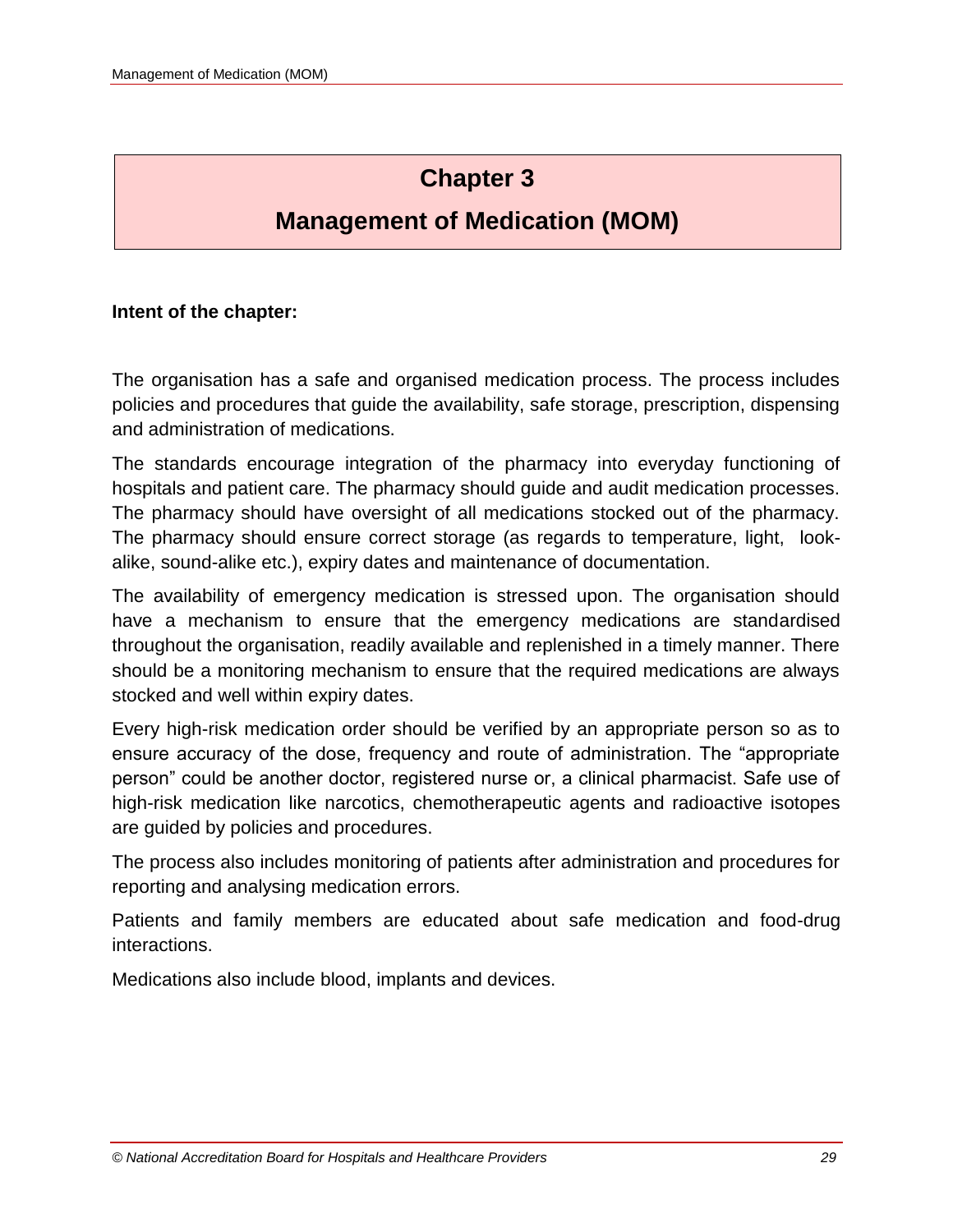# **Summary of Standards**

| <b>MOM 1:</b>  | Documented policies and procedures guide the organisation of pharmacy<br>services and usage of medication.      |  |  |  |  |  |  |  |  |  |  |
|----------------|-----------------------------------------------------------------------------------------------------------------|--|--|--|--|--|--|--|--|--|--|
| <b>MOM 2:</b>  | There is a hospital formulary.                                                                                  |  |  |  |  |  |  |  |  |  |  |
| <b>MOM 3:</b>  | Documented policies and procedures guide the storage of medication.                                             |  |  |  |  |  |  |  |  |  |  |
| MOM 4:         | Documented policies and procedures guide the safe and rational<br>prescription of medications.                  |  |  |  |  |  |  |  |  |  |  |
| <b>MOM 5:</b>  | Documented policies and procedures guide the safe dispensing of<br>medications.                                 |  |  |  |  |  |  |  |  |  |  |
| <b>MOM 6:</b>  | policies and<br>procedures for medication<br><b>There</b><br>documented<br>are<br>administration.               |  |  |  |  |  |  |  |  |  |  |
| <b>MOM 7:</b>  | Patients are monitored after medication administration.                                                         |  |  |  |  |  |  |  |  |  |  |
| <b>MOM 8:</b>  | Near misses, medication errors and adverse drug events are reported<br>and analysed.                            |  |  |  |  |  |  |  |  |  |  |
| <b>MOM 9:</b>  | procedures guide the use of narcotic<br>Documented<br>drugs<br>and<br>psychotropic substances, if applicable.   |  |  |  |  |  |  |  |  |  |  |
| <b>MOM 10:</b> | Documented<br>policies and procedures<br>guide<br>the<br>0f<br>usage<br>chemotherapeutic agents, if applicable. |  |  |  |  |  |  |  |  |  |  |
| <b>MOM 11:</b> | Documented policies and procedures guide the use of medical supplies<br>and consumables.                        |  |  |  |  |  |  |  |  |  |  |

**\* This implies that this objective element requires documentation.**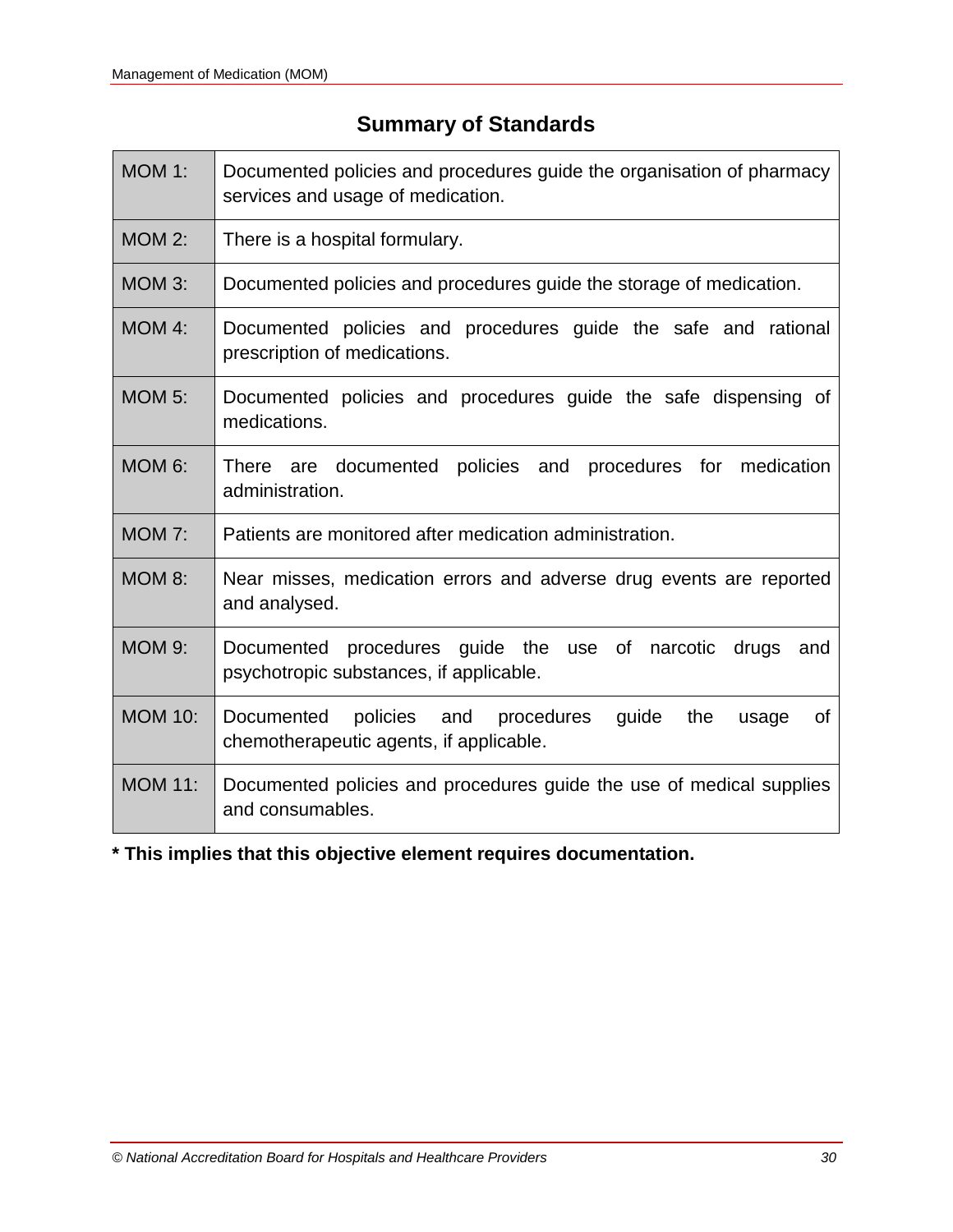# **Standards and Objective Elements**

# **Standard**

**MOM.1. Documented policies and procedures guide the organisation of pharmacy services and usage of medication.**

# **Objective Elements**

- a. There is a documented policy and procedure for pharmacy services and medication usage.\*
- b. Policies and procedures comply with the applicable laws and regulations.\*
- c. A multidisciplinary committee guides the formulation and implementation of these policies and procedures.\*
- d. There is a procedure to obtain medication when the pharmacy is closed.\*

# **Standard**

| MOM.2.   There is a hospital formulary. |
|-----------------------------------------|
|-----------------------------------------|

- a. A list of medications appropriate for the patients and as per the scope of the organisation's clinical services is developed collaboratively by the multidisciplinary committee.
- b. The list is reviewed and updated collaboratively by the multidisciplinary committee at least annually.
- c. The formulary is available for clinicians to refer and adhere to.
- d. There is a defined process for acquisition of these medications\*
- e. There is a process to obtain medications not listed in the formulary. \*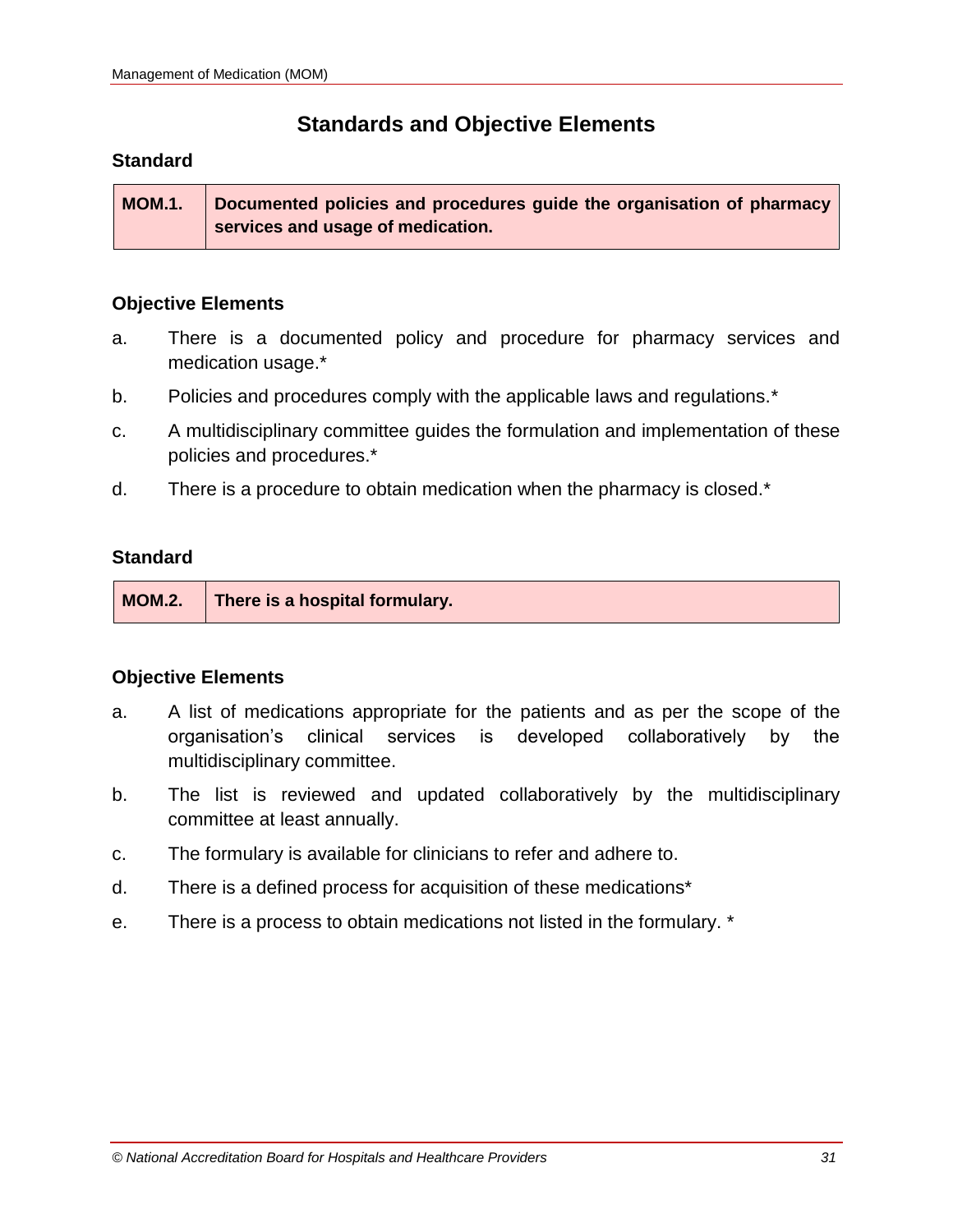**MOM.3. Documented policies and procedures guide the storage of medication.**

# **Objective Elements**

- a. Documented policies and procedures exist for storage of medication. \*
- b. Medications are stored in a clean, safe and secure environment; and incorporating manufacturer's recommendation(s).
- c. Sound inventory control practices guide storage of the medications in all areas throughout the organisation.
- d. Look-alike and Sound-alike medications are identified and stored physically apart from each other.<sup>\*</sup>
- e. The list of emergency medications is defined and is stored in a uniform manner.\*
- f. Emergency medications are available all the time.
- g. Emergency medications are replenished in a timely manner when used.

#### **Standard**

**MOM.4. Documented policies and procedures guide the safe and rational prescription of medications.**

- a. Documented policies and procedures exist for prescription of medications.\*
- b. These incorporate inclusion of good practices/guidelines for rational prescription of medications.
- c. The organisation determines the minimum requirements of a prescription.\*
- d. Known drug allergies are ascertained before prescribing.
- e. The organisation determines who can write orders.\*
- f. Orders are written in a uniform location in the medical records which also reflects patient's name and unique identification number.
- g. Medication orders are clear, legible, dated, timed**,** named and signed.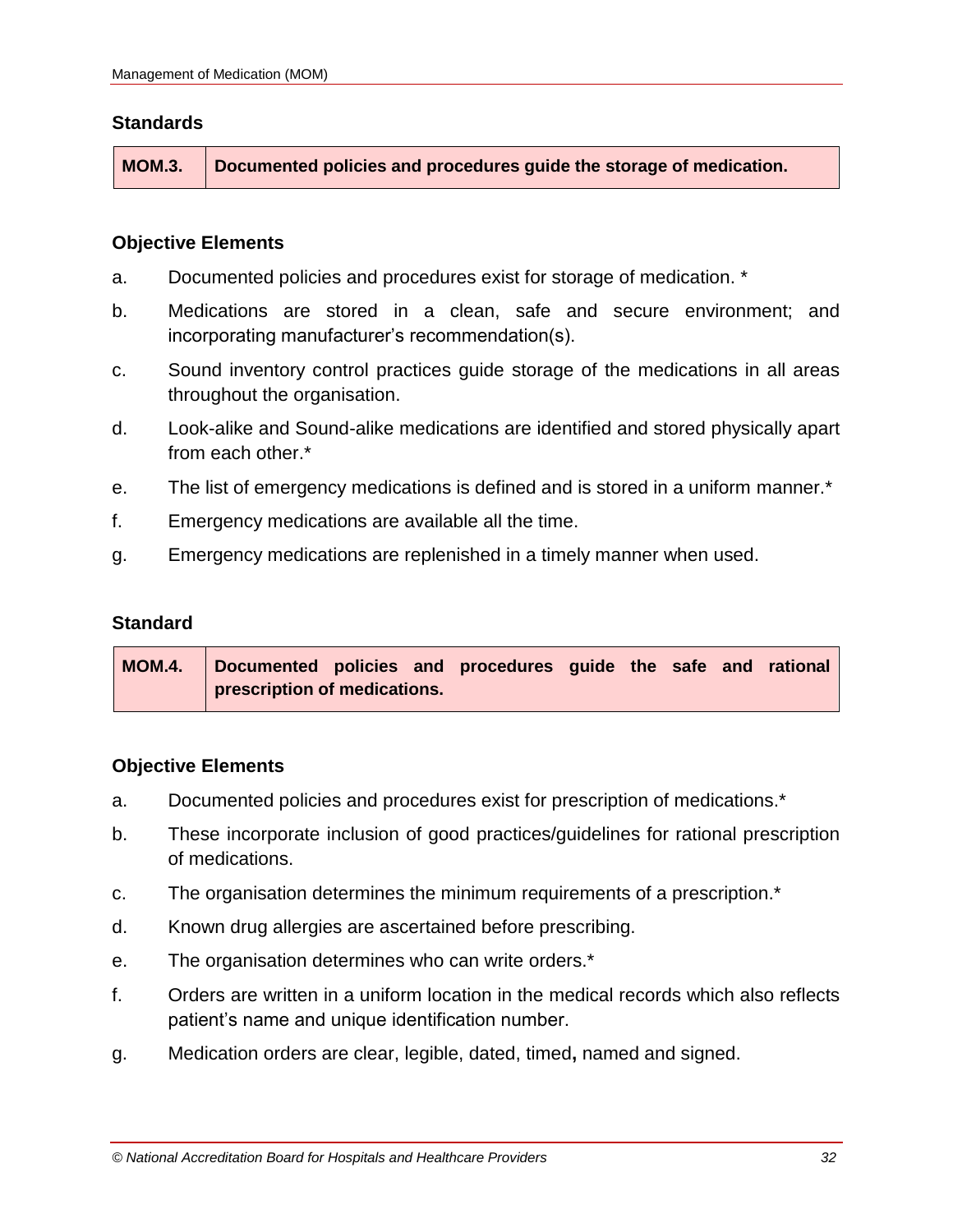- h. Medication orders contain the name of the medicine, route of administration, dose to be administered and frequency/time of administration.
- i. Documented policy and procedure on verbal orders is implemented.\*
- $j.$  The organisation defines a list of high-risk medication(s). $*$
- k. Audit of medication orders/prescription is carried out to check for safe and rational prescription of medications.
- l. Reconciliation of medications occur at transition points of patient care.
- m. Corrective and/or preventive action(s) is taken based on the analysis, where appropriate.

|              | MOM.5. Documented policies and procedures guide the safe dispensing of |  |  |  |  |  |
|--------------|------------------------------------------------------------------------|--|--|--|--|--|
| medications. |                                                                        |  |  |  |  |  |

# **Objective Elements**

- a. Documented policies and procedures guide the safe dispensing of medications.\*
- b. The procedure addresses medication recall.\*
- c. Expiry dates are checked prior to dispensing.
- d. There is a procedure for near expiry medications.\*
- e. Labelling requirements are documented and implemented by the organisation.\*
- f. High-risk medication orders are verified prior to dispensing.

# **Standard**

|  |                 | MOM.6. There are documented policies and procedures for medication |  |  |  |
|--|-----------------|--------------------------------------------------------------------|--|--|--|
|  | administration. |                                                                    |  |  |  |

- a. Medications are administered by those who are permitted by law to do so.
- b. Prepared medication is labelled prior to preparation of a second drug.
- c. Patient is identified prior to administration.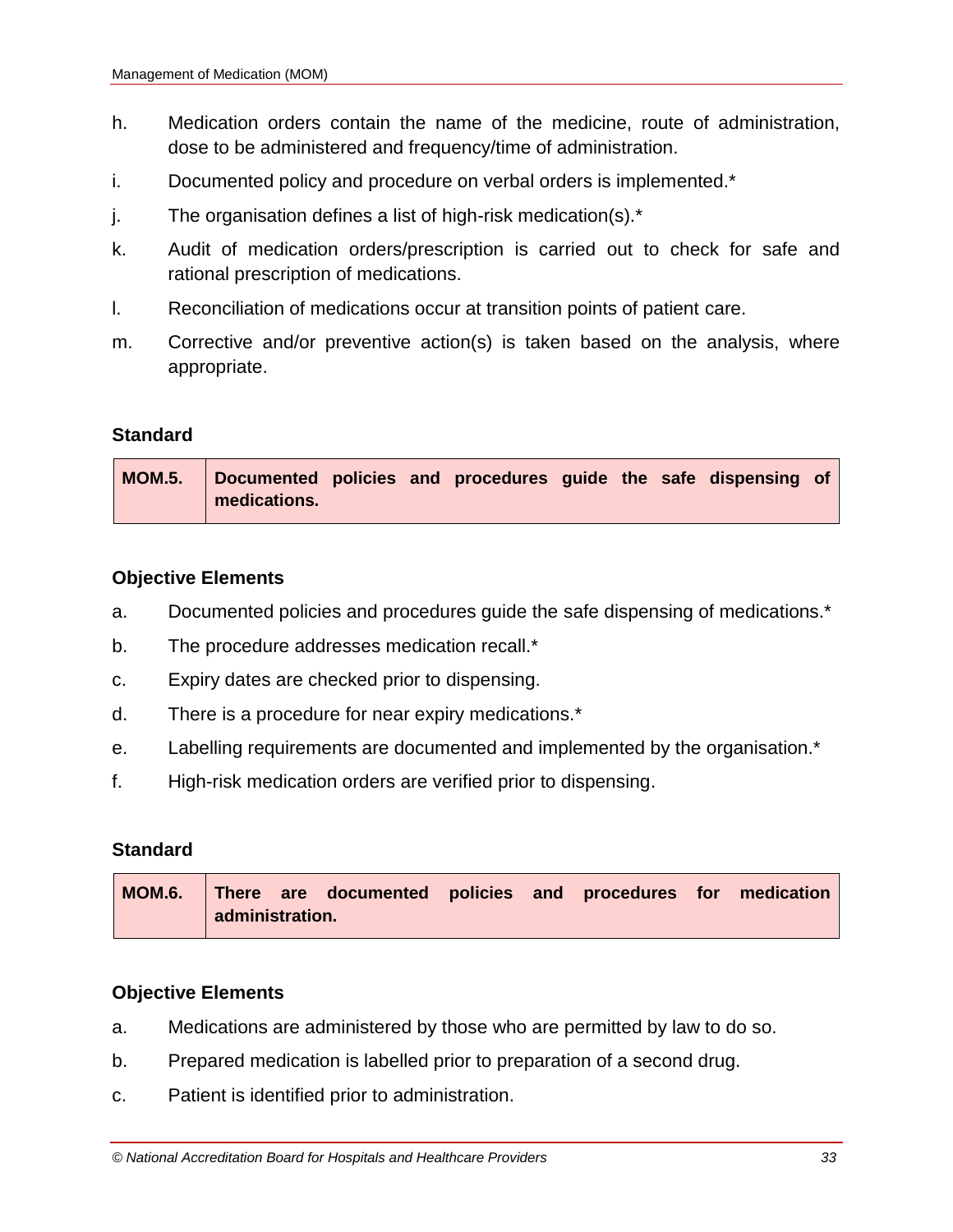- d. Medication is verified from the order and physically inspected prior to administration.
- e. Dosage is verified from the order prior to administration.
- f. Route is verified from the order prior to administration.
- g. Timing is verified from the order prior to administration.
- h. Medication administration is documented.
- i. Documented policies and procedures govern patient's self-administration of medications. \*
- j. Documented policies and procedures govern patient's own medications brought from outside the organisation.\*

|  | MOM.7. Patients are monitored after medication administration. |
|--|----------------------------------------------------------------|
|--|----------------------------------------------------------------|

#### **Objective Elements**

- a. Documented policies and procedures guide the monitoring of patients after medication administration.\*
- b. The organisation defines those situations where close monitoring is required.\*
- c. Monitoring is done in a collaborative manner.
- d. Medications are changed where appropriate based on the monitoring.

# **Standard**

| <b>MOM.8.</b> | Near misses, medication errors and adverse drug events are reported and |
|---------------|-------------------------------------------------------------------------|
|               | analysed.                                                               |

- a. Documented procedure exists to capture near miss, medication error and adverse drug event.\*
- b. Near miss, medication error and adverse drug event are defined.\*
- c. These are reported within a specified time frame. \*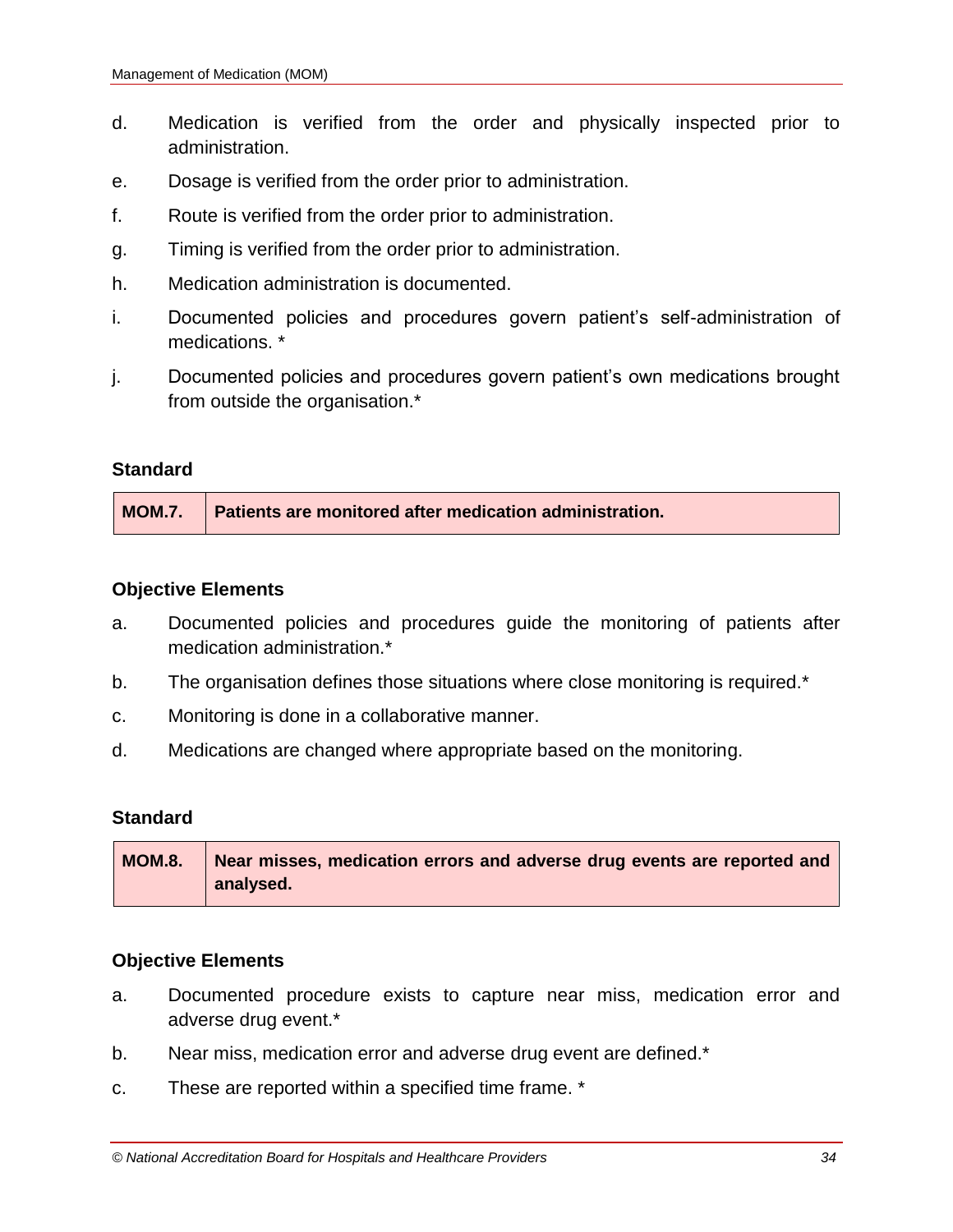- d. They are collected and analysed.
- e. Corrective and/or preventive action(s) are taken based on the analysis where appropriate.

| <b>MOM.9.</b> | Documented procedures guide the use of narcotic drugs and psychotropic |
|---------------|------------------------------------------------------------------------|
|               | substances if applicable.                                              |

# **Objective Elements**

- a. Documented procedures guide the use of narcotic drugs and psychotropic substances which are in consonance with local and national regulations.\*
- b. These drugs are stored in a secure manner.
- c. A proper record is kept of the usage, administration and disposal of these drugs.
- d. These drugs are handled by appropriate personnel in accordance with the documented procedure.

# **Standard**

| $\vert$ MOM.10. $\vert$ Documented policies and procedures guide the usage of chemotherapeutic |
|------------------------------------------------------------------------------------------------|
| agents if applicable.                                                                          |

- a. Documented policies and procedures guide the usage of chemotherapeutic agents.\*
- b. Chemotherapy is prescribed by those who have the knowledge to monitor and treat the adverse effect of chemotherapy.
- c. Chemotherapy is prepared in a proper and safe manner and administered by qualified personnel.
- d. Chemotherapy drugs are disposed in accordance with legal requirements.
- e*.* Patient and family are educated regarding benefits/risks of chemotherapy, precautions to be taken and possible adverse reactions.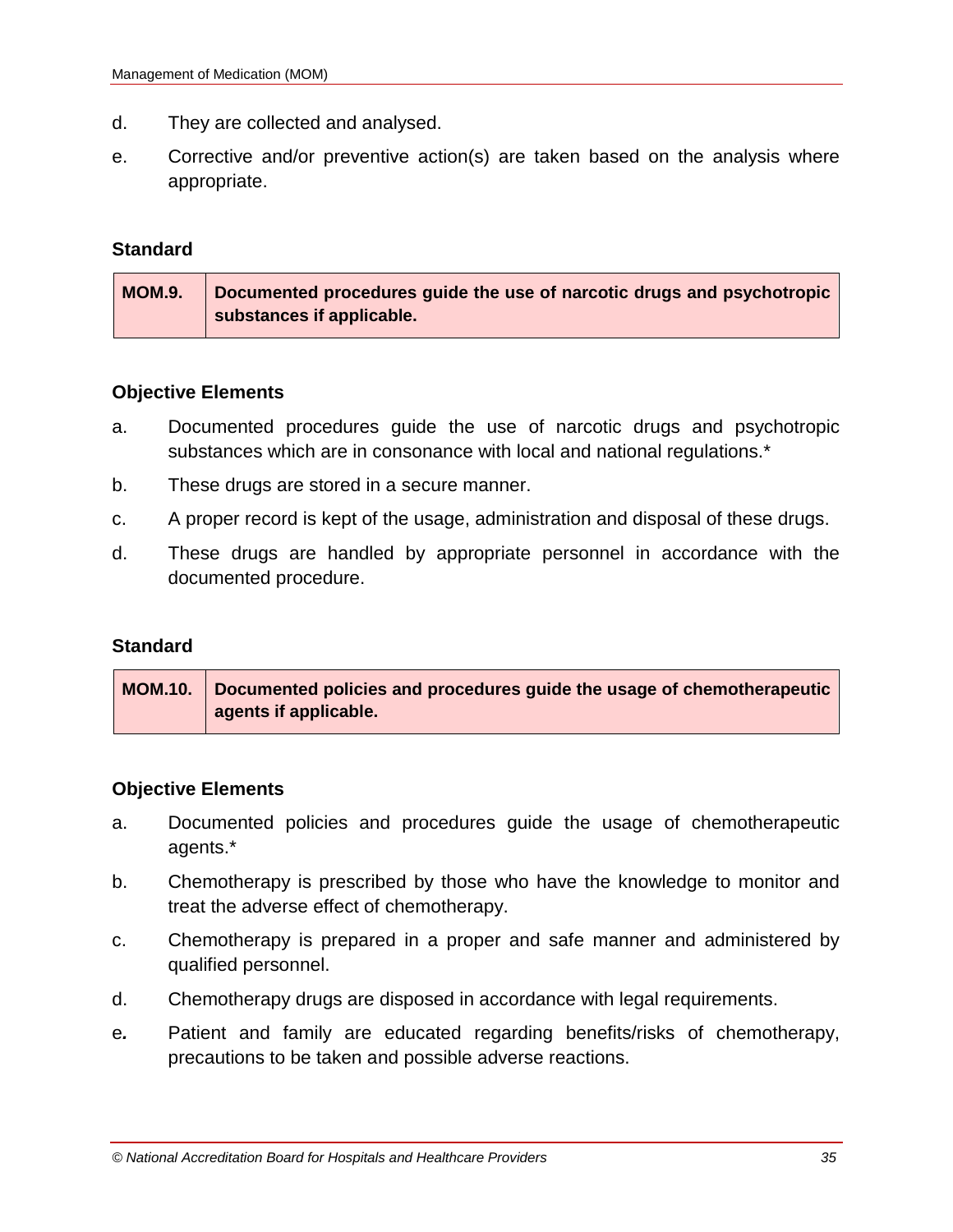**MOM.11. Documented policies and procedures guide the use of medical supplies and consumables.**

- a. There is a defined process for acquisition of medical supplies and consumables.\*
- b. Medical supplies and consumables are used in a safe manner, where appropriate.
- c. Medical supplies and consumables are stored in a clean, safe and secure environment; and incorporating manufacturer's recommendation(s).
- d. Sound inventory control practices guide storage of medical supplies and consumables.
- e. There is a mechanism in place to verify the condition of medical supplies and consumables.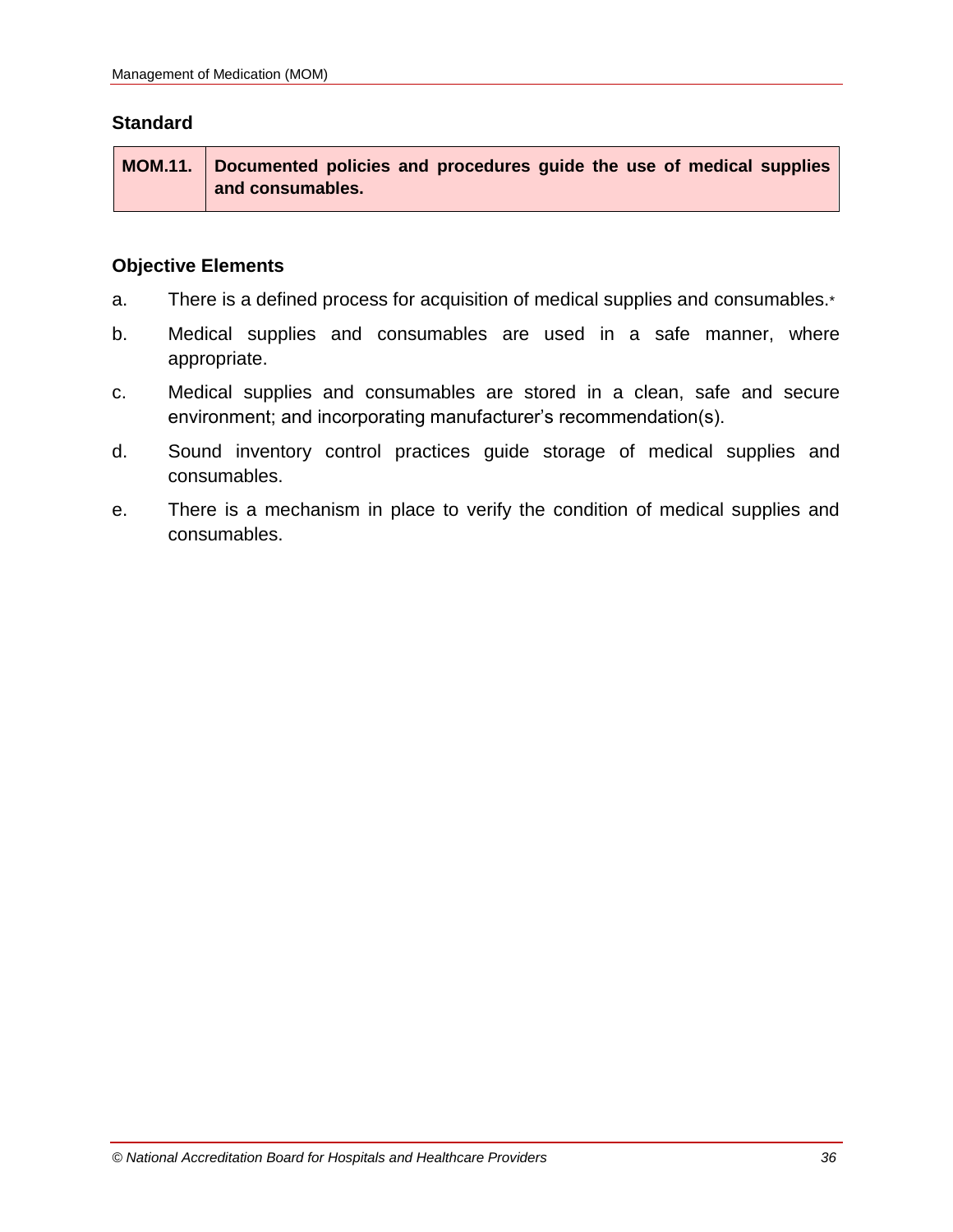# **Chapter 4**

# **Patient Rights and Education (PRE)**

#### **Intent of the chapter:**

The organisation defines the patient and family's rights and responsibilities. The staff is aware of these rights and is trained to protect them. Patients are informed of their rights and educated about their responsibilities at the time of admission. They are informed about the disease, the possible outcomes and are involved in decision making. The costs are explained in a clear manner to patient and/or family. Patients are educated about the mechanisms available for addressing grievances.

A documented process for obtaining patient and/or families consent exists for informed decision making about their care.

Patients and families have a right to seek and get information and education about their healthcare needs in a language and manner that is understood by them.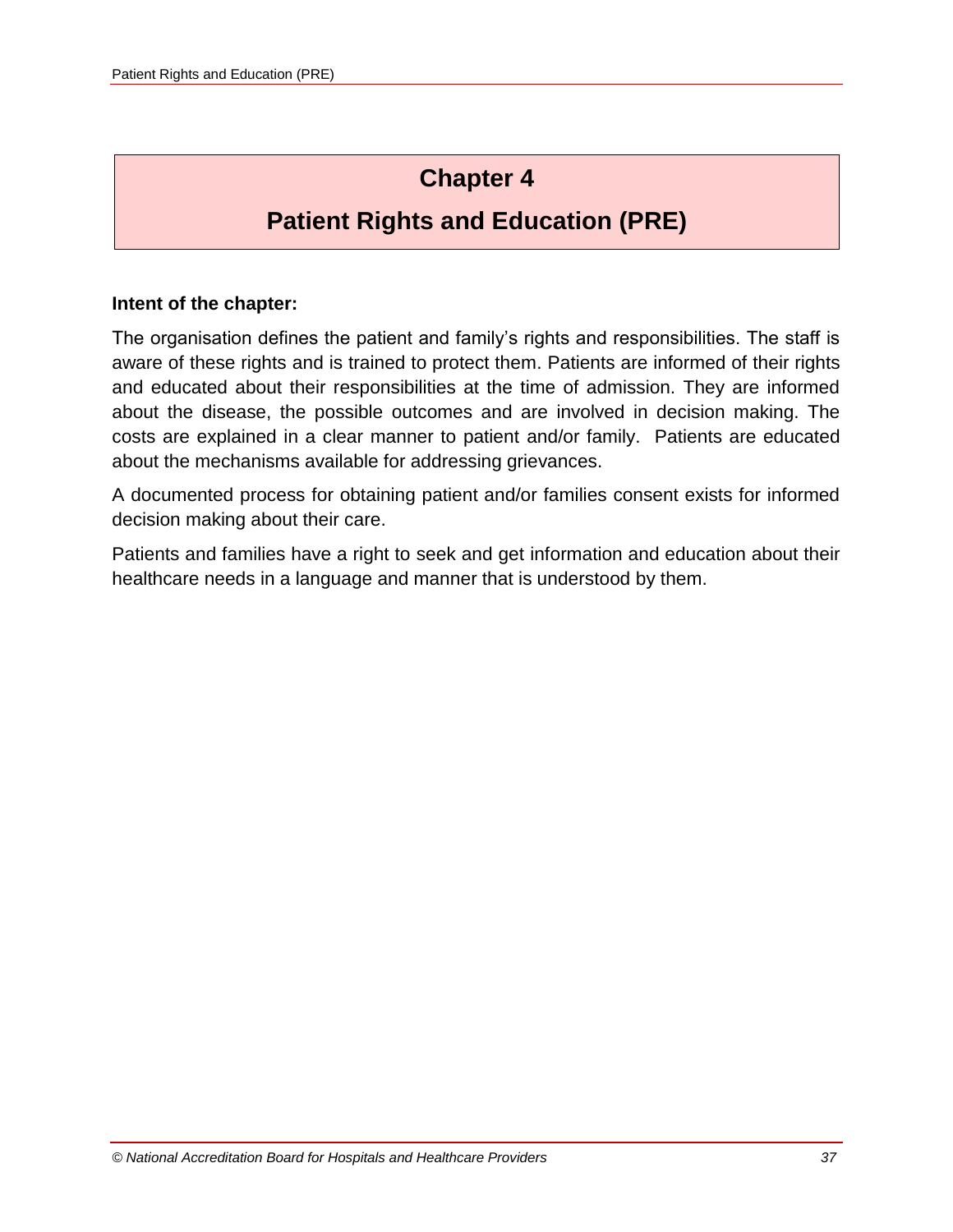# **Summary of Standards**

| <b>PRE 1:</b>      | The organisation protects patient and family rights and informs them<br>about their responsibilities during care.                        |
|--------------------|------------------------------------------------------------------------------------------------------------------------------------------|
| PRE <sub>2</sub> : | Patient and family rights support individual beliefs, values and involve the<br>patient and family in decision making processes.         |
| PRE3:              | The patient and/or family members are educated to make informed<br>decisions and are involved in the care planning and delivery process. |
| PRE4:              | A documented procedure for obtaining patient and/or family's consent<br>exists for informed decision making about their care.            |
| PRE <sub>5</sub> : | Patient and families have a right to information and education about their<br>healthcare needs.                                          |
| PRE6:              | Patients and families have a right to information on expected costs.                                                                     |
| PRE7:              | The organisation has a mechanism to capture patient's feedback and<br>redressal of complaints.                                           |
| PRE8:              | The organisation has a system for effective communication with patient<br>and / or families.                                             |

# **\* This implies that this objective element requires documentation.**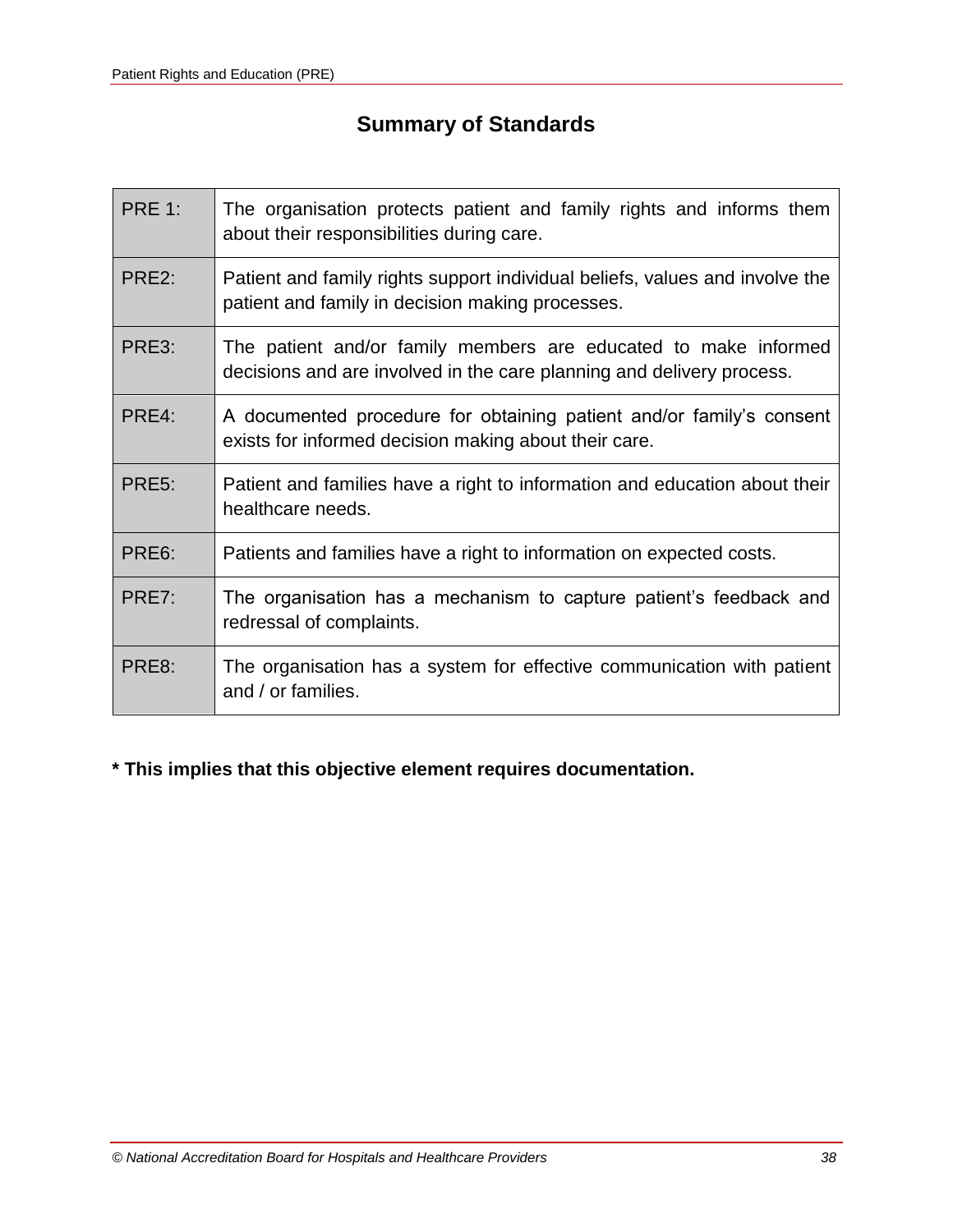# **Standards and Objective Elements**

#### **Standard**

**PRE.1. The organisation protects patient and family rights and informs them about their responsibilities during care.**

#### **Objective Elements**

- a. Patient and family rights and responsibilities are documented and displayed.\*
- b. Patients and families are informed of their rights and responsibilities in a format and language that they can understand.
- c. The organisation's leaders protect patient and family rights.
- d. Staff are aware of their responsibility in protecting patient and family rights.
- e. Violation of patient and family rights is recorded, reviewed and corrective/preventive measures taken.

### **Standard**

**PRE.2. Patient and family rights support individual beliefs, values and involve the patient and family in decision making processes.**

- a. Patients and family rights include respecting any special preferences, spiritual and cultural needs.
- b. Patient and family rights include respect for personal dignity and privacy during examination, procedures and treatment.
- c. Patient and family rights include protection from neglect or abuse.
- d. Patient and family rights include treating patient information as confidential.
- e. Patient and family rights include refusal of treatment.
- f. Patient and family have a right to seek an additional opinion regarding clinical care.
- g. Patient and family rights include informed consent before transfusion of blood and blood components, anaesthesia, surgery, initiation of any research protocol and any other invasive / high risk procedures / treatment.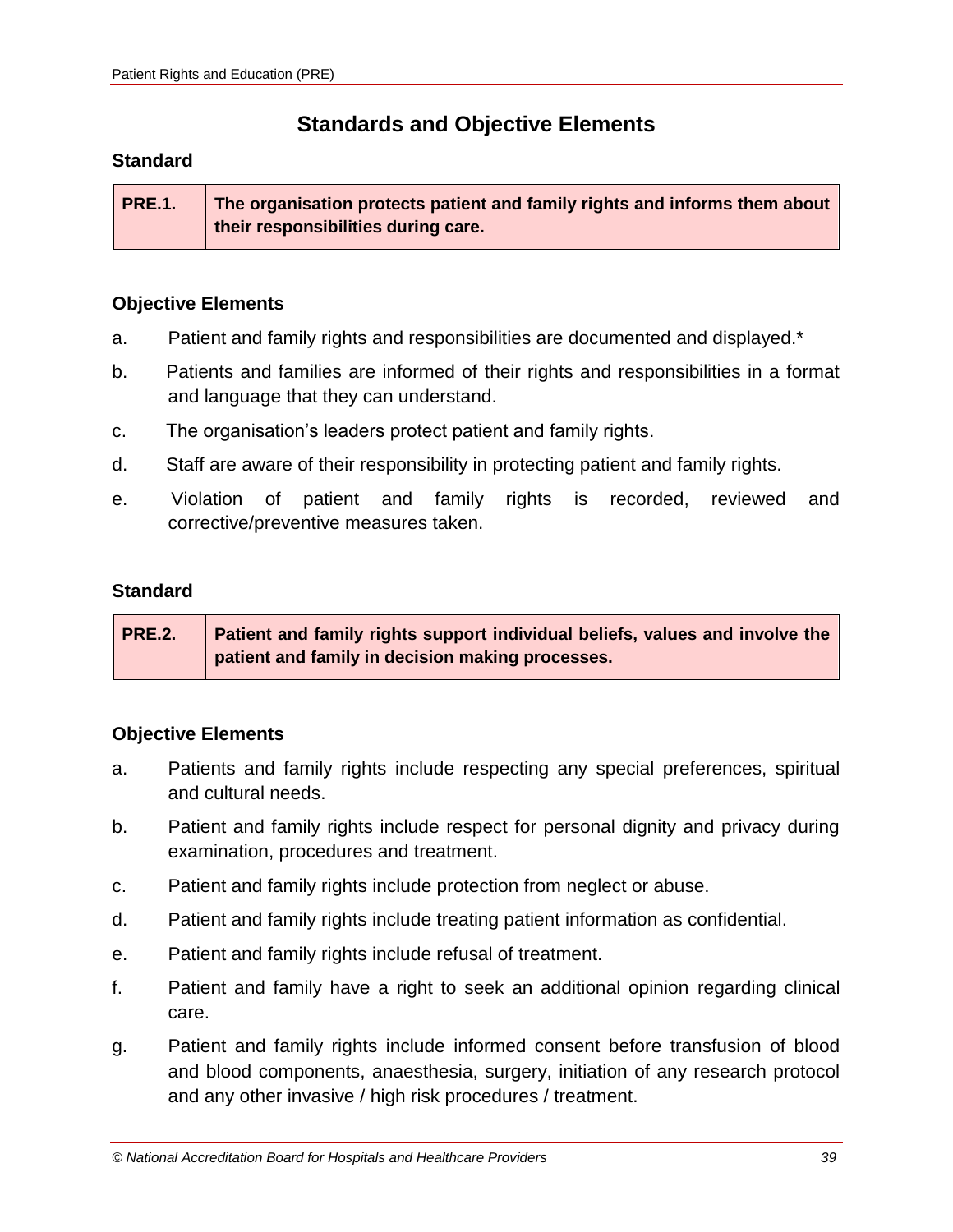- h. Patient and family rights include right to complain and information on how to voice a complaint.
- i. Patient and family rights include information on the expected cost of the treatment.
- j. Patient and family rights include access to his / her clinical records.
- k. Patient and family rights include information on Care plan, progress and information on their health care needs.

| <b>PRE.3.</b> | The patient and/or family members are educated to make informed       |
|---------------|-----------------------------------------------------------------------|
|               | decisions and are involved in the care planning and delivery process. |

- a. The patient and/or family members are explained about the proposed care including the risks, alternatives and benefits.
- b. The patient and/or family members are explained about the expected results.
- c. The patient and/or family members are explained about the possible complications.
- d. The care plan is prepared and modified in consultation with patient and/or family members.
- e. The care plan respects and where possible incorporates patient and/or family concerns and requests.
- f. The patient and/or family members are informed about the results of diagnostic tests and the diagnosis.
- g. The patient and/or family members are explained about any change in the patient's condition in a timely manner.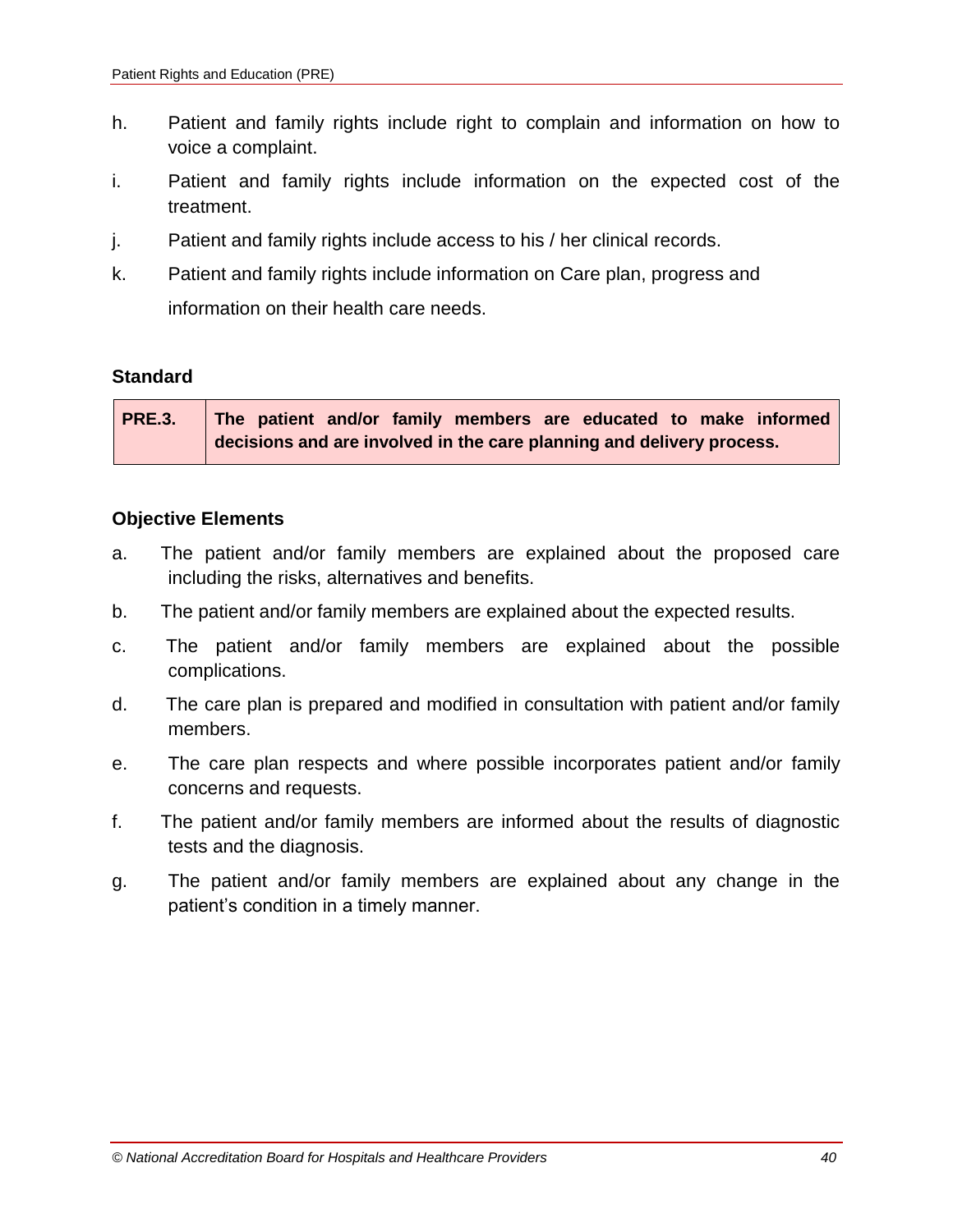**PRE.4. A documented procedure for obtaining patient and/or family's consent exists for informed decision making about their care.**

#### **Objective Elements**

- a. Documented procedure incorporates the list of situations where informed consent is required and the process for taking informed consent.\*
- b. General consent for treatment is obtained when the patient enters the organisation.
- c. Patient and/or his family members are informed of the scope of such general consent.
- d. Informed consent includes information regarding the procedure, it's risks, benefits, alternatives and as to who will perform the procedure in a language that they can understand.
- e. The procedure describes who can give consent when patient is incapable of independent decision making.\*
- f. Informed consent is taken by the person performing the procedure.
- g. Informed consent process adheres to statutory norms.
- h. Staff are aware of the informed consent procedure.

## **Standard**

**PRE.5. Patient and families have a right to information and education about their healthcare needs.**

- a. Patient and/or family are educated about the safe and effective use of medication and the potential side effects of the medication, when appropriate.
- b. Patient and/or family are educated about food-drug interaction
- c. Patient and/or family are educated about diet and nutrition.
- d. Patient and/or family are educated about immunisations and homoeopathic prophylaxis.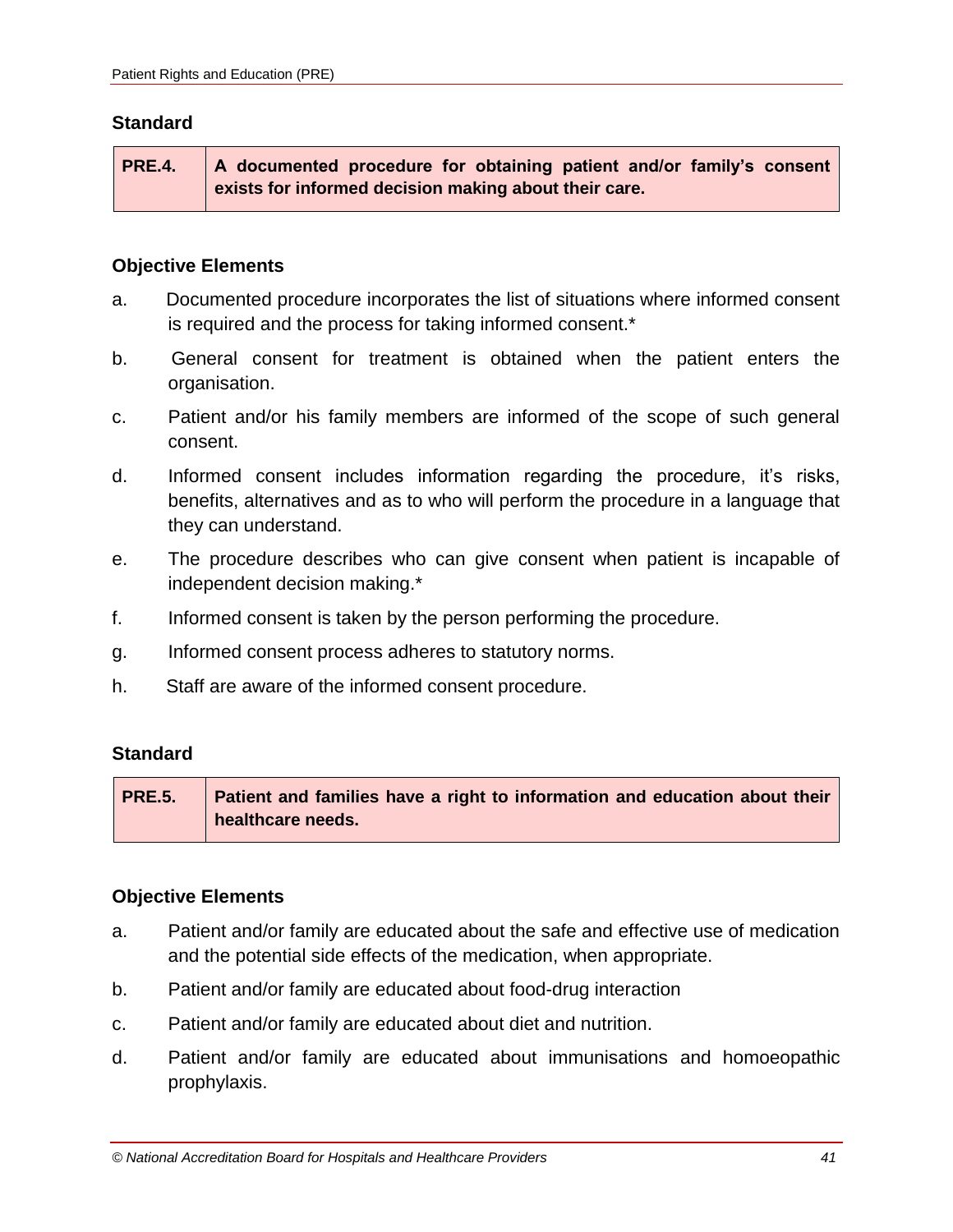- e. Patient and/or family are educated about their specific disease process, complications and prevention strategies.
- f. Patient and/or family are educated about preventing healthcare associated infections.
- g. The patients and/or family members' special educational needs are identified and addressed
- h. Patient and/or family are educated in a language and format that they can understand.

#### **Objective Elements**

- a. There is a uniform pricing policy in a given setting (out-patient and ward category).
- b. The relevant tariff list is available to patients.
- c. The patient and/or family members are explained about the expected costs.
- d. Patient and/or family are informed about the financial implications when there is a change in the patient condition or treatment setting.

#### **Standard**

**PRE.7. The organisation has a mechanism to capture patient's feedback and redressal of complaints.**

- a. The organisation has a mechanism to capture feedbacks from patients which includes patient satisfaction and patient experience.
- b. The organisation has a documented complaint redressal procedure.\*
- c. Patient and/or family members are made aware of the procedure for giving feedback and /or lodging complaints.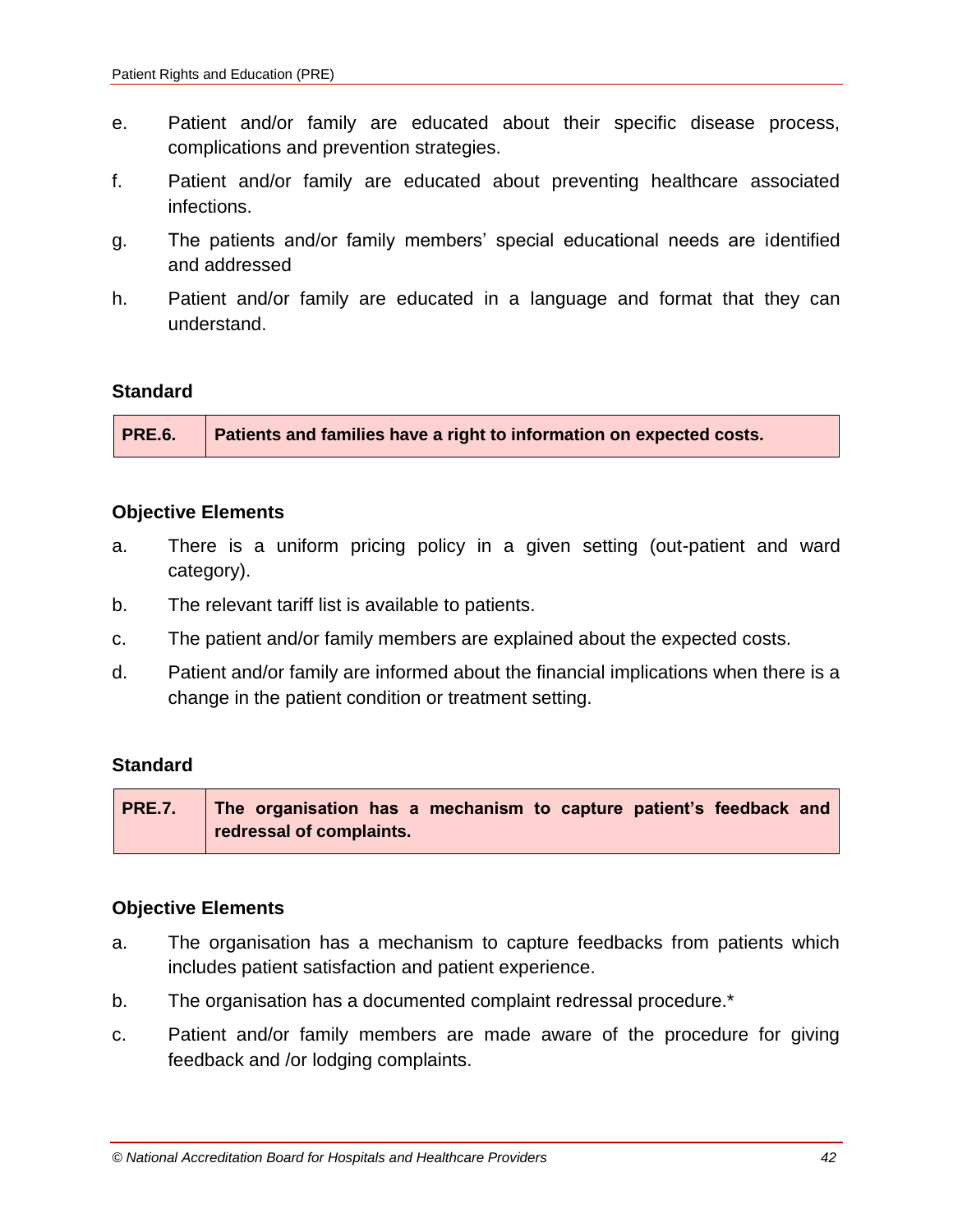- d. All feedback and complaints are reviewed and/or analysed within a defined time frame.
- e. Corrective and/or preventive action(s) are taken based on the analysis where appropriate.

| <b>PRE.8.</b> | The organisation has a system for effective communication with patients |
|---------------|-------------------------------------------------------------------------|
|               | and /or families.                                                       |

- a. Documented policies and procedures guide the effective communication with the patients and/or families. \*
- b. The organisation shall identify special situations where enhanced communication would be required. \*
- c. The organisation lays down an approach for effective communication in these identified situations.
- d. The organisation also defines what constitutes an unacceptable communication and sensitizes the staff about the same. \*
- e. The organisation has a system to monitor and review the implementation of effective communication
- f. The staff are trained in healthcare communication techniques periodically.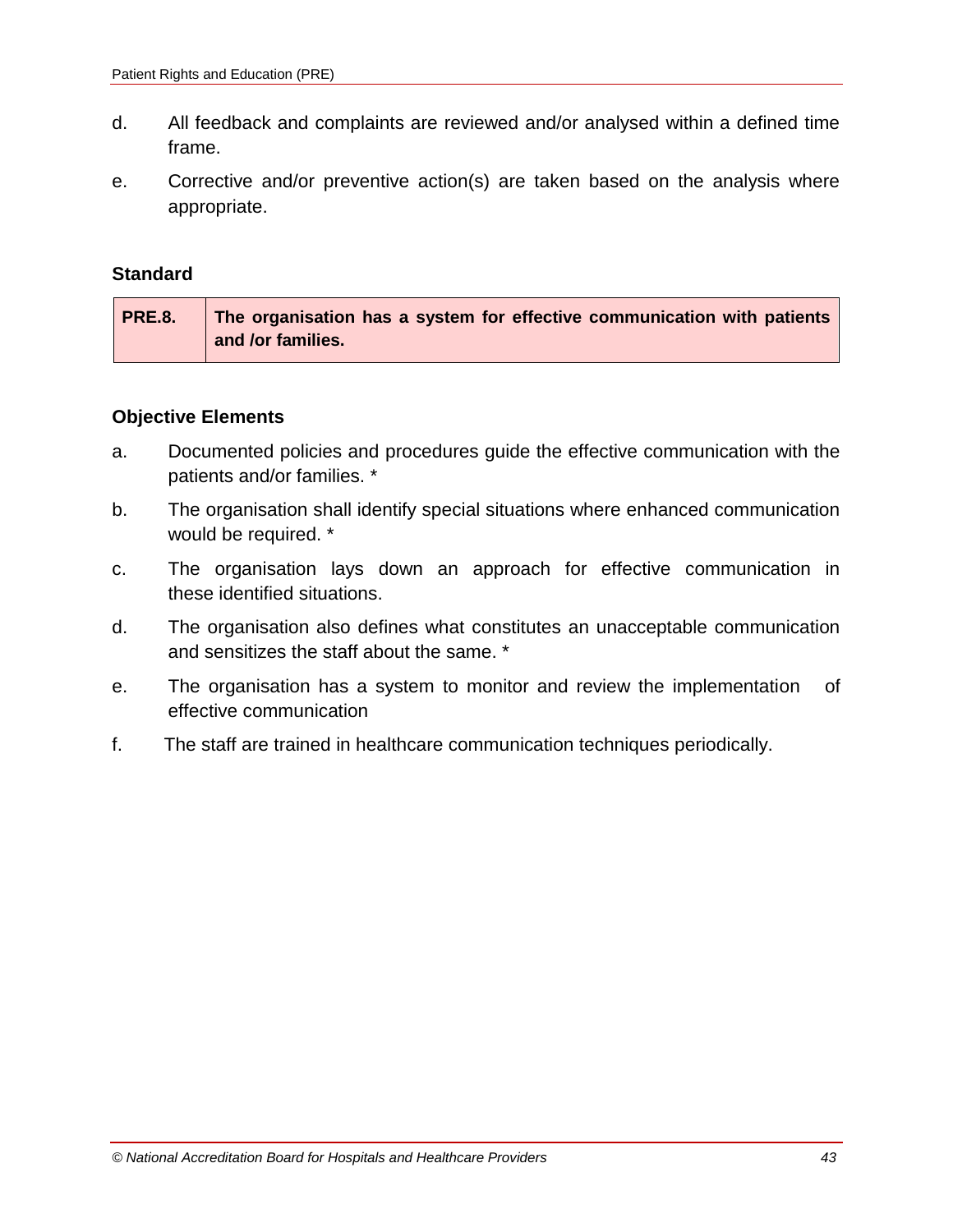# **Chapter 5**

# **Hospital Infection Control (HIC)**

#### **Intent of the chapter:**

The standards guide the provision of an effective healthcare-associated infection prevention and control programme in the organisation. The programme is documented and aims at reducing/eliminating infection risks to patients, visitors and providers of care.

The organisation measures and takes action to prevent or reduce the risk of Healthcare Associated Infection (HAI) in patients and employees.

The organisation provides proper facilities and adequate resources to support the Infection Control Programme.

The organisation has effective antimicrobial management program through regularly updated antibiotic policy based on local data and monitors its implementation. Program also includes monitoring of antimicrobials usage in the organisation.

The programme includes an action plan to control outbreaks of infection, disinfection/ sterilization activities, biomedical waste (BMW) management, training of staff and employee health.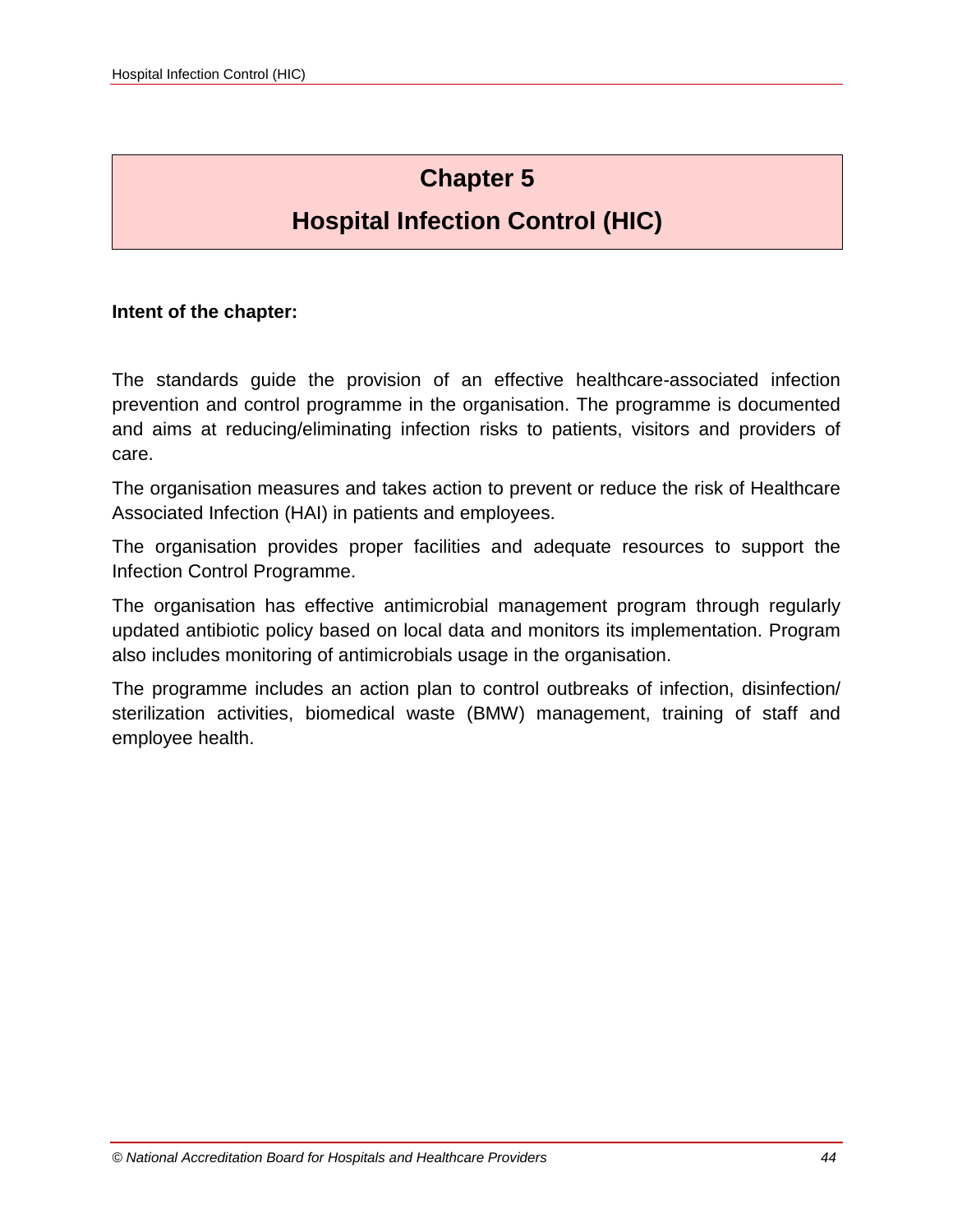# **Summary of Standards**

| $HIC$ 1:      | The organisation has a well-designed, comprehensive and coordinated<br>Hospital Infection Prevention and Control (HIC) programme aimed at<br>reducing/eliminating risks to patients, visitors and providers of care. |
|---------------|----------------------------------------------------------------------------------------------------------------------------------------------------------------------------------------------------------------------|
| <b>HIC 2:</b> | The organisation implements the policies and procedures laid down in<br>the Infection Control Manual in all areas of the hospital.                                                                                   |
| <b>HIC 3:</b> | The organisation performs surveillance activities to capture and monitor<br>infection prevention and control data.                                                                                                   |
| $HIC$ 4:      | The organisation takes actions to prevent and control Healthcare<br>Associated Infections (HAI) in patients.                                                                                                         |
| <b>HIC 5:</b> | The organisation provides adequate and appropriate resources for<br>prevention and control of Healthcare Associated Infections (HAI).                                                                                |
| <b>HIC 6:</b> | The organisation identifies and takes appropriate action to control<br>outbreaks of infections.                                                                                                                      |
| <b>HIC 7:</b> | There are documented policies and procedures for sterilization activities<br>in the organisation.                                                                                                                    |
| <b>HIC 8:</b> | Biomedical waste (BMW) is handled in an appropriate and safe manner.                                                                                                                                                 |
| <b>HIC 9:</b> | The infection control programme is supported by the management and<br>includes training of staff.                                                                                                                    |

# **\* This implies that this objective element requires documentation.**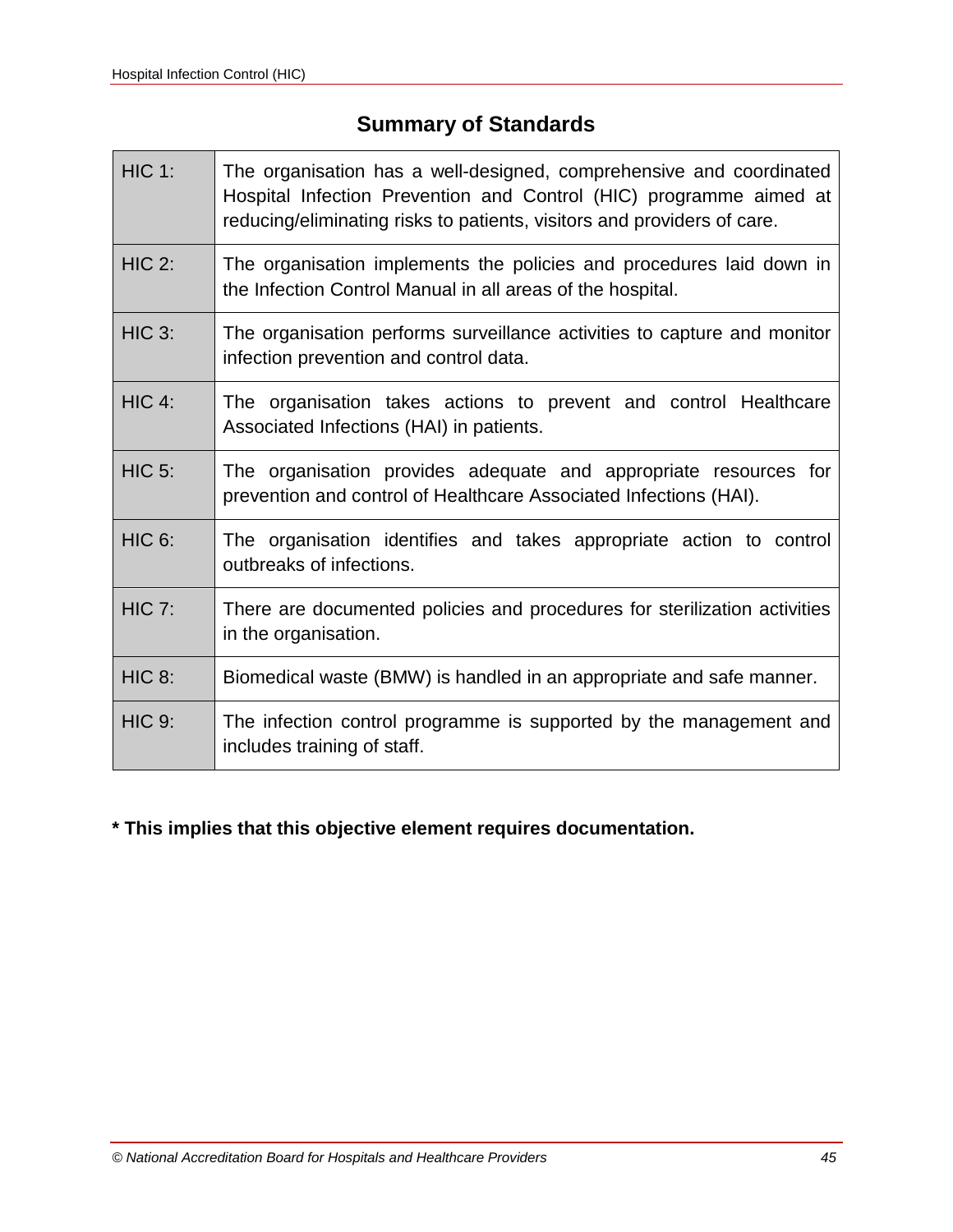# **Standards and Objective Elements**

#### **Standard**

**HIC.1. The organisation has a well-designed, comprehensive and coordinated Hospital Infection Prevention and Control (HIC) programme aimed at reducing/eliminating risks to patients, visitors and providers of care.**

#### **Objective Elements**

- a. The hospital infection prevention and control programme is documented which aims at preventing and reducing the risk of healthcare associated infections in all areas of the hospital.\*
- b. The infection prevention and control programme is a continuous process and updated at least once in a year.
- c. The hospital has a multi-disciplinary infection control committee, which coordinates all infection prevention and control activities. \*
- d. The hospital has an infection control team, which coordinates implementation of all infection prevention and control activities. \*
- e. The hospital has designated infection control officer as part of the infection control team.\*
- f. The hospital has designated infection control nurse(s) as part of the infection control team.\*

#### **Standard**

**HIC.2. The organisation implements the policies and procedures laid down in the Infection Control Manual in all areas of the hospital.**

- a. The organisation identifies the various high-risk areas and procedures and implements policies and/or procedures to prevent infection in these areas. \*
- b. The organisation adheres to standard precautions at all times.\*
- c. The organisation adheres to hand-hygiene guidelines. \*
- d. The organisation adheres to transmission-based precautions at all times.\*
- e. The organisation adheres to safe injection and infusion practices.\*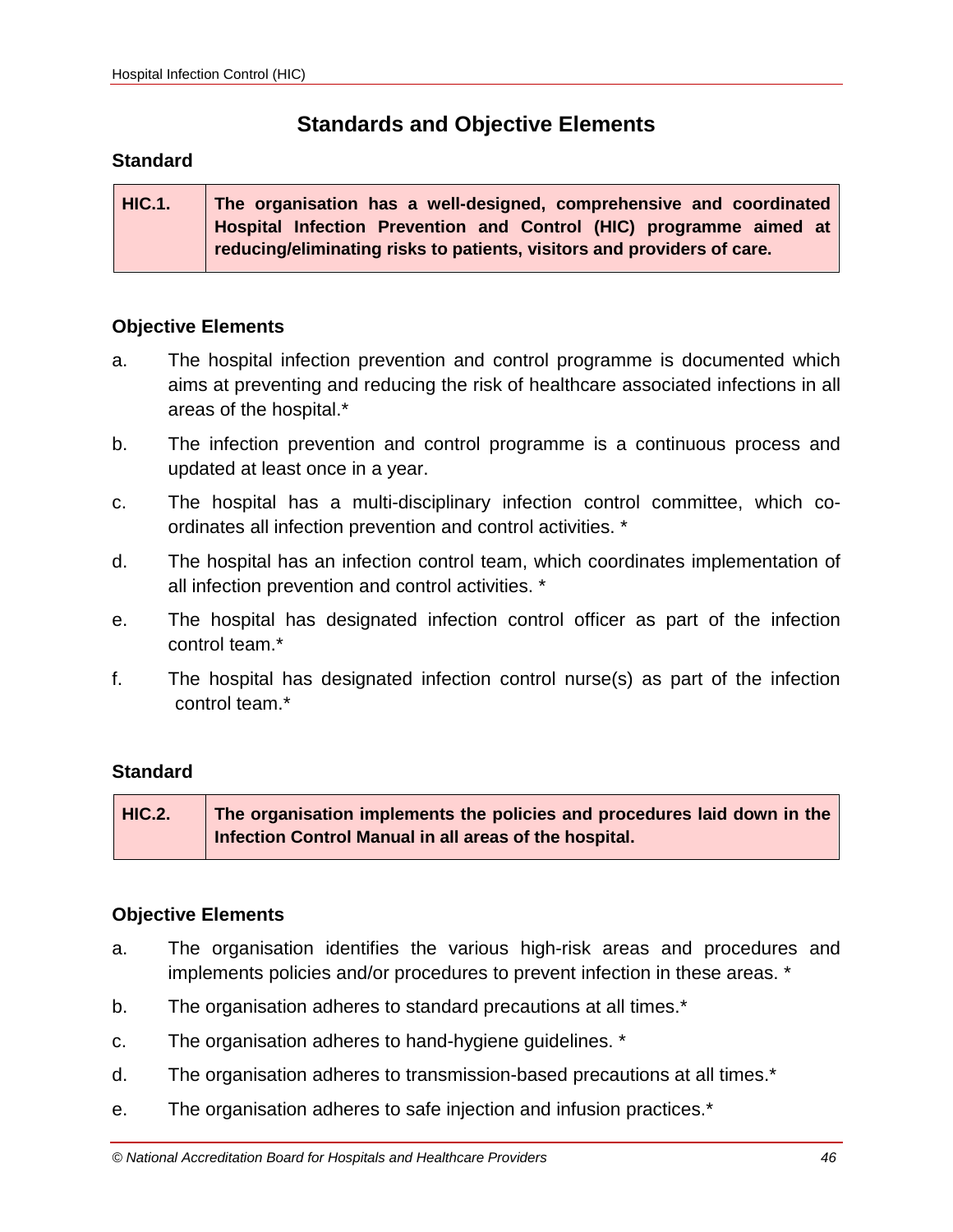- f. The organisation adheres to cleaning, disinfection and sterilization practices.\*
- g. The organisation implements the antibiotic policy and monitors rational use of antimicrobial agents, if applicable.\*
- h. The organisation adheres to laundry and linen management processes.\*
- i. The organisation adheres to kitchen sanitation and food-handling issues.\*
- j. The organisation has appropriate engineering controls to prevent infections. \*
- k. The organisation adheres to housekeeping procedures.\*

| <b>HIC.3.</b> | The organisation performs surveillance activities to capture and monitor |
|---------------|--------------------------------------------------------------------------|
|               | infection prevention and control data.                                   |

- a. Surveillance activities are appropriately directed towards the identified high-risk areas and procedures.
- b. A collection of surveillance data is an on-going process.
- c. Verification of data is done on a regular basis by the infection control team.
- d. The scope of surveillance activities incorporates tracking and analyzing of infection risks, rates and trends.
- e. Surveillance activities include monitoring the compliance with hand-hygiene guidelines.
- f. Surveillance activities include mechanisms to capture the occurrence of epidemiological significant diseases, multi-drug-resistant organisms and highly virulent infections, if applicable.
- g. Surveillance activities include monitoring the effectiveness of housekeeping services.
- h. Appropriate feedback regarding Healthcare Associated Infection (HAIs) rates are provided on a regular basis to appropriate personnel.
- i. In cases of notifiable diseases, information (in relevant format) is sent to appropriate authorities.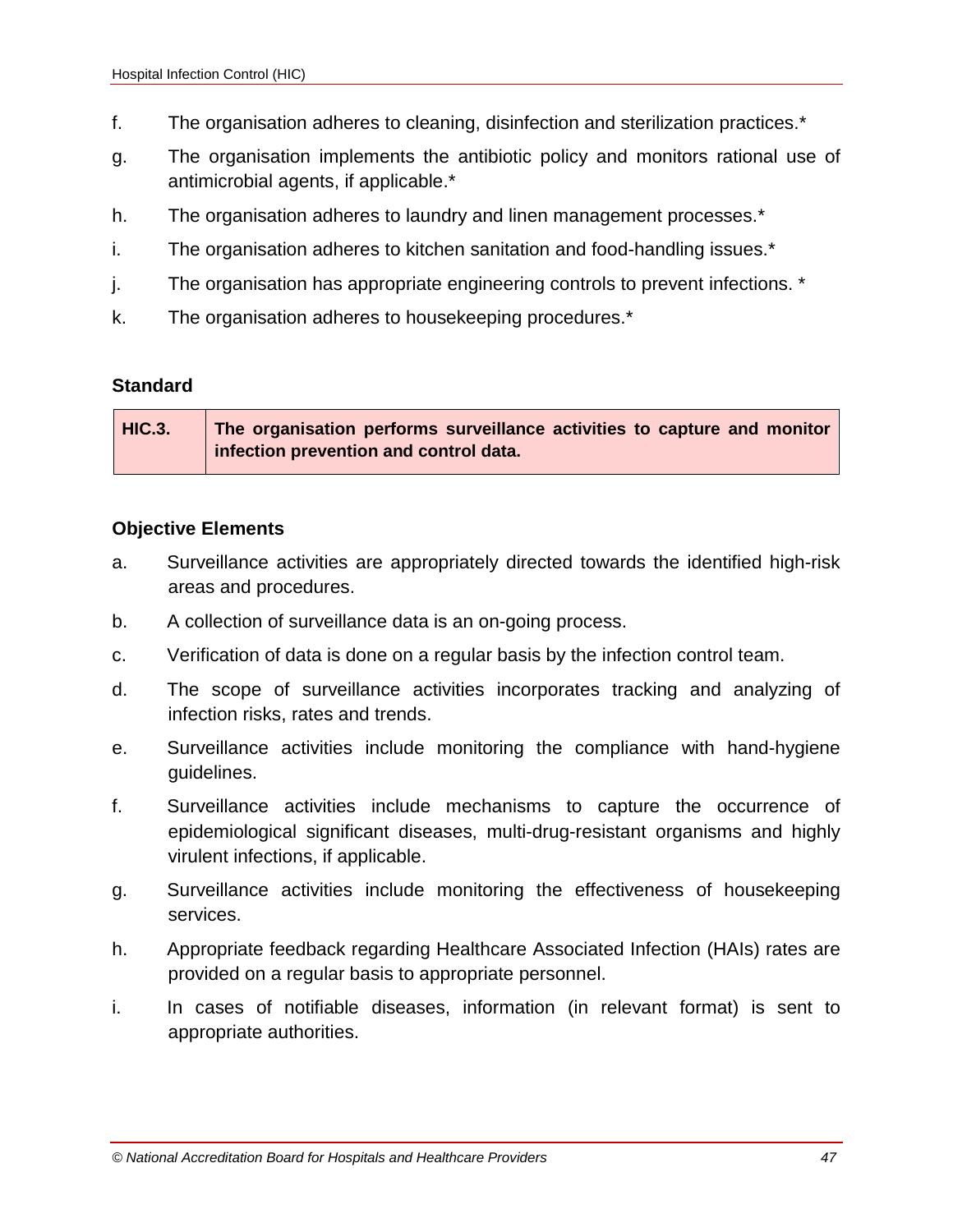**HIC.4. The organisation takes actions to prevent and control Healthcare Associated Infections (HAI) in patients if applicable.**

#### **Objective Elements**

- a. The organisation takes action to prevent catheter associated urinary tract Infections.
- b. The organisation takes action to prevent Ventilator Associated Pneumonia.
- c. The organisation takes action to prevent catheter linked blood stream infections.
- d. The organisation takes action to prevent surgical site infections.

#### **Standard**

| <b>HIC.5.</b> | The organisation provides adequate and appropriate resources for  |  |  |  |
|---------------|-------------------------------------------------------------------|--|--|--|
|               | prevention and control of Healthcare Associated Infections (HAI). |  |  |  |

#### **Objective Elements**

- a. Adequate and appropriate personal protective equipment, soaps, and disinfectants are available and used correctly.
- b. Adequate and appropriate facilities for hand hygiene in all patient-care areas are accessible to healthcare providers.
- c. Isolation/barrier nursing facilities are available.
- d. Appropriate pre- and post-exposure prophylaxis is provided to all staff members concerned.\*

#### **Standard**

| HIC.6. The organisation identifies and takes appropriate action to control |
|----------------------------------------------------------------------------|
| outbreaks of infections.                                                   |

#### **Objective Elements**

a. Organisation has a documented procedure for identifying an outbreak.\*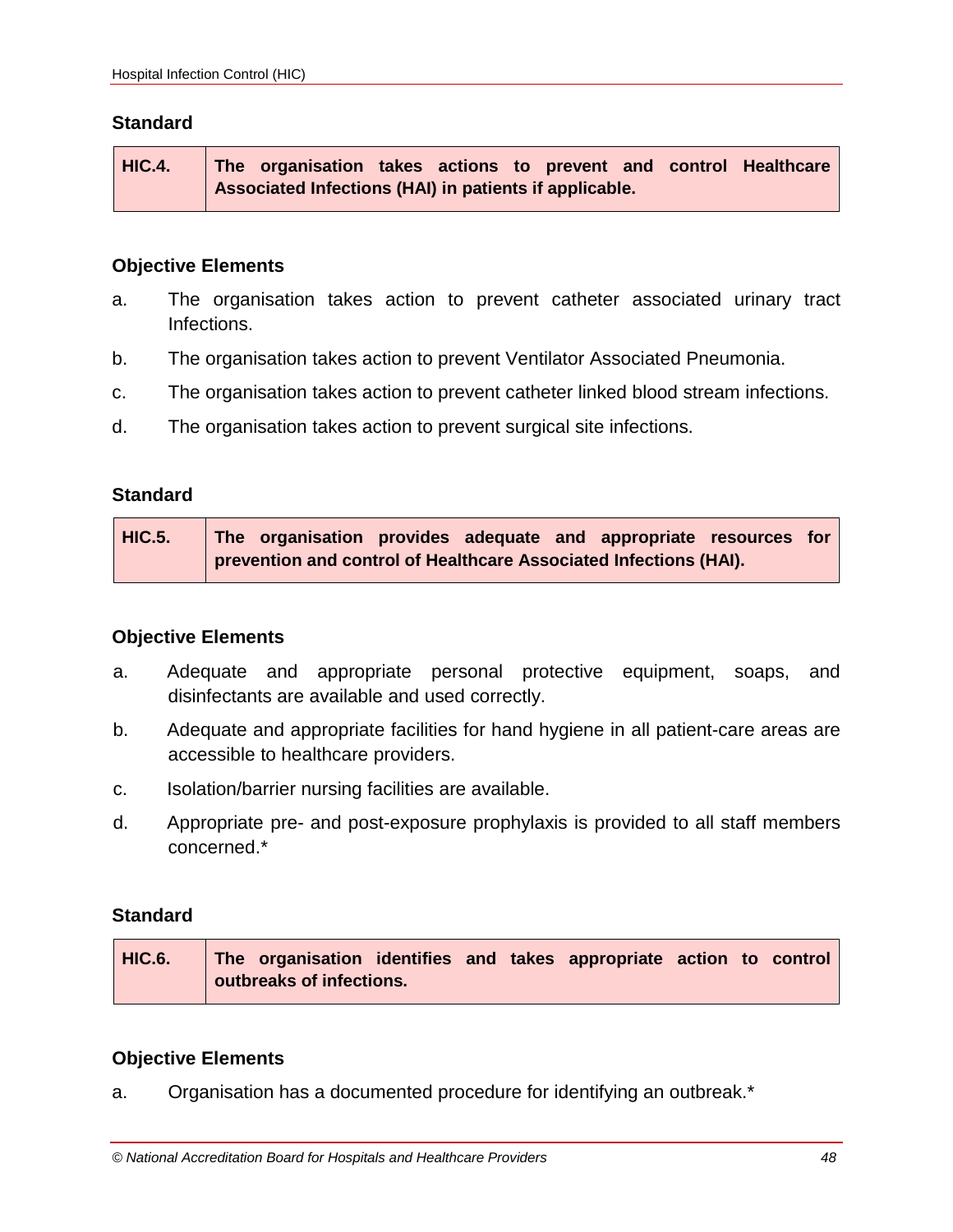- b. Organisation has a documented procedure for handling such outbreaks.\*
- c. This procedure is implemented during outbreaks.
- d. After the outbreak is over appropriate corrective actions are taken to prevent recurrence.

| <b>HIC.7.</b> | There are documented policies and procedures for sterilization activities in |
|---------------|------------------------------------------------------------------------------|
|               | the organisation.                                                            |

#### **Objective Elements**

- a. The organisation provides adequate space and appropriate zoning for sterilization activities.
- b. Documented procedure guides the cleaning, packing, disinfection and/or sterilization, storing and issue of items.\*
- c. Reprocessing of instruments and equipment are covered. \*
- d. The organisation shall have a documented policy and procedure for reprocessing of devices whenever applicable. \*
- e. Regular validation tests for sterilization are carried out and documented. \*
- f. There is an established recall procedure when breakdown in the sterilization system is identified.\*

#### **Standard**

**HIC.8. Biomedical waste (BMW) is handled in an appropriate and safe manner.**

- a. The organisation adheres to statutory provisions with regard to biomedical waste.
- b. Proper segregation and collection of biomedical waste from all patient-care areas of the hospital is implemented and monitored.
- c. The organisation ensures that biomedical waste is stored and transported to the site of treatment and disposal in properly covered vehicles within stipulated time limits in a secure manner.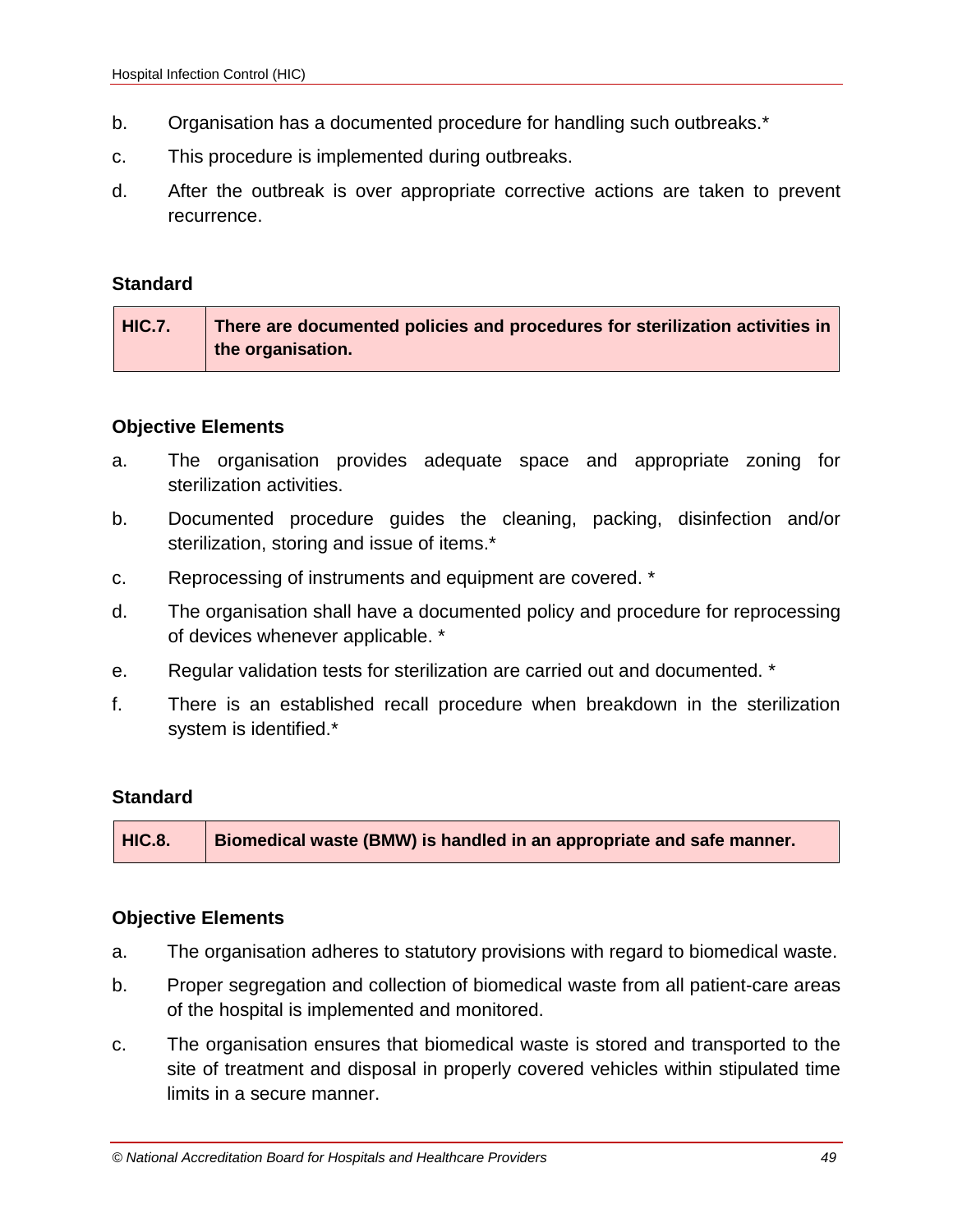- d. The biomedical waste treatment facility is managed as per statutory provisions (if in- house) or outsourced to authorized contractor(s).
- e. Appropriate personal protective measures are used by all categories of staff handling biomedical waste.

| HIC.9. | The infection control programme is supported by the management and |
|--------|--------------------------------------------------------------------|
|        | includes training of staff.                                        |

- a. The management makes available resources required for the infection control programme.
- b. The organisation earmarks adequate funds from its annual budget in this regard.
- c. The organisation conducts induction training for all staff.
- d. The organisation conducts appropriate "in-service" training sessions for all staff at least once in a year.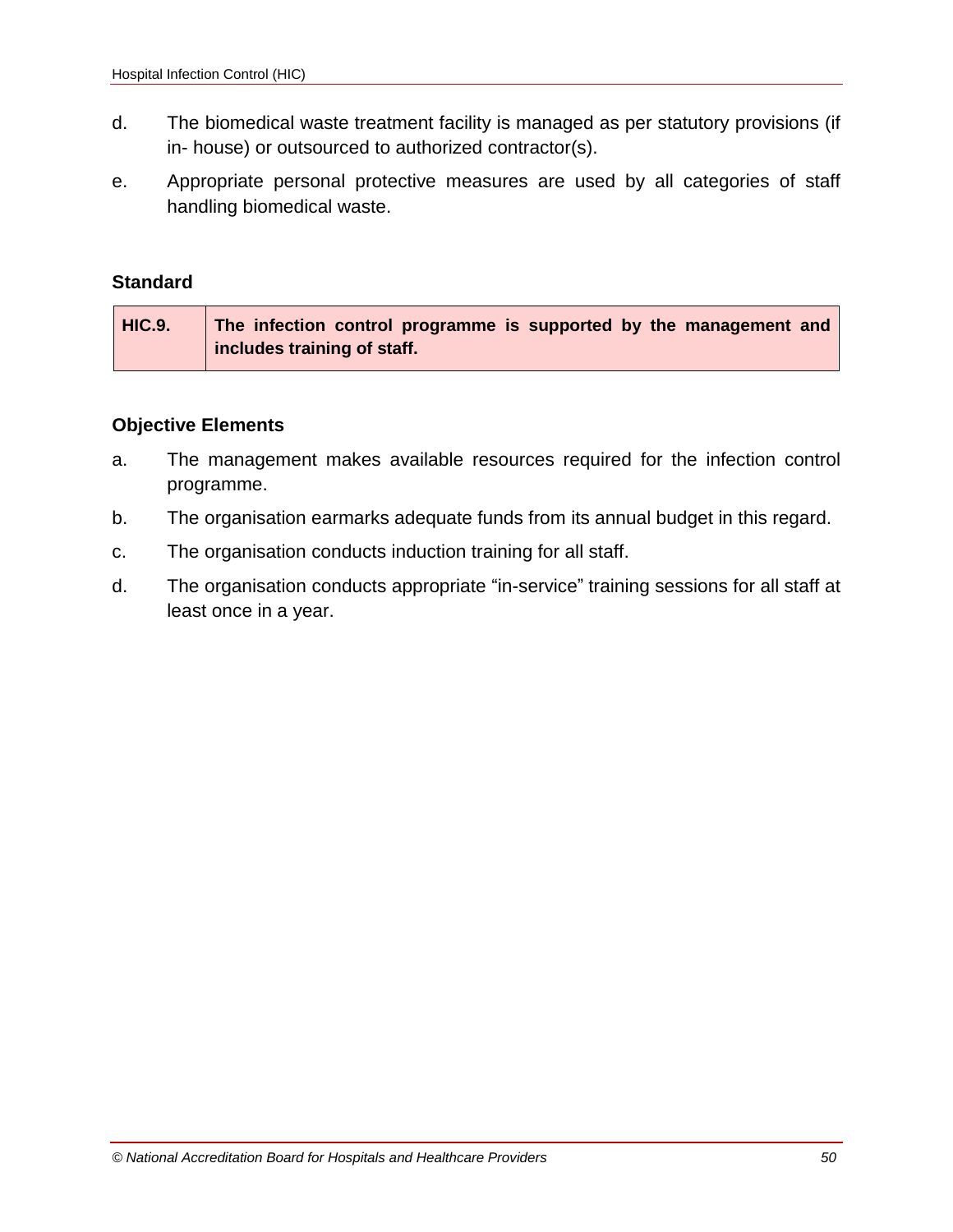# **Chapter 6**

# **Continual Quality Improvement (CQI)**

### **Intent of the chapter:**

The standards encourage an environment of continual quality improvement. The quality and safety programme should be documented and involve all areas of the organisation and all staff members. The organisation should collect data on structures, processes and outcomes, especially in areas of high-risk situations. The collected data should be collated, analysed and used for further improvements. The improvements should be sustained. The quality programme of the diagnostic services should be integrated into the organisation's quality plan. Infection-control and patient-safety plans should also be integrated into the organisation's quality plan.

The organisation should define its sentinel events and intensively investigate when such events occur.

The quality programme should be supported by the management.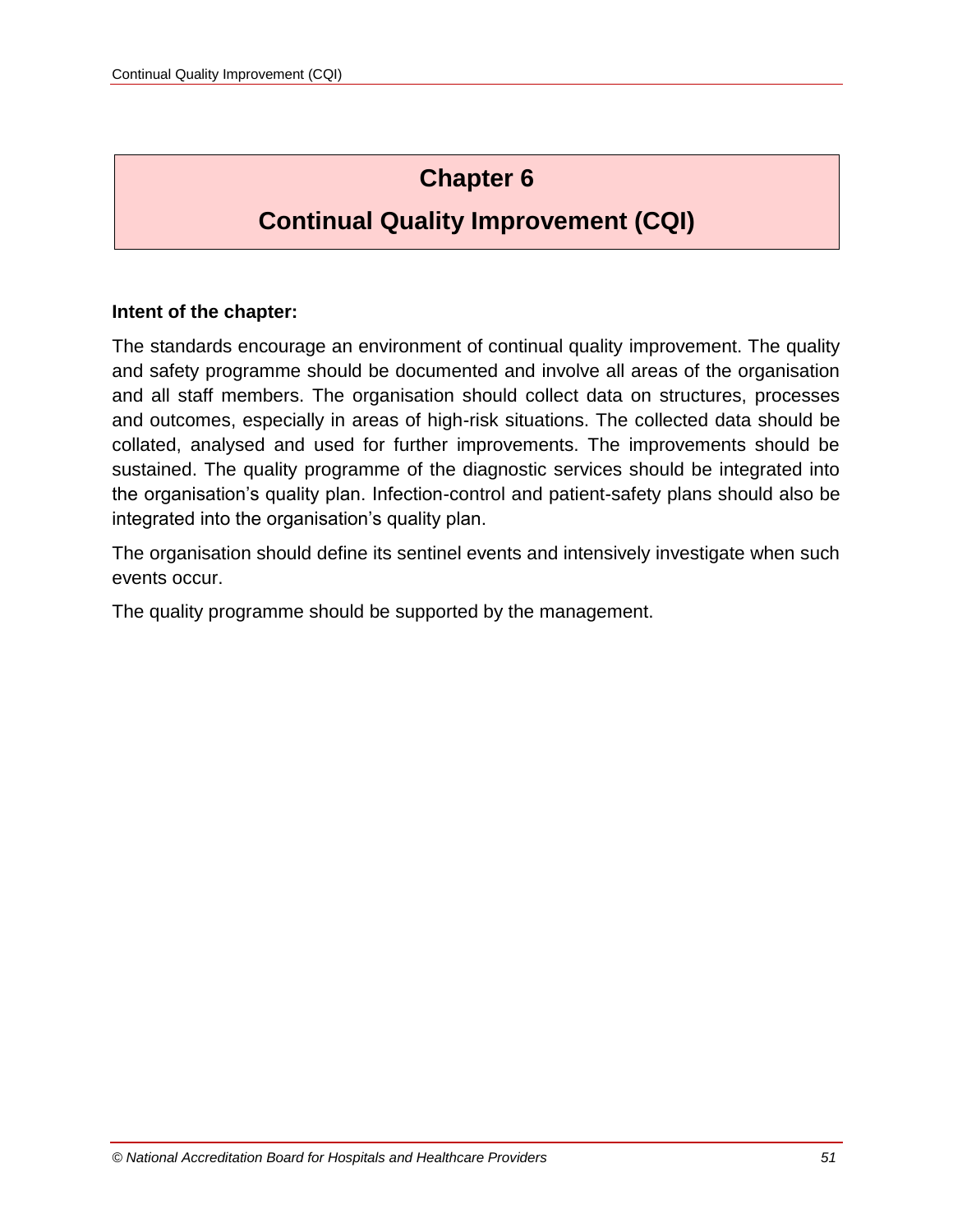# **Summary of Standards**

| <b>CQI 1:</b> | There is a structured quality improvement and continuous monitoring<br>programme in the organisation.                                                             |  |  |  |
|---------------|-------------------------------------------------------------------------------------------------------------------------------------------------------------------|--|--|--|
| <b>CQI 2:</b> | There is a structured patient-safety programme in the organisation.                                                                                               |  |  |  |
| CQI 3:        | The organisation identifies key indicators to monitor the clinical<br>structures, processes and outcomes, which are used as tools for<br>continual improvement.   |  |  |  |
| $COI$ 4:      | The organisation identifies key indicators to monitor the managerial<br>structures, processes and outcomes, which are used as tools for<br>continual improvement. |  |  |  |
| <b>CQI 5:</b> | There is a mechanism for validation and analysis of quality indicators to<br>facilitate quality improvement.                                                      |  |  |  |
| CQI 6:        | The quality improvement programme is supported by the management.                                                                                                 |  |  |  |
| <b>CQI 7:</b> | There is an established system for clinical audit.                                                                                                                |  |  |  |
| CQI 8:        | Incidents are collected and analysed to ensure continual quality<br>improvement.                                                                                  |  |  |  |
| <b>CQI 9:</b> | Sentinel events are intensively analysed.                                                                                                                         |  |  |  |

# **\* This implies that this objective element requires documentation.**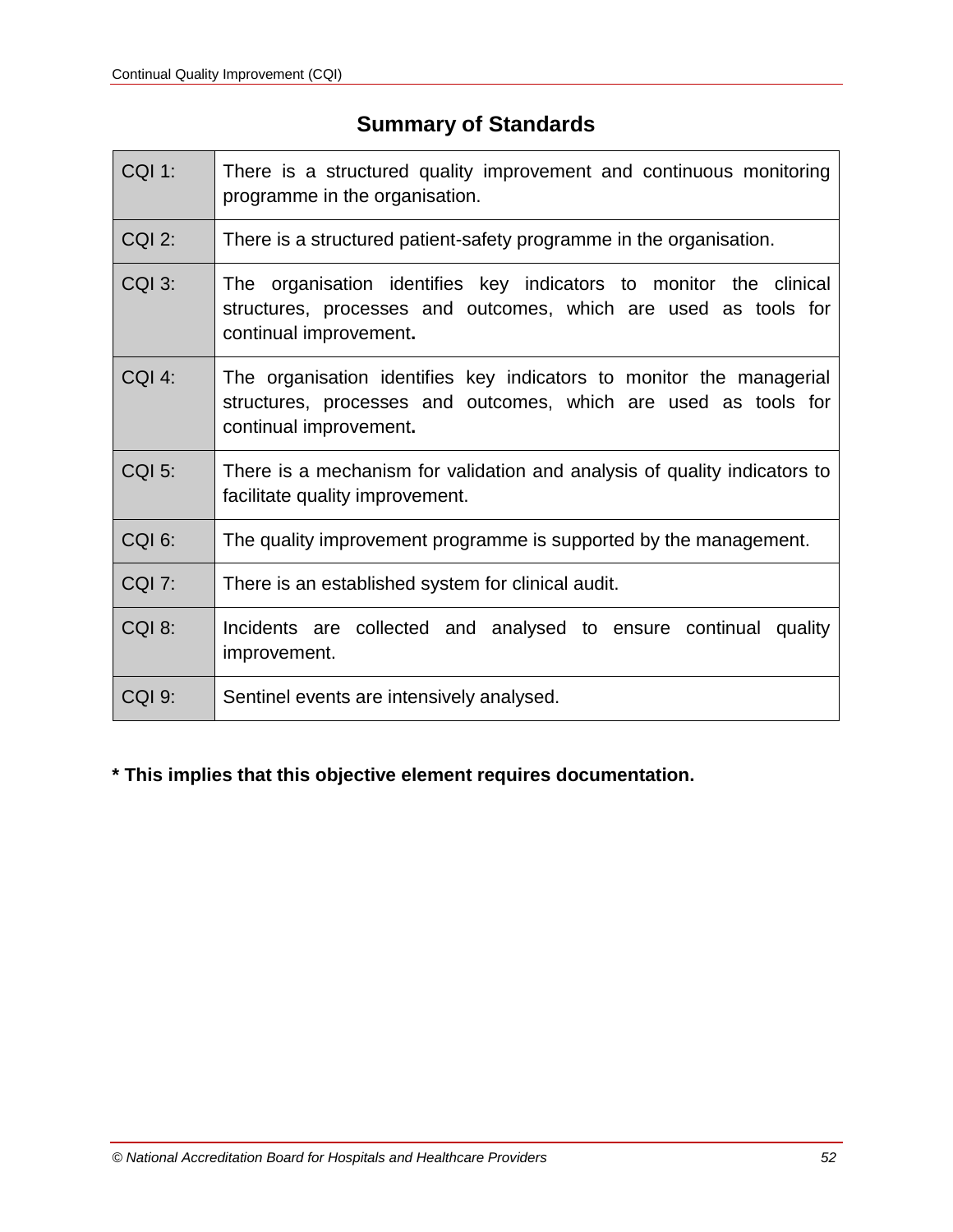# **Standards and Objective Elements**

#### **Standard**

**CQI.1. There is a structured quality improvement and continuous monitoring programme in the organisation.**

#### **Objective Elements**

- a. The quality improvement programme is developed, implemented and maintained by a multi-disciplinary committee.\*
- b. The quality improvement programme is documented which is comprehensive and covers all the major elements related to quality assurance.\*
- c. There is a designated individual for coordinating and implementing the quality improvement programme.\*
- d. The quality improvement programme promotes and demonstrates use of innovations to improve process efficiency and effectiveness.
- e. The designated programme is communicated and coordinated amongst all the staff of the organisation through appropriate training mechanism.
- f. The quality improvement programme identifies opportunities for improvement based on review at pre-defined intervals.\*
- g. The quality improvement programme is a continuous process and updated at least once in a year.
- h. Audits are conducted at regular intervals as a means of continuous monitoring.<sup>\*</sup>
- i. There is an established process in the organisation to monitor and improve quality of nursing care.\*

#### **Standard**

| CQI.2. | There is a structured patient-safety programme in the organisation. |
|--------|---------------------------------------------------------------------|
|--------|---------------------------------------------------------------------|

- a. The patient-safety programme is developed, implemented and maintained by a multi-disciplinary committee.
- b. The patient-safety programme is documented. \*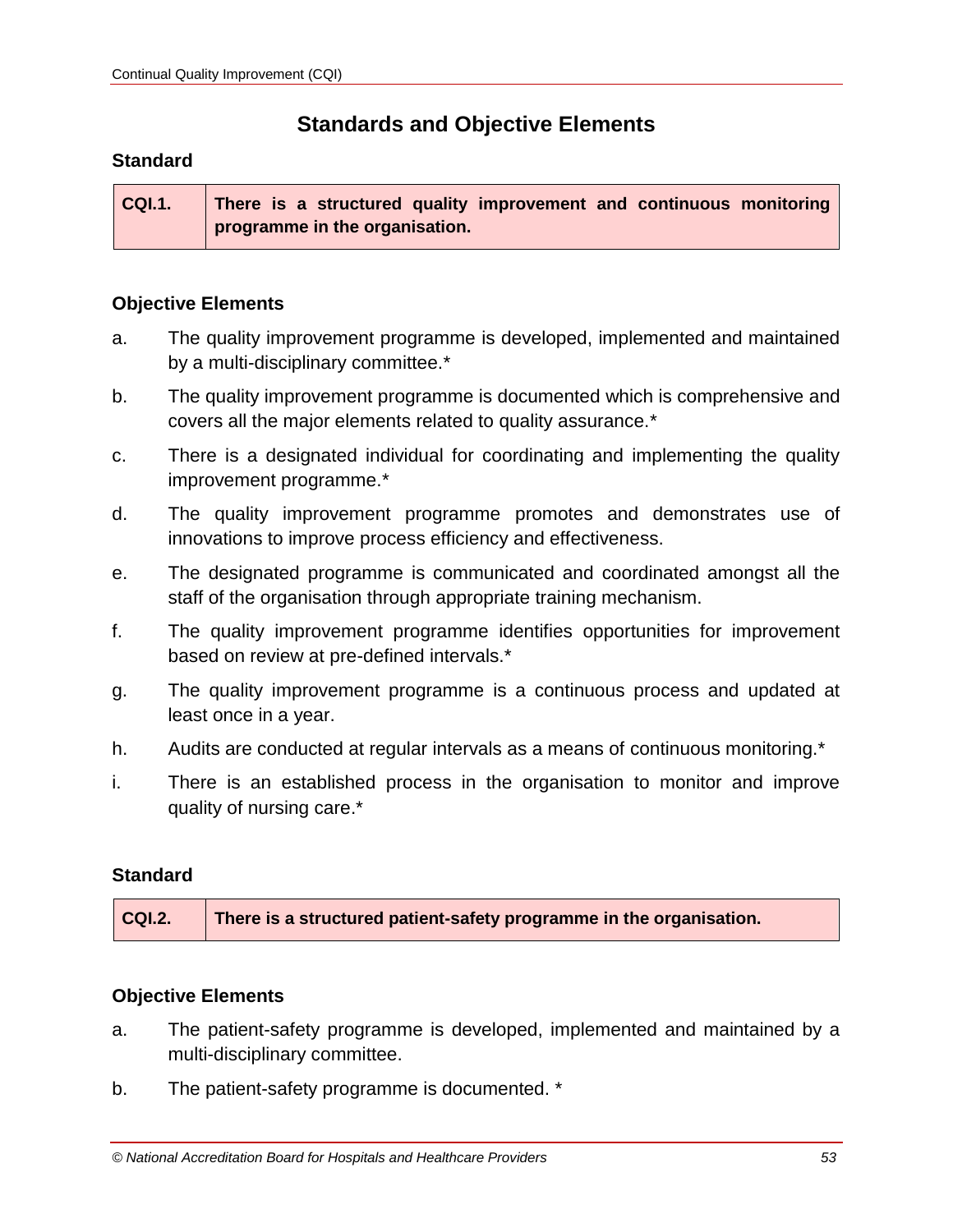- c. The patient-safety programme is comprehensive and covers all the major elements related to patient safety and risk management.
- d. The scope of the programme is defined to include adverse events ranging from "no harm" to "sentinel events".
- e. There is a designated individual for coordinating and implementing the patientsafety programme.
- f. The designated programme is communicated and coordinated amongst all the staff of the organisation through appropriate training mechanism.
- g. The patient-safety programme identifies opportunities for improvement based on review at pre-defined intervals.
- h. The patient-safety programme is a continuous process and updated at least once in a year.
- i. The organisation adapts and implements national/international patient-safety goals/solutions.

| CQI.3. | The organisation identifies key indicators to monitor the clinical structures, |  |                                                               |  |  |  |  |  |  |
|--------|--------------------------------------------------------------------------------|--|---------------------------------------------------------------|--|--|--|--|--|--|
|        |                                                                                |  | processes and outcomes, which are used as tools for continual |  |  |  |  |  |  |
|        | improvement.                                                                   |  |                                                               |  |  |  |  |  |  |

- a. Monitoring includes appropriate patient assessment.
- b. Monitoring includes safety and quality-control programmes of all the diagnostic services.
- c. Monitoring includes medication management.
- d. Monitoring includes use of anaesthesia, if applicable.
- e. Monitoring includes surgical services, if applicable.
- f. Monitoring includes use of blood and blood components, if applicable.
- g. Monitoring includes infection control activities.
- h. Monitoring includes review of mortality and morbidity indicators.
- i. Monitoring includes clinical research.
- j. Monitoring includes patient safety goals.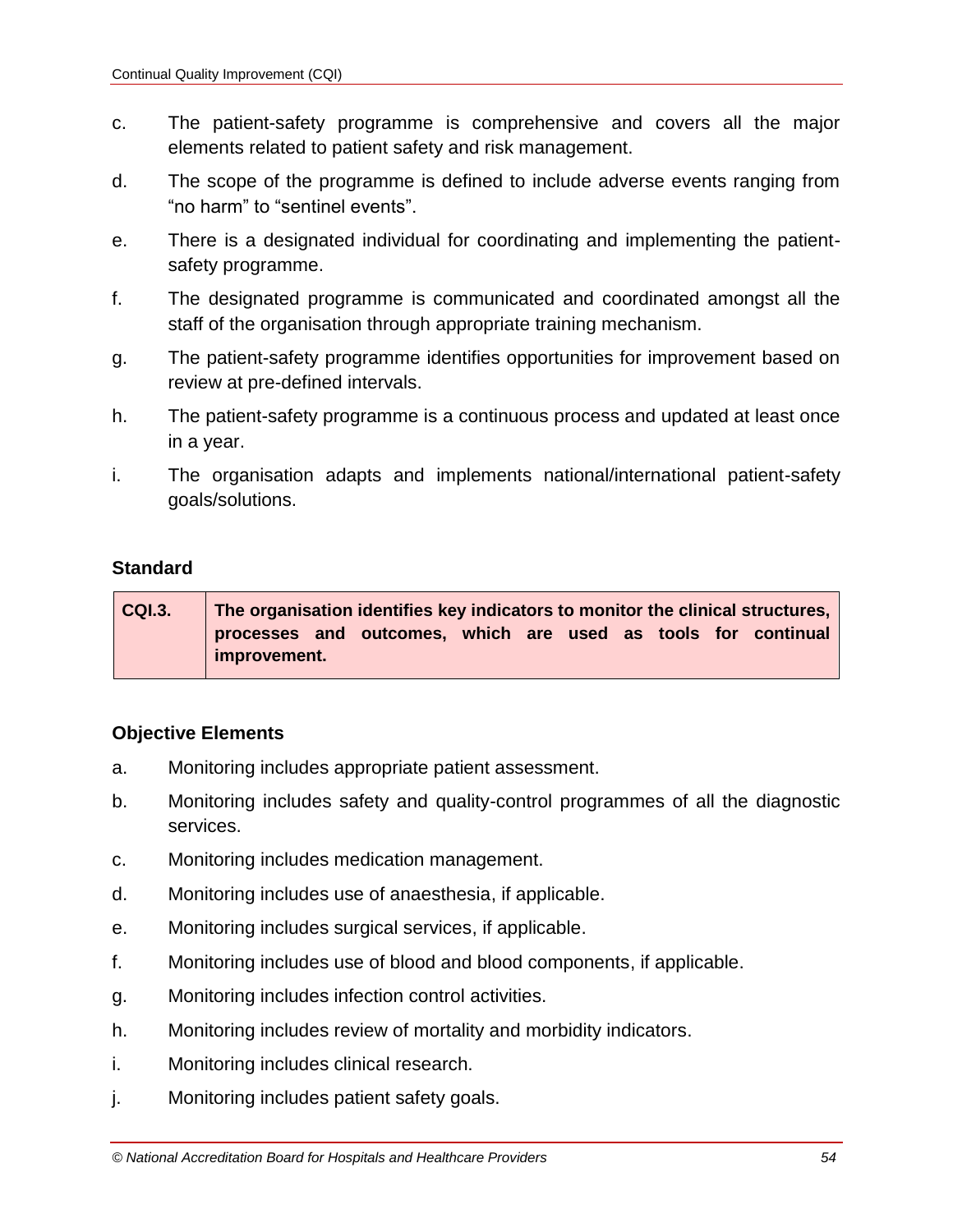k. The organisation identifies and monitors priority aspects of patient care.

#### **Standard**

| CQI.4. | The organisation identifies key indicators to monitor the managerial      |
|--------|---------------------------------------------------------------------------|
|        | structures, processes and outcomes, which are used as tools for continual |
|        | improvement.                                                              |

#### **Objective Elements**

- a. Monitoring includes procurement of medication essential to meet patient needs.
- b. Monitoring includes risk management.
- c. Monitoring includes utilisation of space, manpower and equipment.
- d. Monitoring includes patient satisfaction which also incorporates waiting time for services.
- e. Monitoring includes employee satisfaction.
- f. Monitoring includes adverse events and near misses.
- g. Monitoring includes availability and content of medical records.
- h. The organisation identifies and monitors priority managerial activities in the organization.

#### **Standard**

**CQI.5. There is a mechanism for validation and analysis of quality indicators to facilitate quality improvement.**

- a. There is a mechanism for validation of data.
- b. There is a mechanism for analysis of data which results in identifying opportunities for improvement.
- c. The opportunities for improvement are implemented and evaluated.
- d. The organization uses appropriate quality improvement, statistical and management tools in its quality improvement programme.
- e. Feedback about care and service is communicated to staff.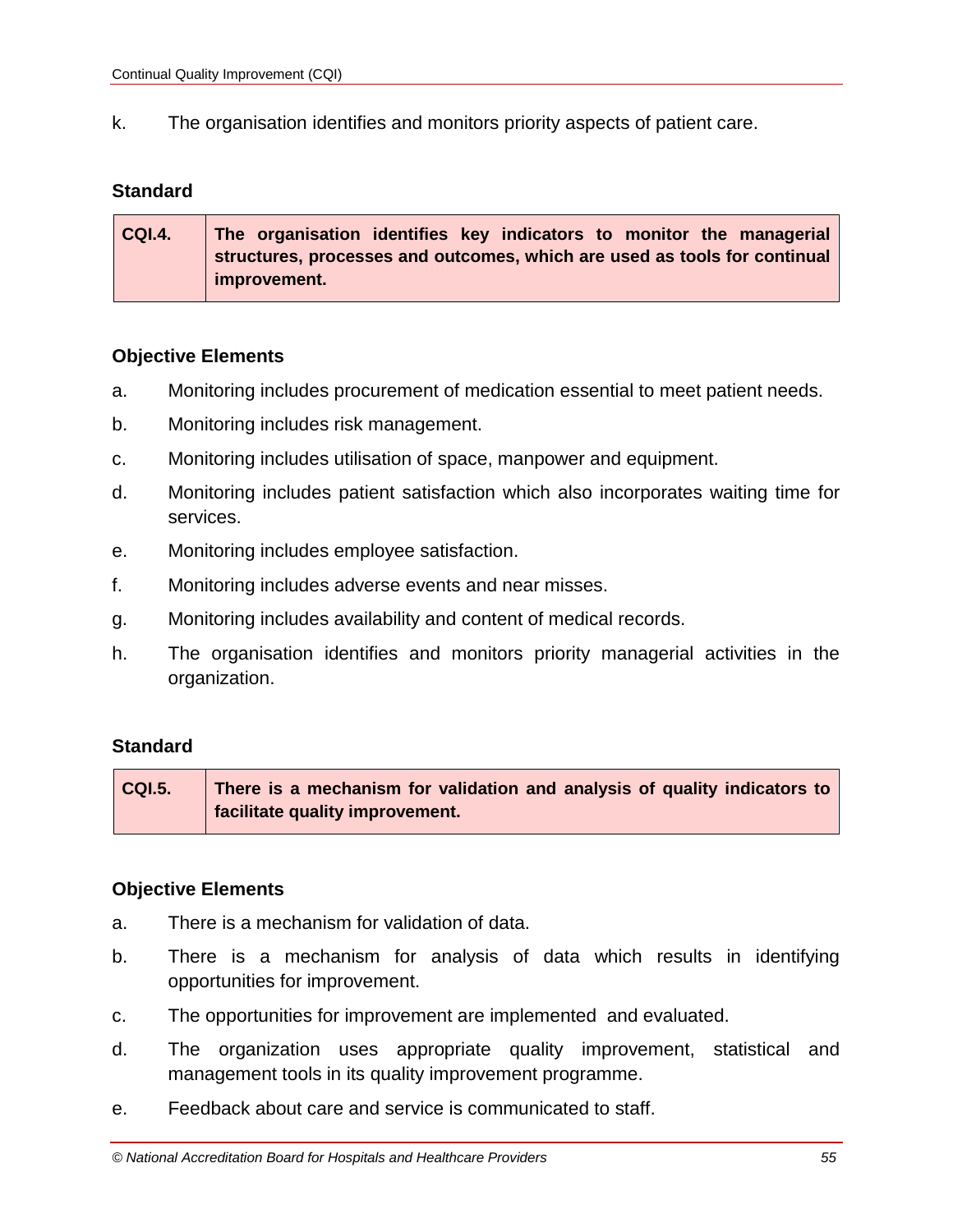| CQI.6. | The quality improvement programme is supported by the management. $\,$ |
|--------|------------------------------------------------------------------------|
|        |                                                                        |

#### **Objective Elements**

- a. The leaders at all levels in the organisation are aware of the intent of the quality improvement programme and the approach to its implementation.
- b. The management makes available adequate resources required for quality improvement programme.
- c. Organisation earmarks adequate funds from its annual budget in this regard.
- d. The management identifies organisational performance improvement targets.

### **Standard**

| CQI.7.<br>There is an established system for clinical audit. |
|--------------------------------------------------------------|
|--------------------------------------------------------------|

#### **Objective Elements**

- a. Medical and nursing staff participates in this system.
- b. The parameters to be audited are defined by the organisation.
- c. Patient and staff anonymity is maintained.
- d. All audits are documented.
- e. Remedial measures are implemented.

### **Standard**

| CQI.8. |              |  |  |  | Incidents are collected and analysed to ensure continual quality |  |
|--------|--------------|--|--|--|------------------------------------------------------------------|--|
|        | improvement. |  |  |  |                                                                  |  |

- a. The organisation has an incident reporting system. \*
- b. The organisation has established processes for analysis of incidents.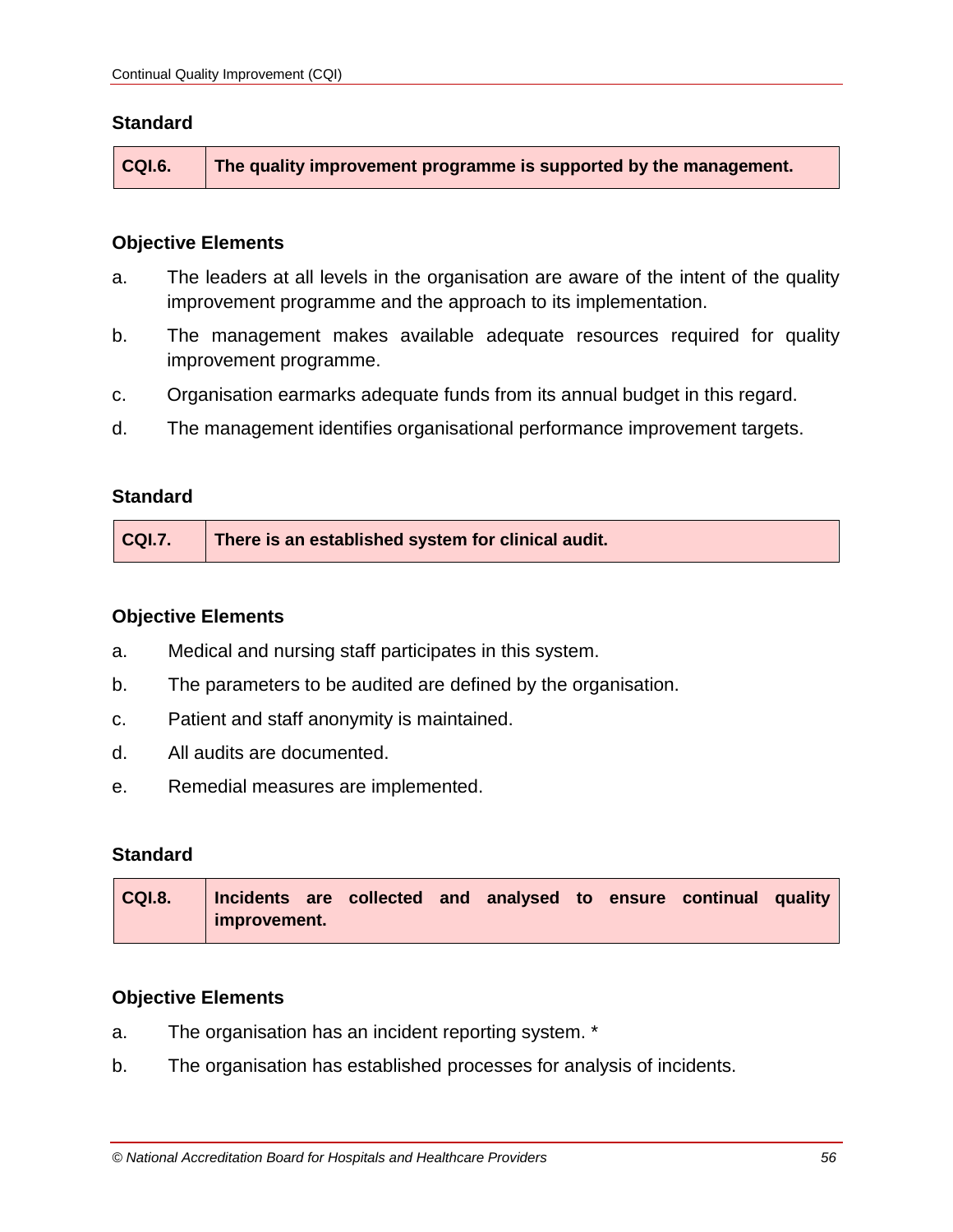- c. Corrective and preventive actions are taken based on the findings of such analysis.
- d. The organization shall have a process for informing various stakeholders in case of a near miss / adverse event.

| CQI.9.<br>Sentinel events are intensively analysed. |
|-----------------------------------------------------|
|-----------------------------------------------------|

- a. The organisation has defined sentinel events. \*
- b. The organisation has established processes for intense analysis of such events.
- c. Sentinel events are intensively analysed when they occur.
- d. Corrective and preventive actions are taken based on the findings of such analysis.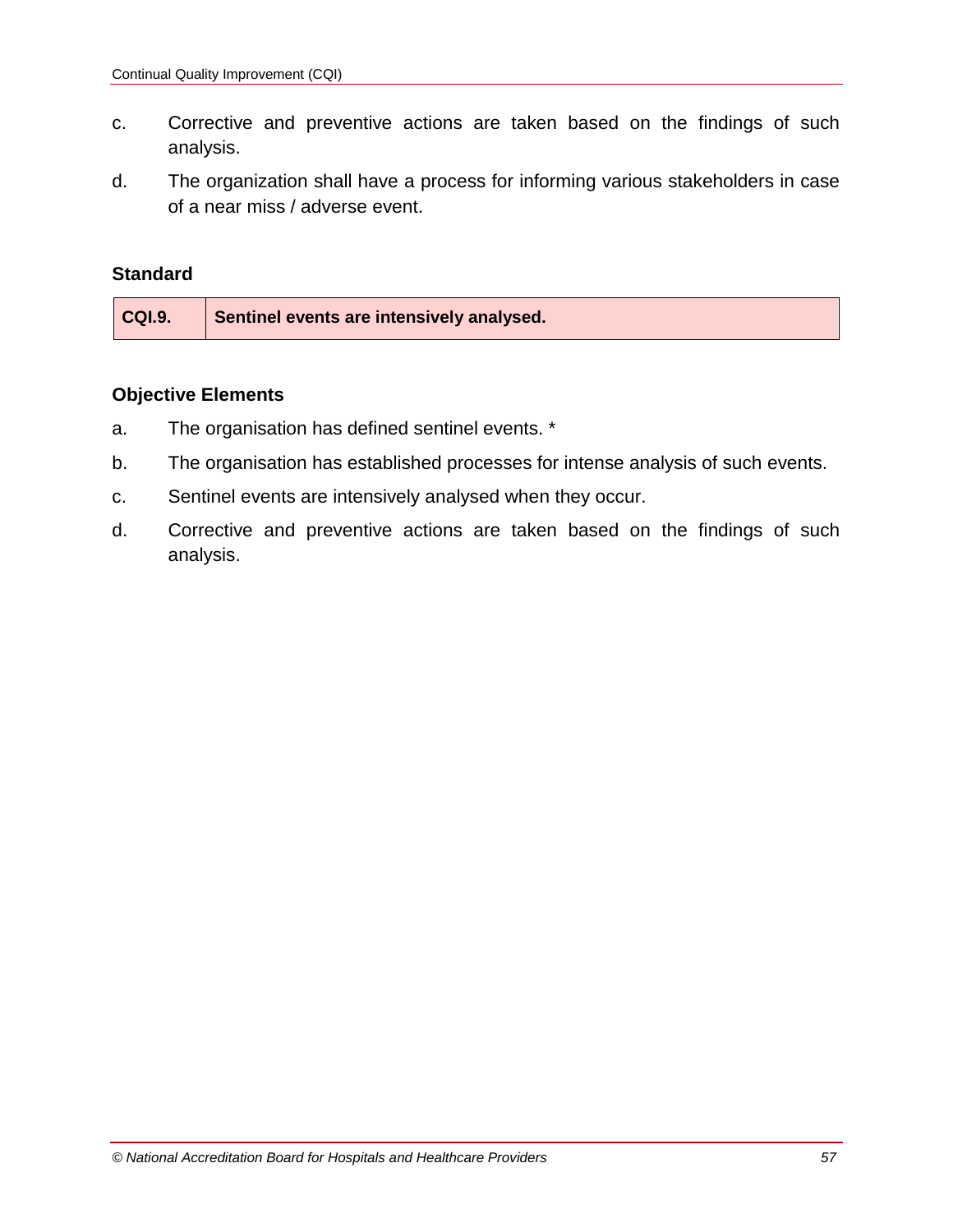# **Chapter 7**

# **Responsibilities of Management (ROM)**

## **Intent of the chapter:**

The standards encourage the governance of the organisation in a professional and ethical manner. The responsibilities of the management are defined. The organisation complies with all applicable regulations. The organisation is led by a suitably qualified and experienced individual .The responsibilities of the leaders at all levels are defined. The services provided by each department are documented.

Leaders ensure that patient-safety and risk-management issues are an integral part of patient care and hospital management.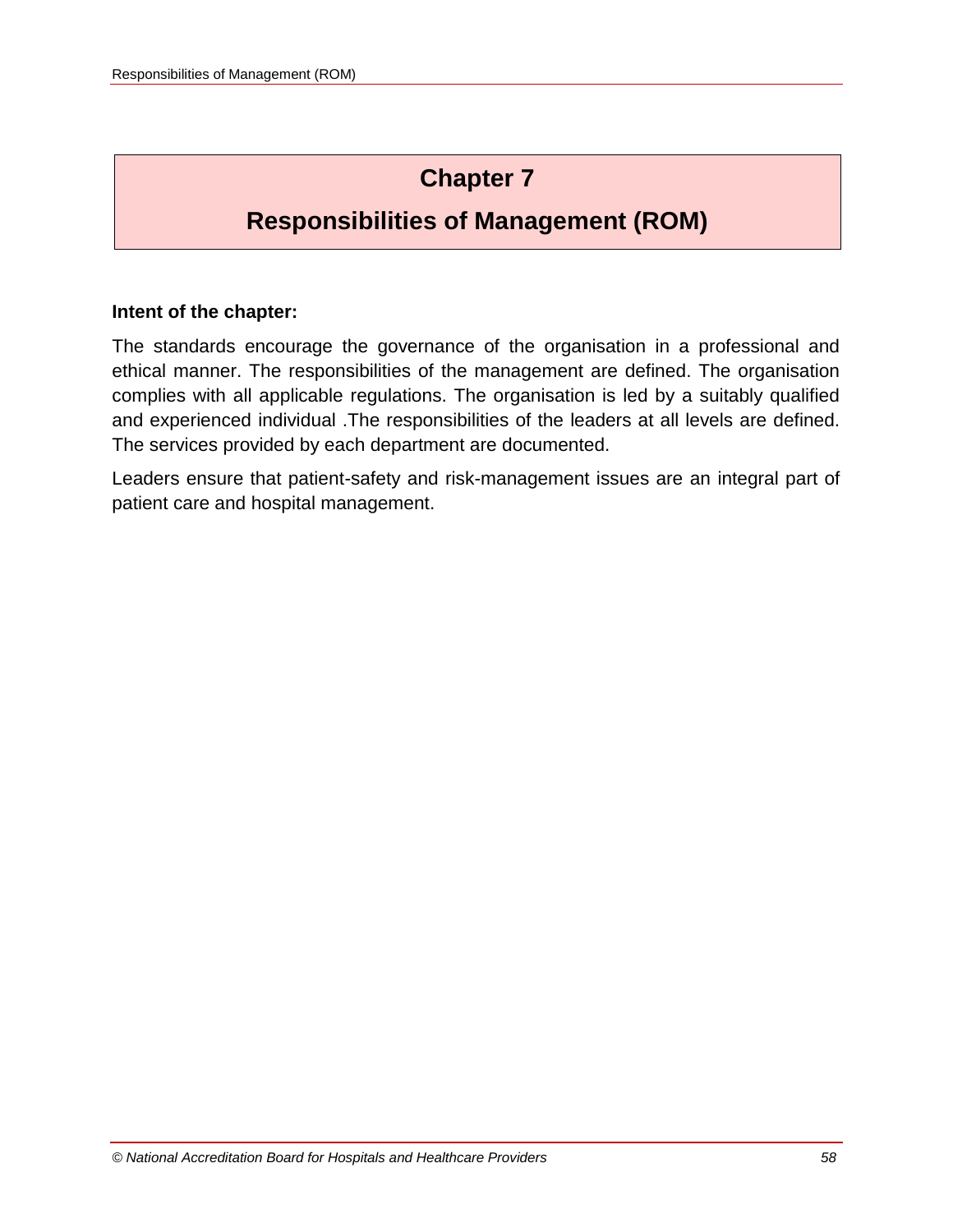# **Summary of Standards**

| ROM 1:        | The responsibilities of those responsible for governance are defined.                                                                      |
|---------------|--------------------------------------------------------------------------------------------------------------------------------------------|
| ROM 2:        | The organisation is responsible for and complies with the laid-down and<br>applicable legislations, regulations and notifications.         |
| ROM 3:        | The services provided by each department are documented.                                                                                   |
| ROM 4:        | The organisation is managed by the leaders in an ethical manner.                                                                           |
| <b>ROM 5:</b> | The organisation displays professionalism in management of affairs.                                                                        |
| ROM 6:        | Management ensures that patient-safety aspects and risk-management<br>issues are an integral part of patient care and hospital management. |

**\* This implies that this objective element requires documentation.**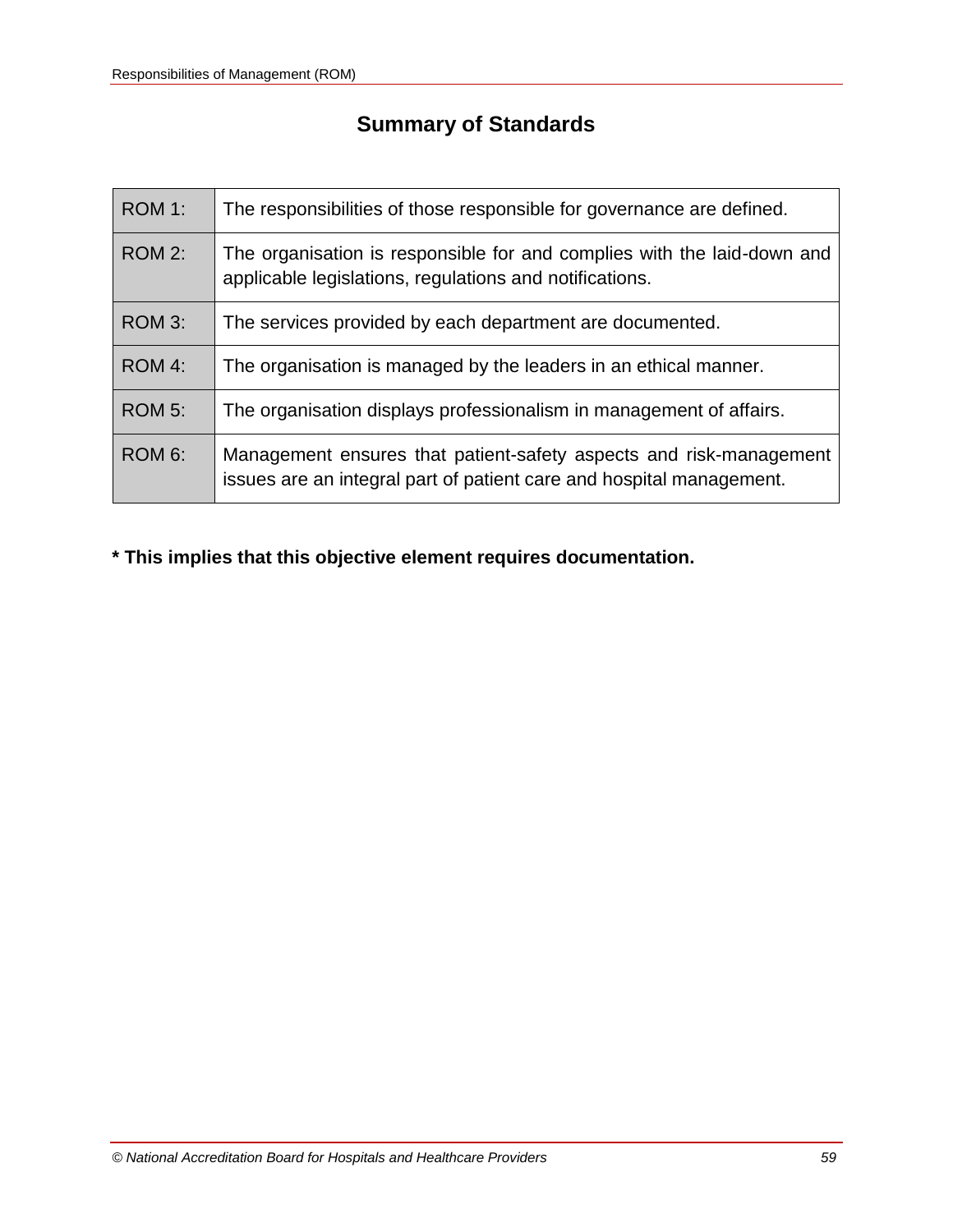# **Standards and Objective Elements**

#### **Standard**

**ROM.1. The responsibilities of those responsible for governance are defined.**

#### **Objective Elements**

- a. Those responsible for governance lay down the organisation's vision, mission and values. \*
- b. Those responsible for governance approve the strategic and operational plans and organisation's annual budget
- c. Those responsible for governance monitor and measure the performance of the organisation against the stated mission.
- d. Those responsible for governance establish the organisation's organogram. \*
- e. Those responsible for governance appoint the senior leaders in the organisation.
- f. Those responsible for governance support safety initiatives and qualityimprovement plans.
- g. Those responsible for governance support research activities.
- h. Those responsible for governance address the organisation's social responsibility.
- i. Those responsible for governance inform the public of the quality and performance of services.

#### **Standards**

| <b>ROM.2.</b> | The organisation is responsible for and complies with the laid-down and |
|---------------|-------------------------------------------------------------------------|
|               | applicable legislations, regulations and notifications.                 |

- a. The management is conversant with the applicable laws and regulations and undertakes the responsibility to adhere to the same.
- b. The management ensures that the policies and procedures pertaining to patient care are in compliance with the prevailing laws, regulations and notifications.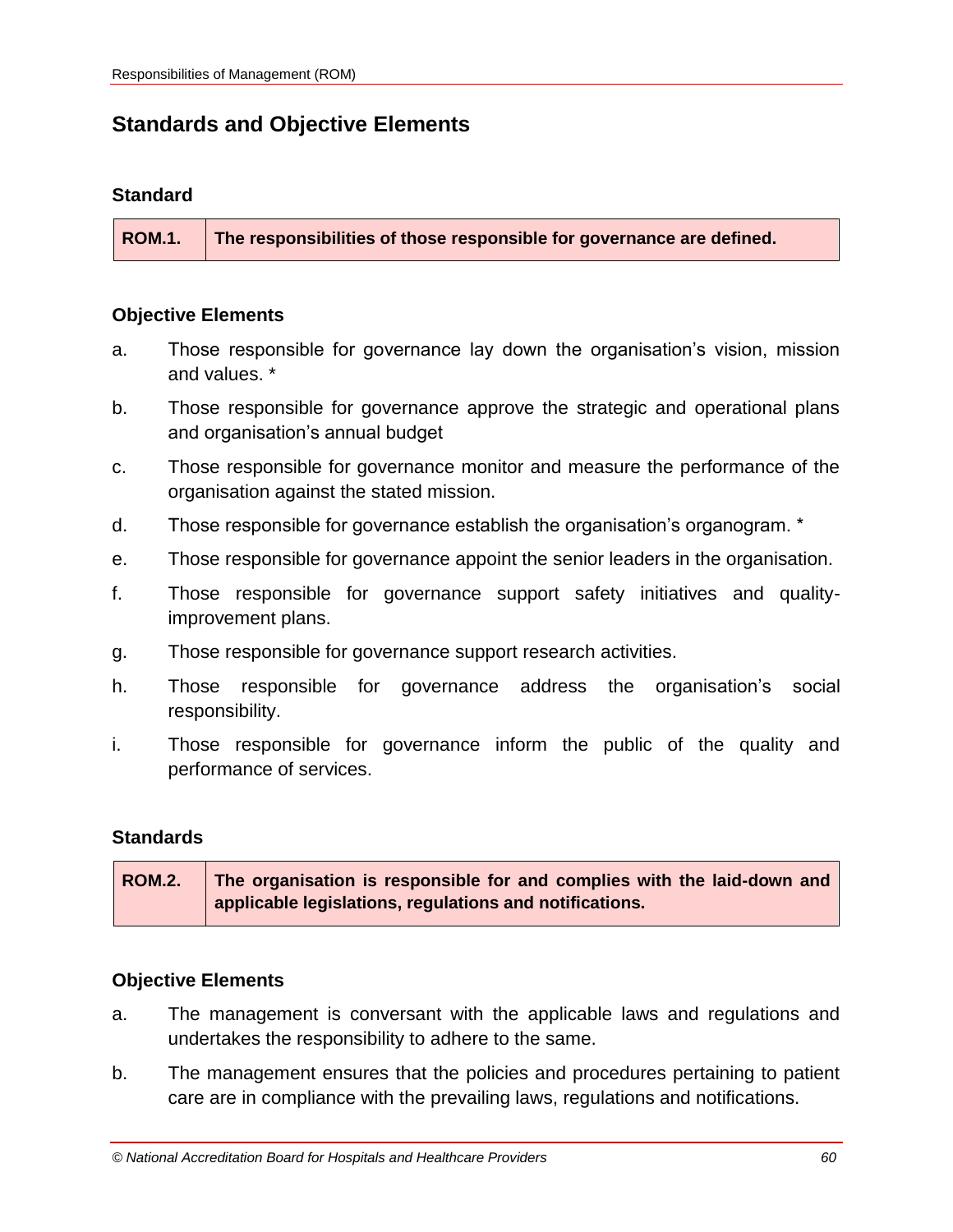- c. The management has a mechanism which ensures implementation of these requirements.
- d. Management has a mechanism which regularly updates any amendments in the prevailing laws of the land.
- e. There is a mechanism to regularly update licenses/registrations/certifications.

#### **Objective Elements**

- a. Scope of services of each department is defined. \*
- b. Administrative policies and procedures for each department are maintained. \*
- c. Each organisational programme, service, site or department has effective leadership.
- d. Departmental leaders are involved in quality improvement.

#### **Standards**

|  | ROM.4. The organisation is managed by the leaders in an ethical manner. |
|--|-------------------------------------------------------------------------|
|--|-------------------------------------------------------------------------|

- a. The leaders make public the vision, mission and values of the organisation.
- b. The leaders establish the organisation's ethical management. \*
- c. The organisation discloses its ownership.
- d. The organisation honestly portrays the services which it can and cannot provide.
- e. The organisation honestly portrays its affiliations and accreditations.
- f. The organisation accurately bills for its services based upon a standard billing tariff.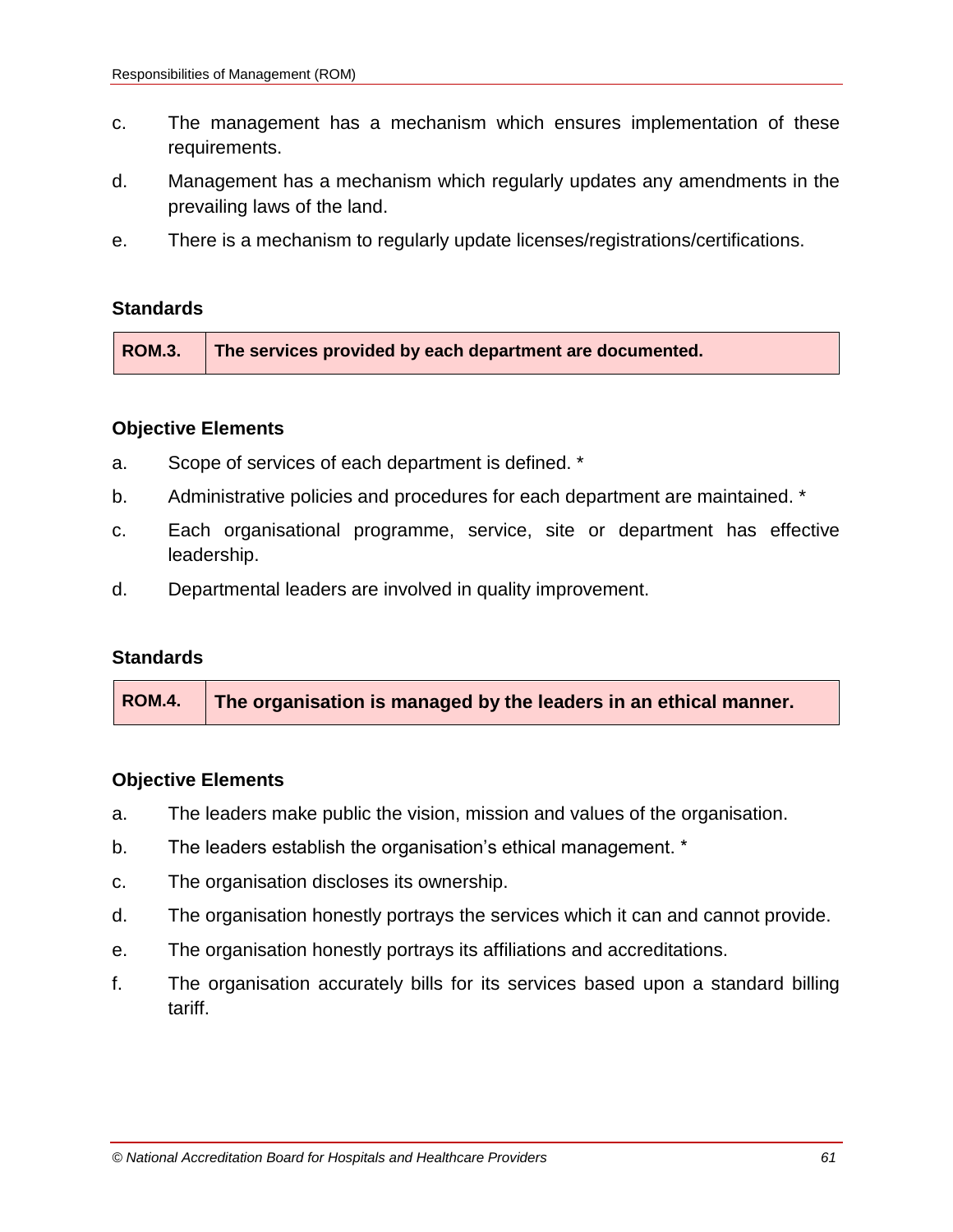#### **Objective elements**

- a. The person heading the organisation has requisite and appropriate administrative qualifications.
- b. The person heading the organisation has requisite and appropriate administrative experience.
- c. The organisation prepares the strategic and operational plans including long-term and short-term goals commensurate to the organisation's vision, mission and values in consultation with the various stakeholders.
- d. The organisation coordinates the functioning with departments and external agencies, and monitors the progress in achieving the defined goals and objectives.
- e. The organisation plans and budgets for its activities annually.
- f. The performance of the senior leaders is reviewed for their effectiveness.
- g. The functioning of committees is reviewed for their effectiveness.
- h. The organisation documents employee rights and responsibilities. \*
- i. The organisation documents the service standards. \*
- j. The organisation has a formal documented agreement for all outsourced services.
- k. The organisation monitors the quality of the outsourced services.

#### **Standard**

**ROM.6. Management ensures that patient-safety aspects and riskmanagement issues are an integral part of patient care and hospital management.**

#### **Objective elements**

a. Management ensures proactive risk management across the organisation.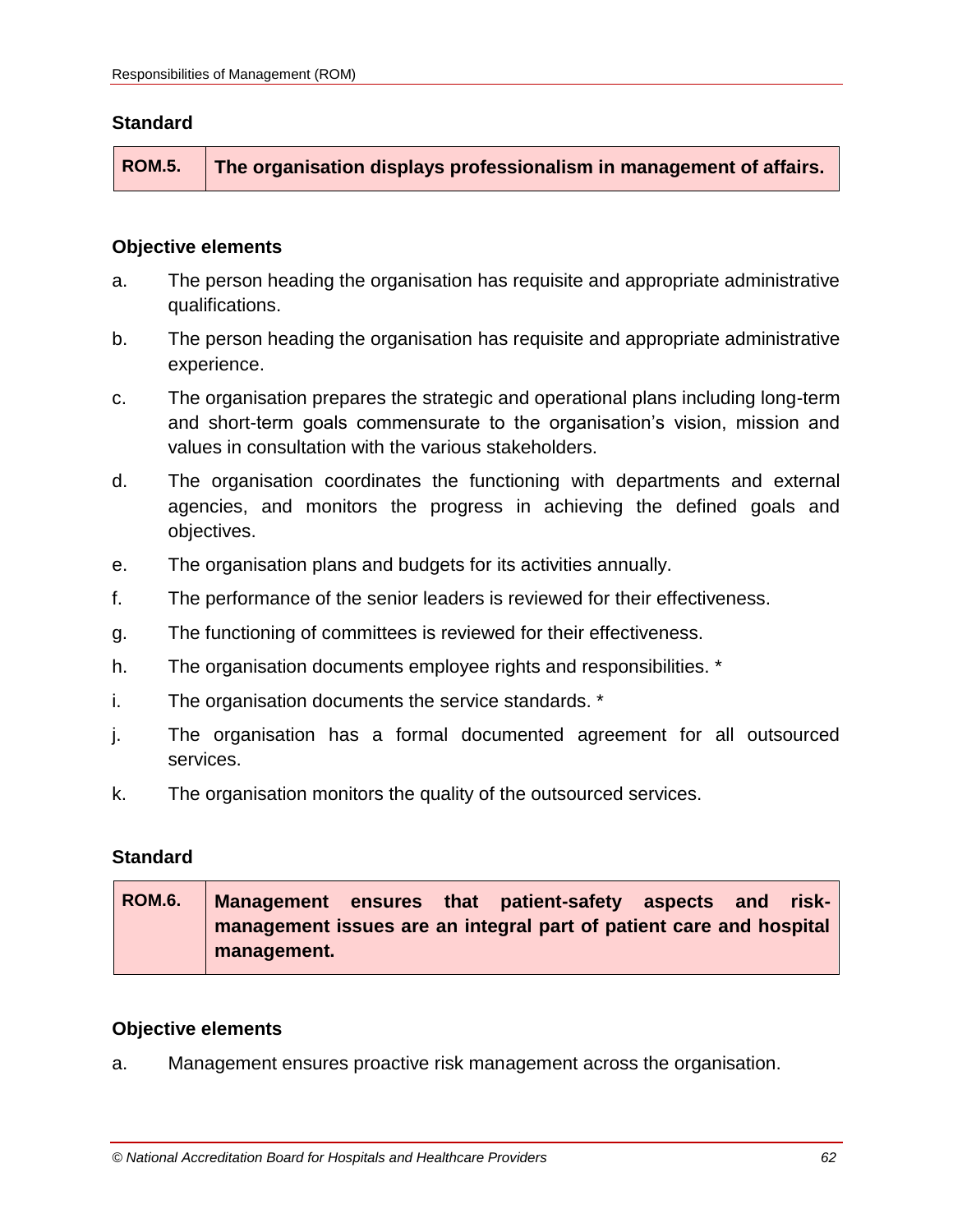- b. Management provides resources for proactive risk assessment and riskreduction activities.
- c. Management ensures implementation of systems for internal and external reporting of system and process failures. \*
- d. Management ensures that appropriate corrective and preventive actions are taken to address safety-related incidents.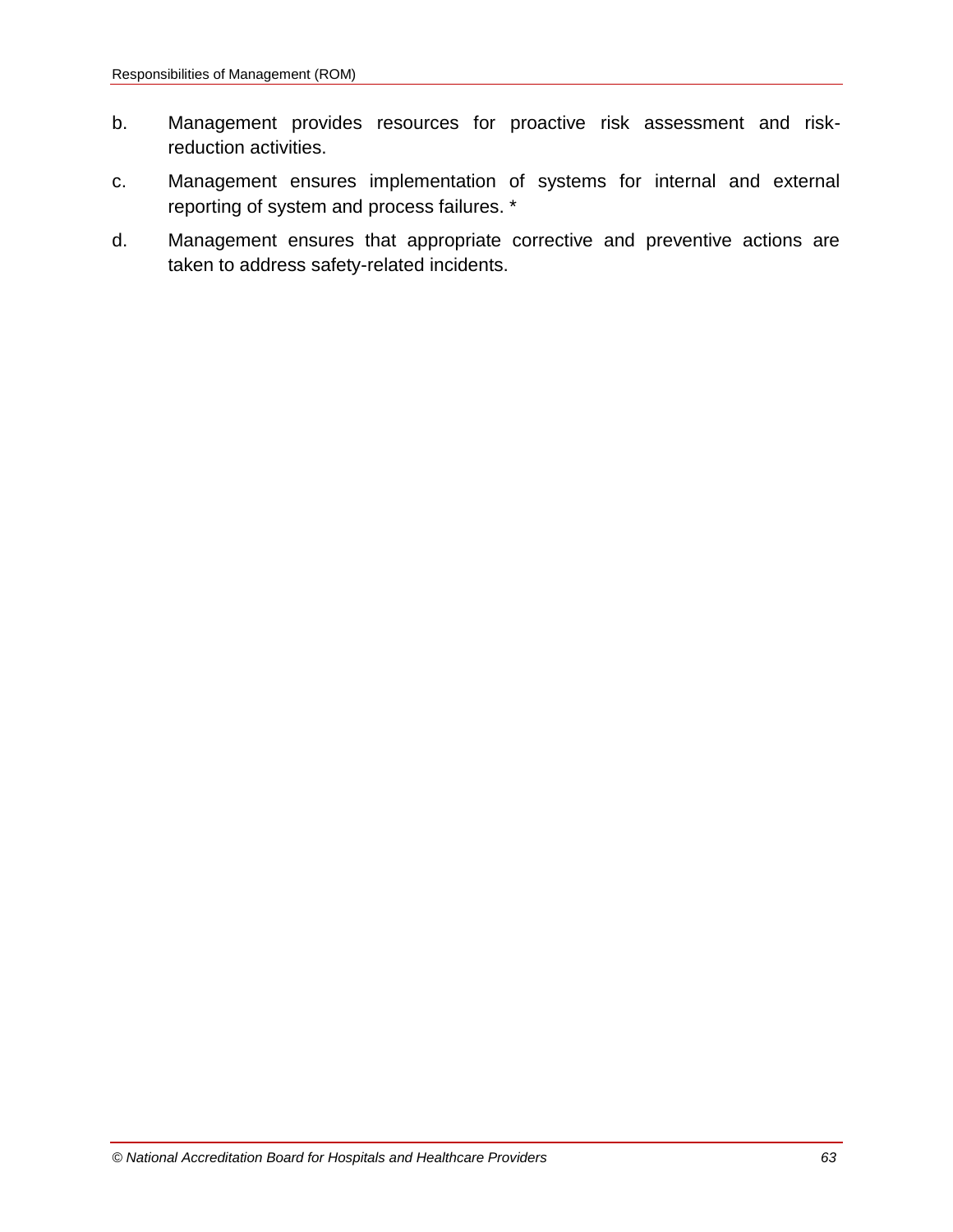# **Chapter 8**

# **Facility Management and Safety (FMS)**

## **Intent of the chapter:**

The standards guide the provision of a safe and secure environment for patients, their families, staff and visitors. The organisation shall take steps to ensure this, including proactive risk mitigations.

To ensure this, the organisation conducts regular facility inspection rounds and takes the appropriate action to ensure safety.

The organisation provides for safe water, electricity, medical gases and vacuum systems.

The organisation has a programme for medical and utility equipment management.

The organisation plans for emergencies within the facilities.

The organisation is a no-smoking area and manages hazardous materials in a safe manner.

The organisation works towards measures on being energy efficient.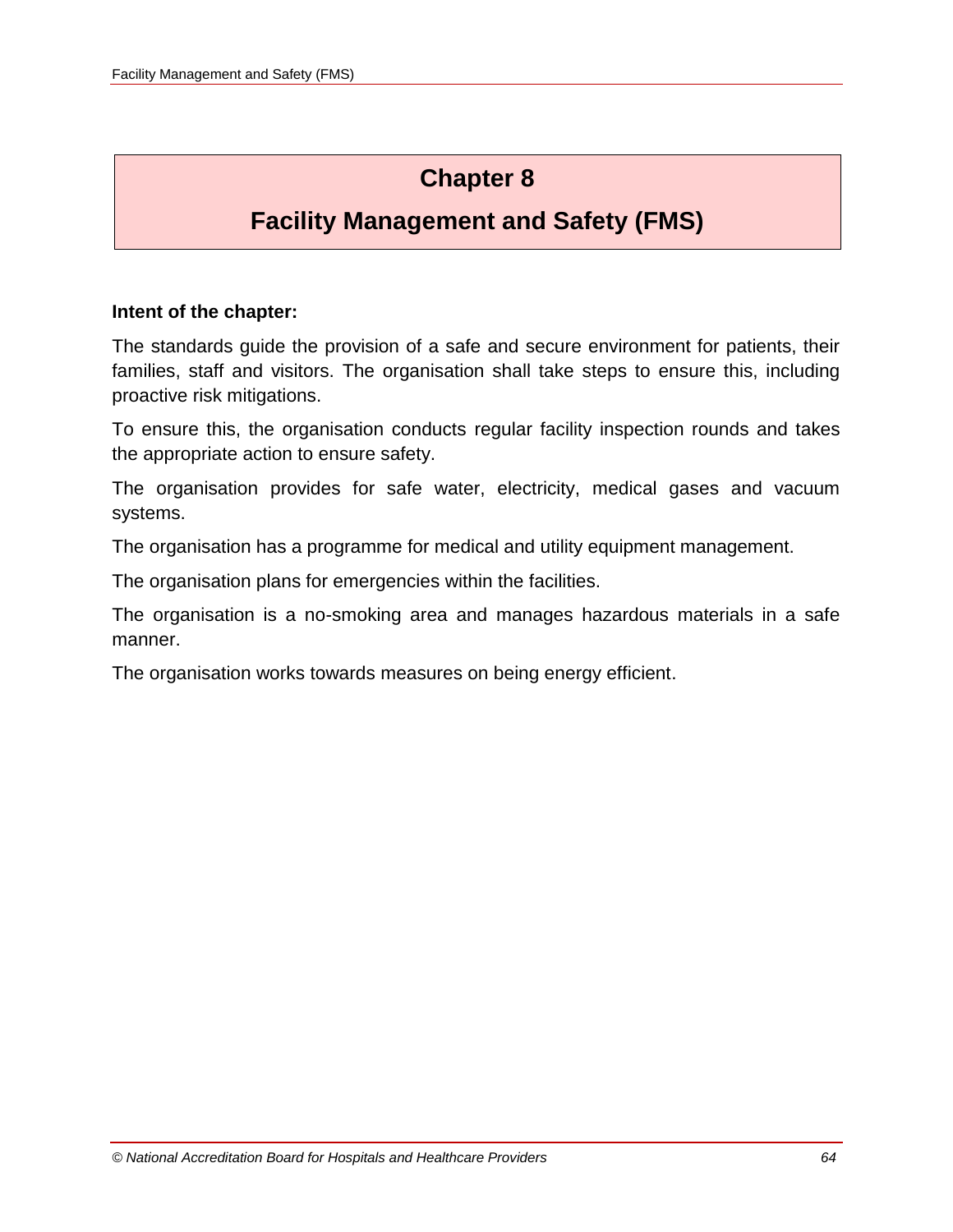# **Summary of Standards**

| <b>FMS 1:</b> | The organisation has a system in place to provide a safe and secure<br>environment.                                                                                                          |  |  |  |
|---------------|----------------------------------------------------------------------------------------------------------------------------------------------------------------------------------------------|--|--|--|
| <b>FMS 2:</b> | The organisation's environment and facilities operate in a planned<br>manner to ensure safety of patients, their families, staff and visitors and<br>promotes environment friendly measures. |  |  |  |
| <b>FMS 3:</b> | The organisation has a programme for engineering support services and<br>utility system.                                                                                                     |  |  |  |
| FMS 4:        | organisation has a programme for bio-medical<br><b>The</b><br>equipment<br>management.                                                                                                       |  |  |  |
| <b>FMS 5:</b> | The organisation has a programme for medical gases, vacuum and<br>compressed air, if applicable.                                                                                             |  |  |  |
| <b>FMS 6:</b> | The organisation has plans for fire and non-fire emergencies within the<br>facilities.                                                                                                       |  |  |  |
| <b>FMS 7:</b> | The organisation has a plan for management of hazardous materials.                                                                                                                           |  |  |  |

# **\* This implies that this objective element requires documentation.**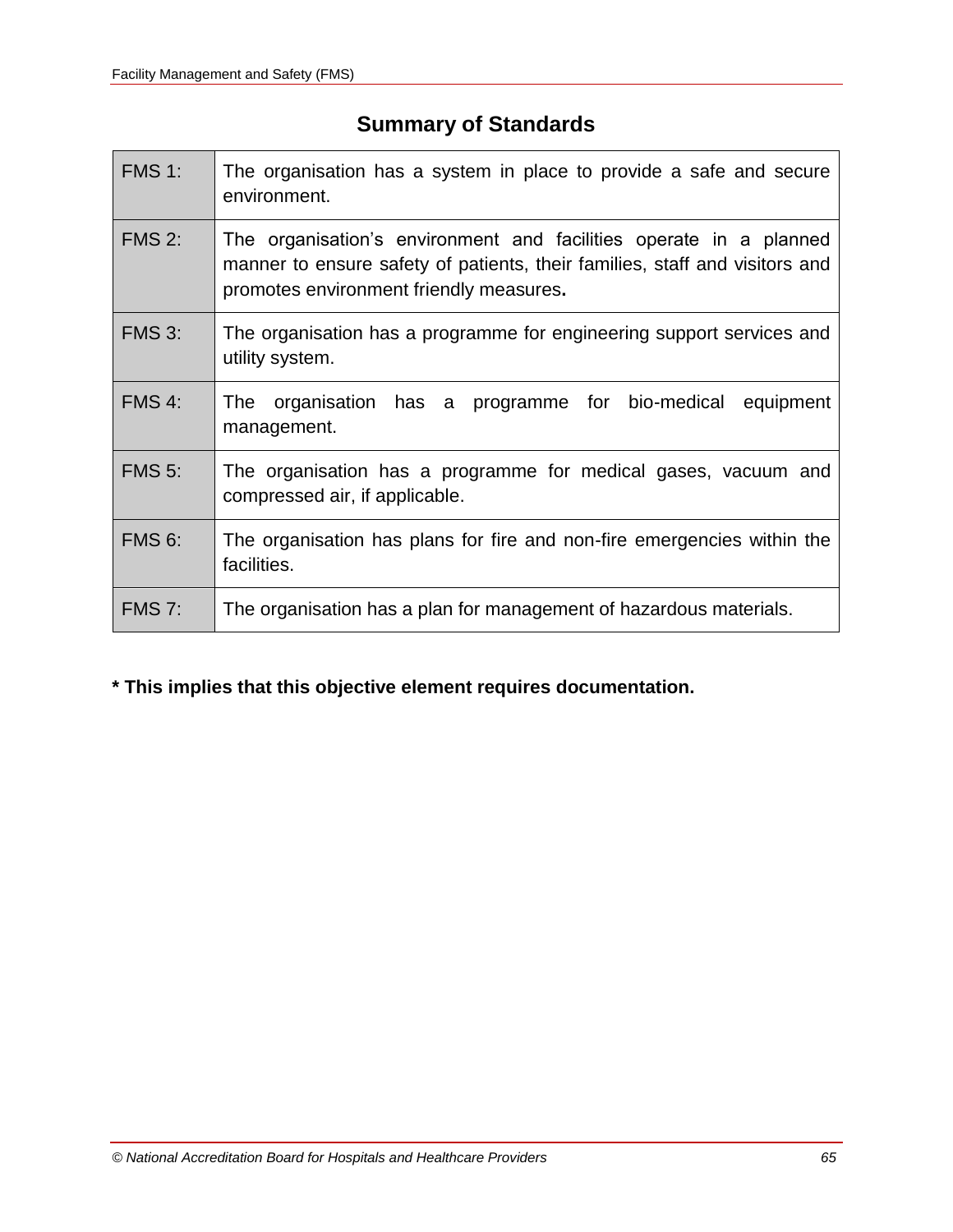# **Standards and Objective Elements**

### **Standard**

| <b>FMS.1.</b> | The organisation has a system in place to provide a safe and secure |
|---------------|---------------------------------------------------------------------|
|               | environment.                                                        |

### **Objective Elements**

- a. Safety committee coordinates development, implementation and monitoring of the safety plan and policies.
- b. Patient-safety devices & infrastructure are installed across the organisation and inspected periodically.
- c. The organisation is a non-smoking area.
- d. There is a procedure which addresses the identification and disposal of material(s) not in use in the organization. \*
- e. Facility inspection rounds to ensure safety are conducted at least twice in a year in patient-care areas and at least once in a year in non-patient-care areas.
- f. Inspection reports are documented and corrective and preventive measures are undertaken.
- g. There is a safety education programme for staff.

## **Standard**

**FMS.2. The organisation's environment and facilities operate in a planned manner to ensure safety of patients, their families, staff and visitors and promotes environment friendly measures.**

- a. Facilities are appropriate to the scope of services of the organisation.
- b. Up-to-date drawings are maintained which detail the site layout, floor plans and fire-escape routes.
- c. There is internal and external sign postings in the organisation in a language understood by the patient, families and community.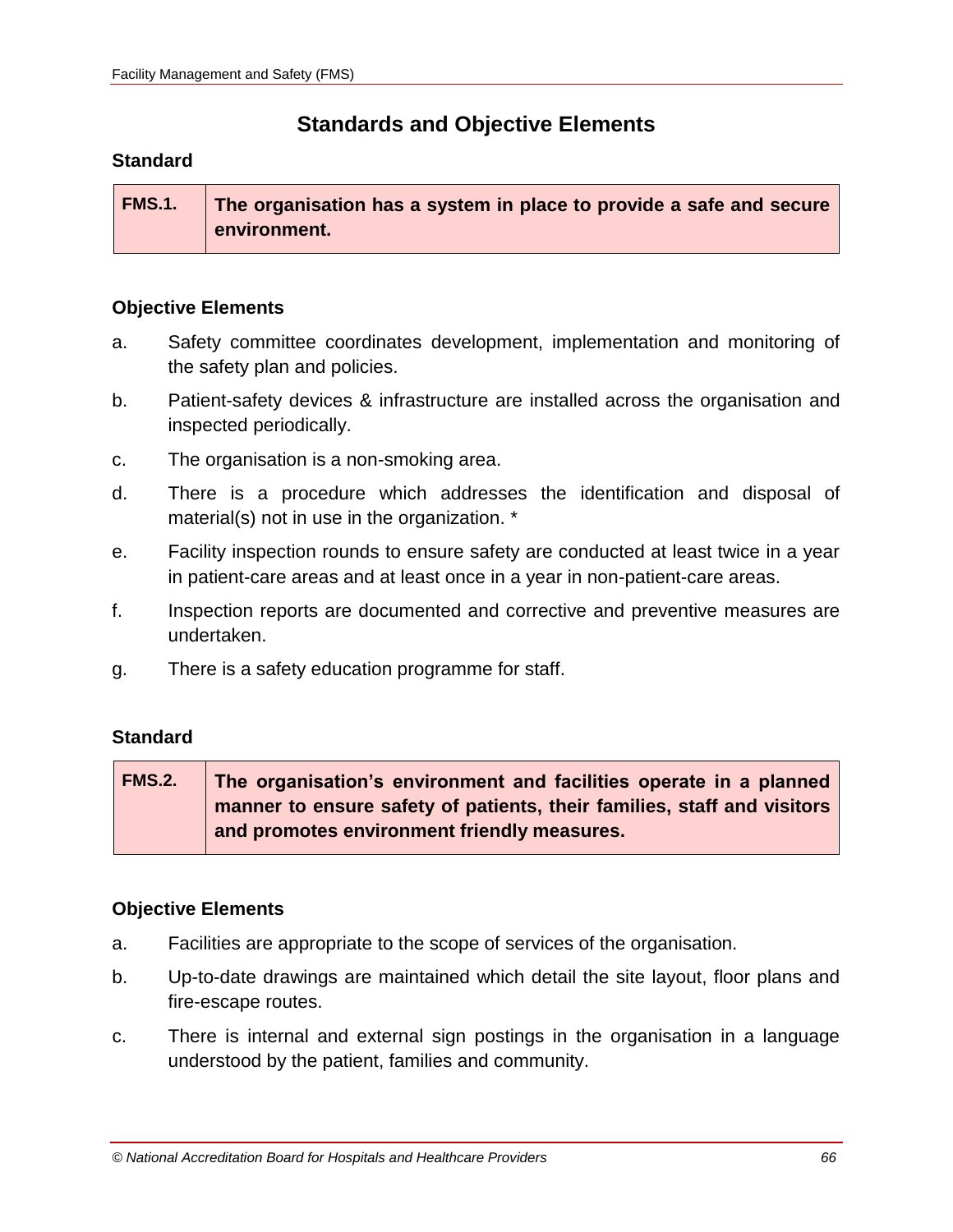- d. The provision of space shall be in accordance with the available literature on good practices (Indian or international standards) and directives from government agencies.
- e. Operational planning describes access to different areas in the hospital by staff, patients, visitors and vendors.
- f. Potable water and electricity are available round the clock.
- g. Alternate sources for electricity and water are provided as backup for any failure/shortage.
- h. The organisation regularly tests these alternate sources.
- i. There are designated individuals (with appropriate equipment) responsible for the maintenance of all the facilities.
- j. Maintenance staff is contactable round the clock for emergency repairs.
- k. There is a maintenance plan for facility and furniture. \*
- l. Response times are monitored from reporting to inspection and implementation of corrective actions.
- m. The organisation takes initiatives towards an energy efficient and environmental friendly hospital. \*

| <b>FMS.3.</b> | The organisation has a programme for engineering support services |
|---------------|-------------------------------------------------------------------|
|               | and utility system.                                               |

- a. The organisation plans for equipment in accordance with its services and strategic plan.
- b. Equipment are selected, rented, updated or upgraded by a collaborative process.
- c. Equipment are inventoried and proper logs are maintained as required.
- d. Qualified and trained personnel operate, inspect, test and maintain equipment and utility systems.
- e. Utility equipment are periodically inspected and calibrated (wherever applicable) for their proper functioning.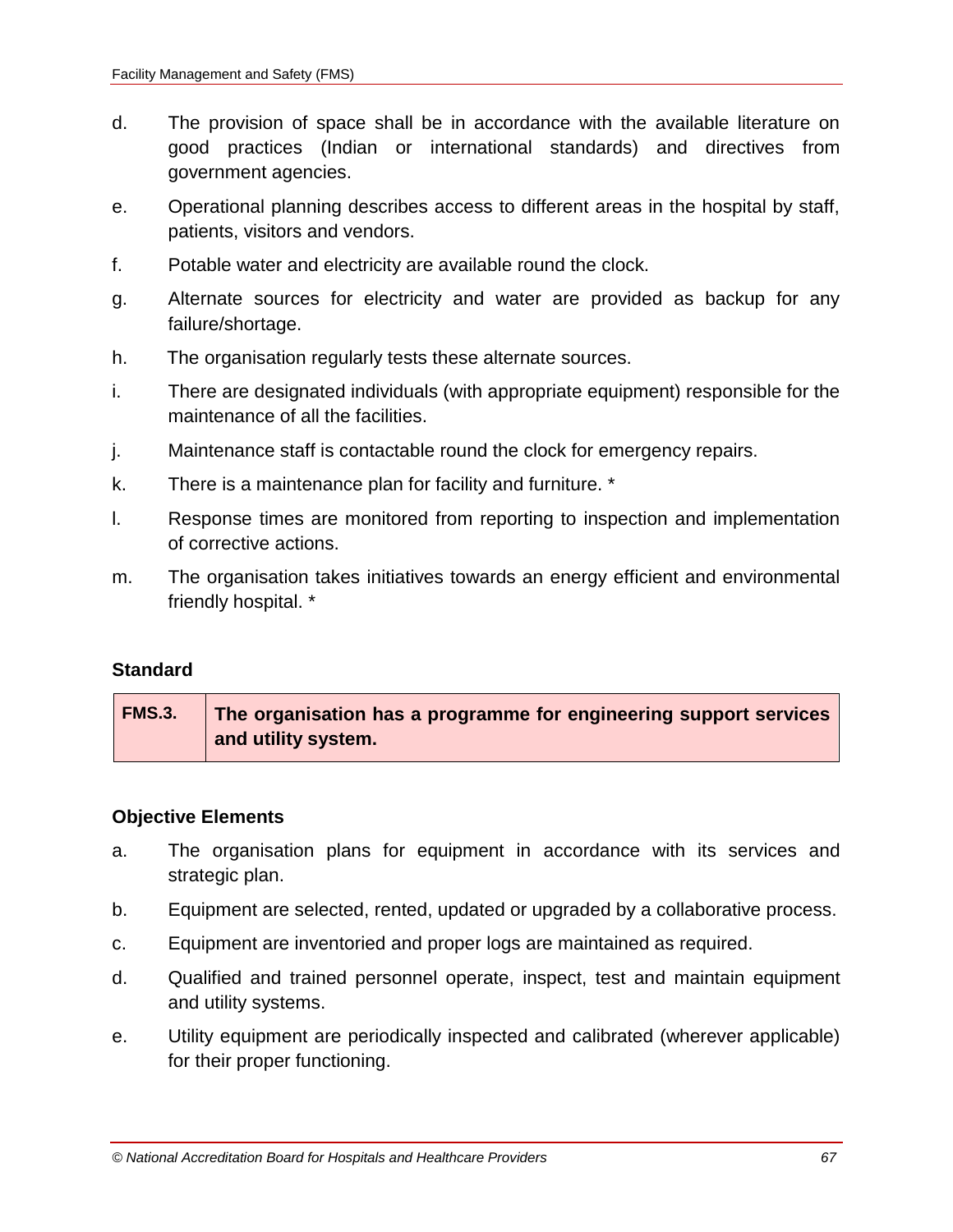- f. There is a documented operational and maintenance (preventive and breakdown) plan. \*
- g. There is a maintenance plan for water management. \*
- h. There is a maintenance plan for electrical systems.\*
- i. There is a maintenance plan for heating, ventilation and air-conditioning. \*
- j. There is a maintenance plan for Information technology & communication network \*
- k. There is a documented procedure for equipment replacement and disposal. \*

| FMS.4. The organisation has a programme for bio-medical equipment |
|-------------------------------------------------------------------|
| I management.                                                     |

- a. The organisation plans for equipment in accordance with its services and strategic plan.
- b. Equipment are selected, rented, updated or upgraded by a collaborative process.
- c. Equipment are inventoried and proper logs are maintained as required.
- d. Qualified and trained personnel operate and maintain the medical equipment.
- e. Equipment are periodically inspected and calibrated for their proper functioning.
- f. There is a documented operational and maintenance (preventive and breakdown) plan for equipment. \*
- g. There is a documented procedure for equipment replacement and disposal. \*
- h. The procedure addresses medical equipment recalls.
- i. Response times are monitored from reporting to inspection and implementation of corrective actions.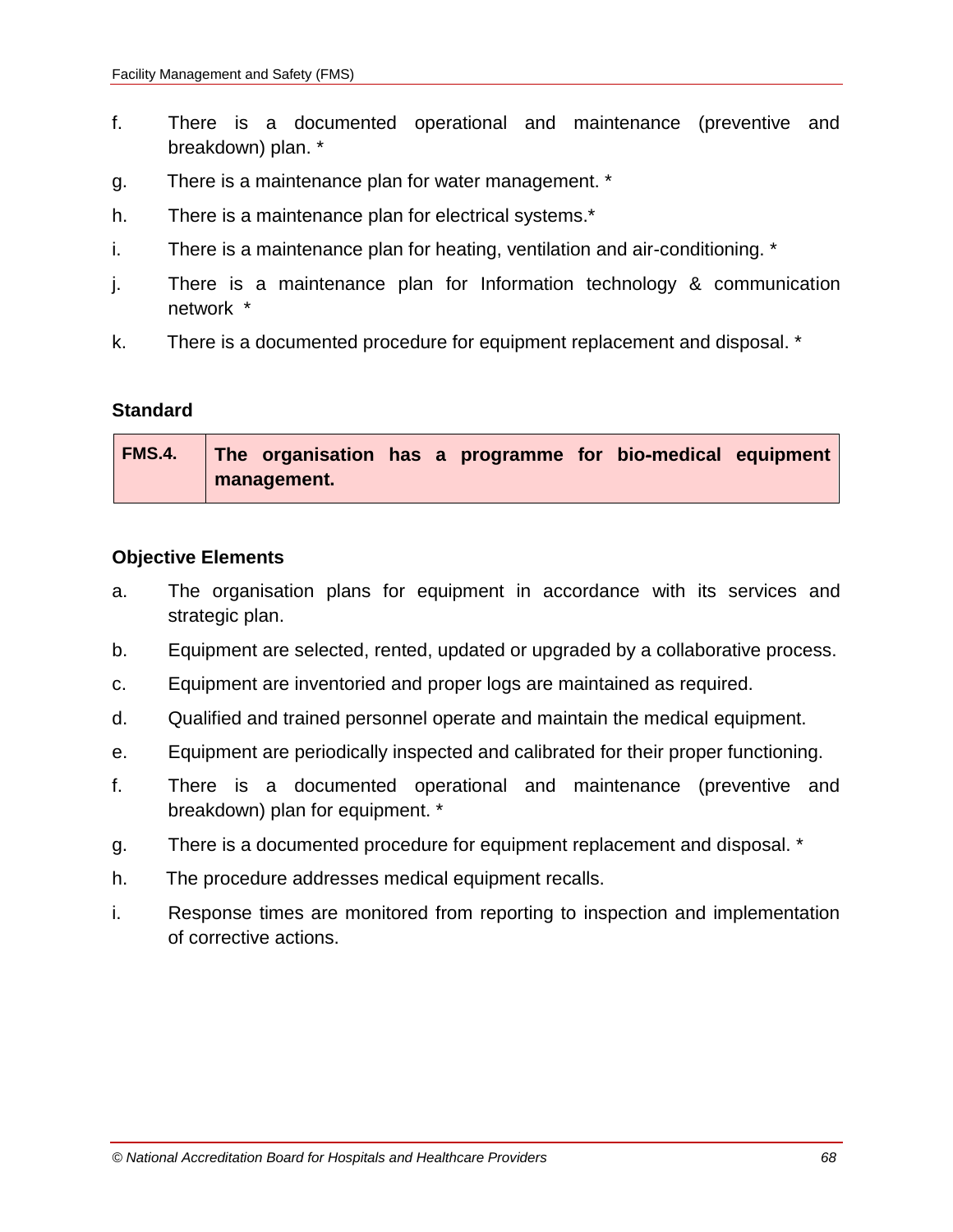**FMS.5. The organisation has a programme for medical gases, vacuum and compressed air,** if applicable**.**

### **Objective Elements**

- a. Documented procedures govern procurement, handling, storage, distribution, usage and replenishment of medical gases.
- b. Medical gases are handled, stored, distributed and used in a safe manner.
- c. The procedures for medical gases address the safety issues at all levels.
- d. Alternate sources for medical gases, vacuum and compressed air are provided for, in case of failure.
- e. The organisation regularly tests these alternate sources.
- f. There is an operational, inspection, testing and maintenance plan for, piped medical gas, compressed air and vacuum installation. \*

#### **Standard**

| <b>FMS.6.</b> | The organisation has plans for fire and non-fire emergencies within |
|---------------|---------------------------------------------------------------------|
|               | the facilities.                                                     |

- a. The organisation has plans and provisions for early detection, abatement and containment of fire, and non-fire emergencies. \*
- b. The organisation has a documented safe-exit plan in case of fire and non-fire emergencies.
- c. Staff is trained for its role in case of such emergencies.
- d. Mock drills are held at least twice a year.
- e. There is a maintenance plan for fire-related equipment & infrastructure \*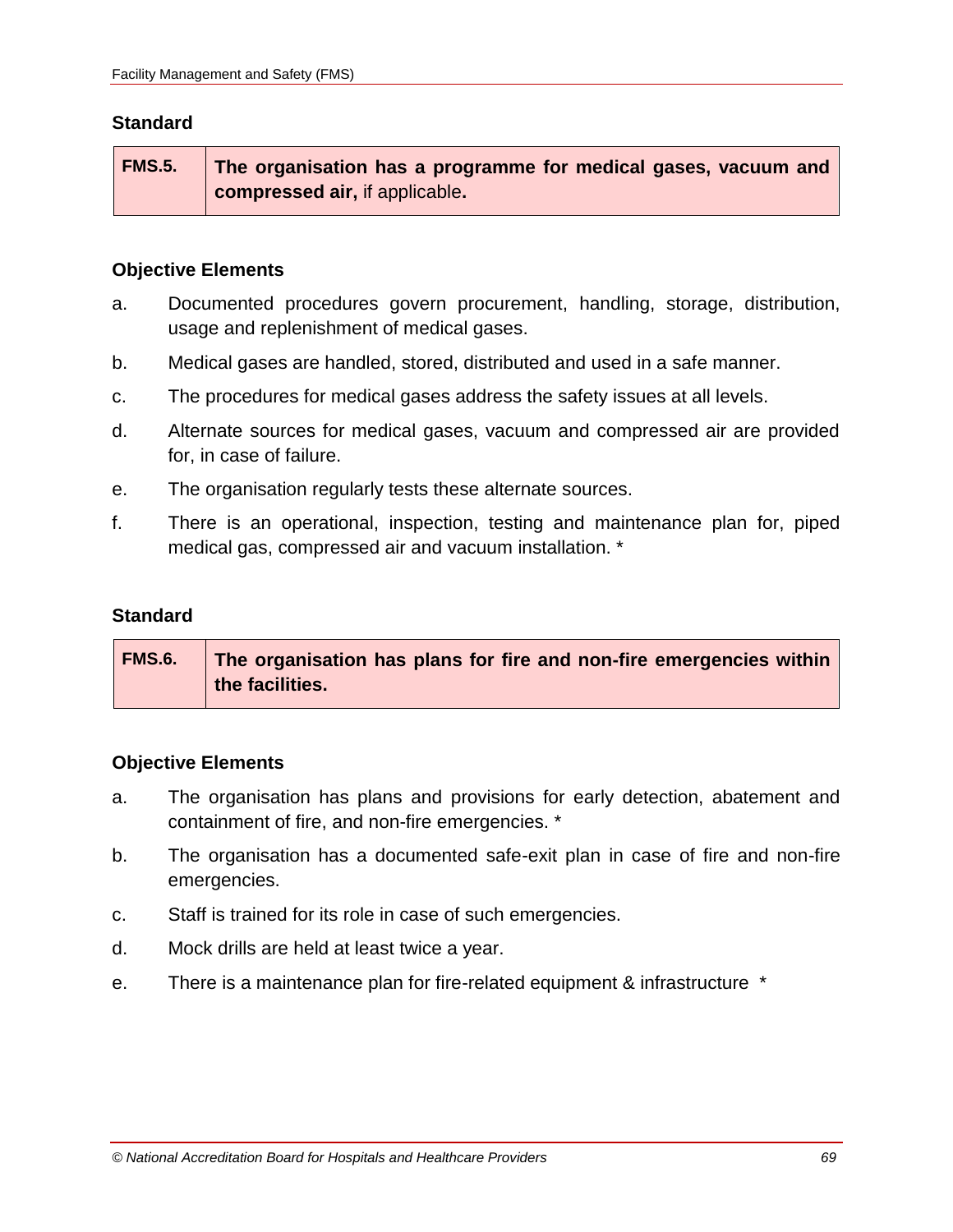|  | FMS.7.   The organisation has a plan for management of hazardous materials. |
|--|-----------------------------------------------------------------------------|
|--|-----------------------------------------------------------------------------|

- a. Hazardous materials are identified within the organisation. \*
- b. The organisation implements processes for sorting, labelling, handling, storage, transporting and disposal of hazardous material. \*
- c. There is a plan for managing spills of hazardous materials. \*
- d. Staff are educated and trained for handling such materials.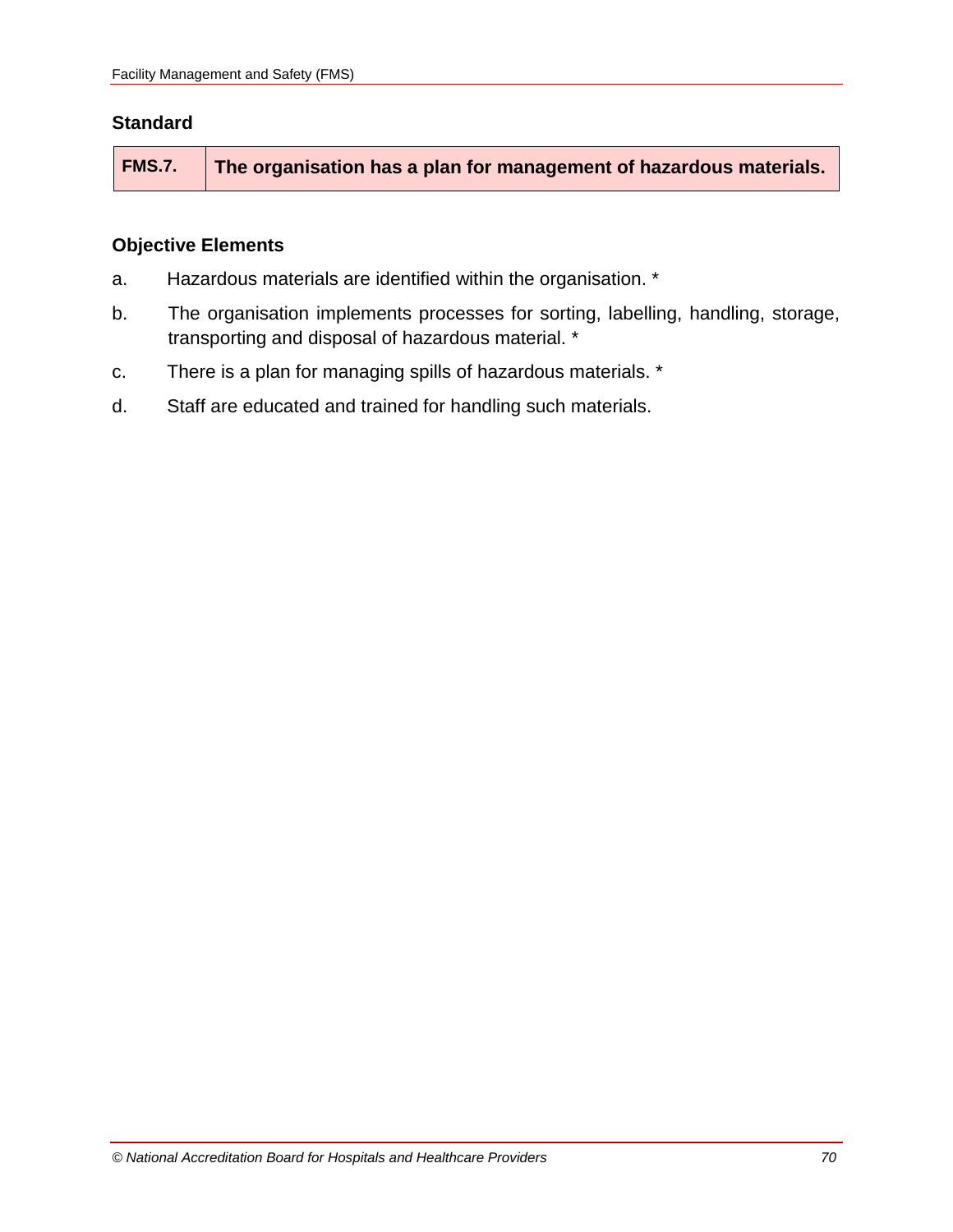# **Chapter 9**

# **Human Resource Management (HRM)**

#### **Intent of the chapter:**

The most important resource of a hospital and healthcare system is the human resource. Human resources are an asset for effective and efficient functioning of a hospital. Without an equally effective human resource management system, all other inputs like technology, infrastructure and finances come to naught. Human resource management is concerned with the "people" dimension in management.

The goal of human resource management is to acquire, provide, retain and maintain competent people in right numbers to meet the needs of the patients and community served by the organisation. This is based on the organisation's mission, objectives, goals and scope of services. Effective human resource management involves the following processes and activities:-

- (a) Acquisition of Human Resources which involves human resource planning, recruiting and socialisation of the new employees.
- (b) Training and development relates to the performance in the present and future anticipated jobs. The employees are provided with opportunities to advance personally as well as professionally.
- (c) Motivation relates to job design, performance appraisal and discipline.
- (d) Maintenance relates to safety and health of the employees.

The term "employee" refers to all salaried personnel working in the organisation. The term "staff" refers to all personnel working in the organisation including employees, "fee for service" medical professionals, part-time workers, contractual personnel and volunteers.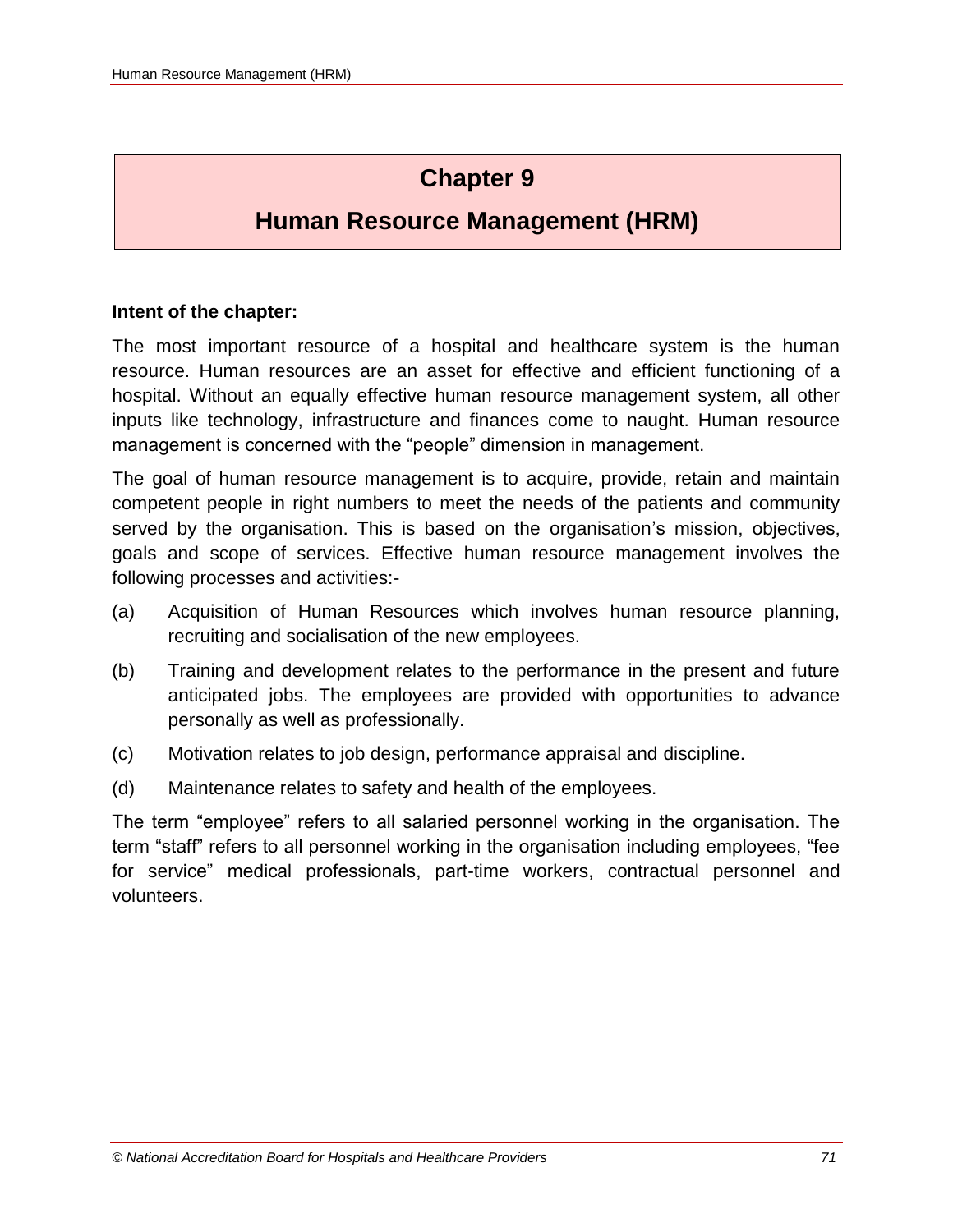# **Summary of Standards**

| <b>HRM 1:</b>  | The organisation has a documented system of human resource planning.                                                                      |  |  |  |  |  |  |  |  |
|----------------|-------------------------------------------------------------------------------------------------------------------------------------------|--|--|--|--|--|--|--|--|
| <b>HRM 2:</b>  | The organisation has a documented procedure for recruiting staff and<br>orienting them to the organisation's environment.                 |  |  |  |  |  |  |  |  |
| HRM 3:         | programme for professional<br>There is an ongoing<br>training<br>and<br>development of the staff.                                         |  |  |  |  |  |  |  |  |
| HRM 4:         | Staff are adequately trained on various safety-related aspects.                                                                           |  |  |  |  |  |  |  |  |
| <b>HRM 5:</b>  | An appraisal system for evaluating the performance of an employee<br>exists as an integral part of the human resource management process. |  |  |  |  |  |  |  |  |
| HRM 6:         | The organisation has documented disciplinary and grievance handling<br>policies and procedures.                                           |  |  |  |  |  |  |  |  |
| <b>HRM 7:</b>  | The organisation addresses the health needs of the employees.                                                                             |  |  |  |  |  |  |  |  |
| HRM 8:         | There is documented personal information for each staff member.                                                                           |  |  |  |  |  |  |  |  |
| <b>HRM 9:</b>  | There is a process for credentialing and privileging of medical<br>professionals, permitted to provide patient care without supervision.  |  |  |  |  |  |  |  |  |
| <b>HRM 10:</b> | There is a process for credentialing and privileging of nursing<br>professionals, permitted to provide patient care without supervision.  |  |  |  |  |  |  |  |  |

# **\* This implies that this objective element requires documentation.**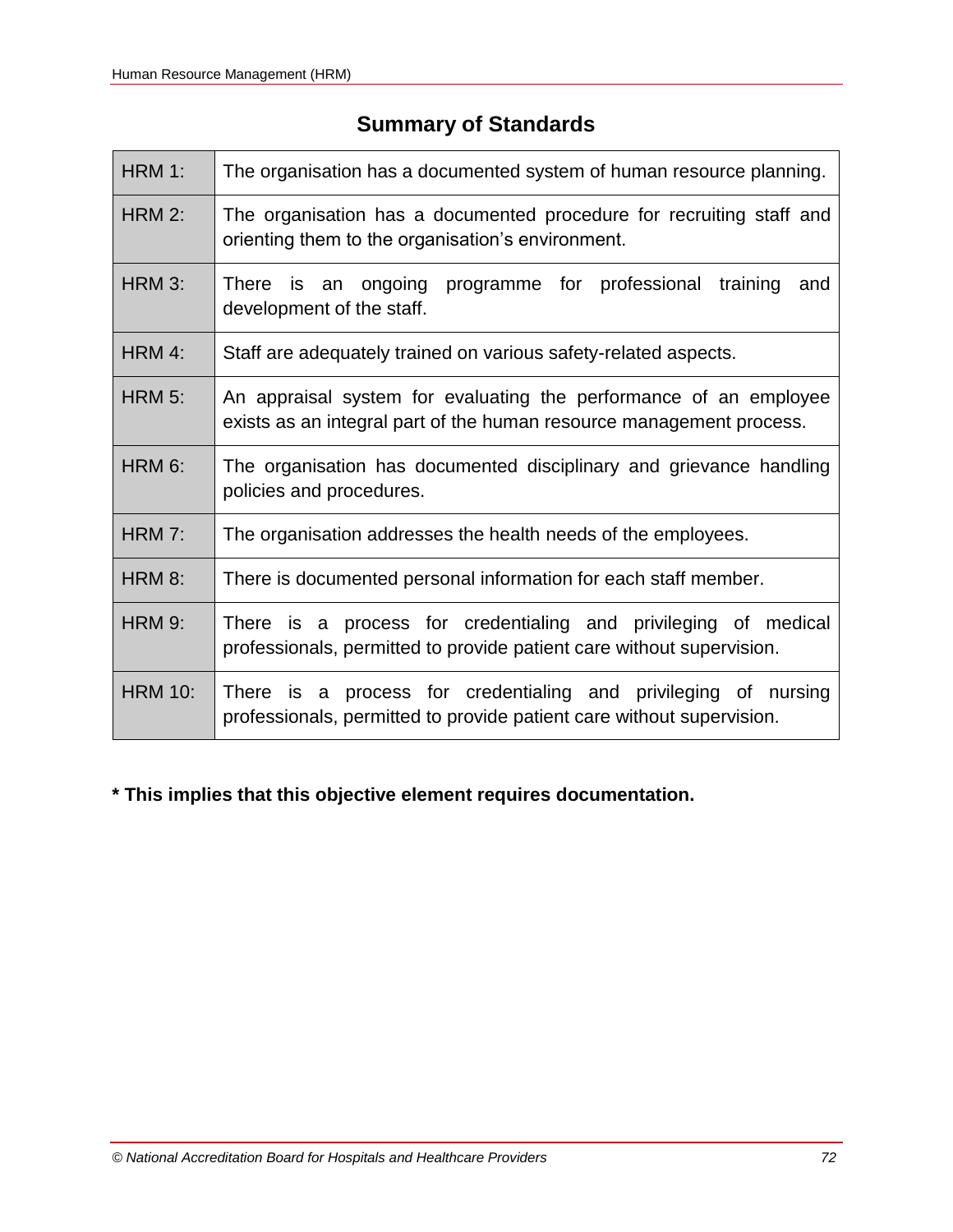# **Standards and Objective Elements**

# **Standard**

| <b>HRM.1.</b> The organisation has a documented system of human resource |
|--------------------------------------------------------------------------|
| planning.                                                                |

# **Objective Elements**

- a. Human resource planning supports the organisation's current and future ability to meet the care, treatment and service needs of the patient. \*
- b. The organisation maintains an adequate number and mix of staff to meet the care, treatment and service needs of the patient.
- c. The required job specification and job description are well defined for each category of staff. \*
- d*.* The organisation verifies the antecedents of the potential employee with regards to criminal/negligence background.

# **Standard**

| <b>HRM.2.</b> | The organisation has a documented procedure for recruiting staff |
|---------------|------------------------------------------------------------------|
|               | and orienting them to the organisation's environment.            |

- a. There is a documented procedure for recruitment. \*
- b. Recruitment is based on pre-defined criteria.
- c. Every staff member entering the organisation is provided induction training.
- d. The induction training includes orientation to the organisation's vision, mission and values.
- e. The induction training includes awareness on employee rights and responsibilities.
- f. The induction training includes awareness on patient's rights and responsibilities.
- g. The induction training includes orientation to the service standards of the organisation.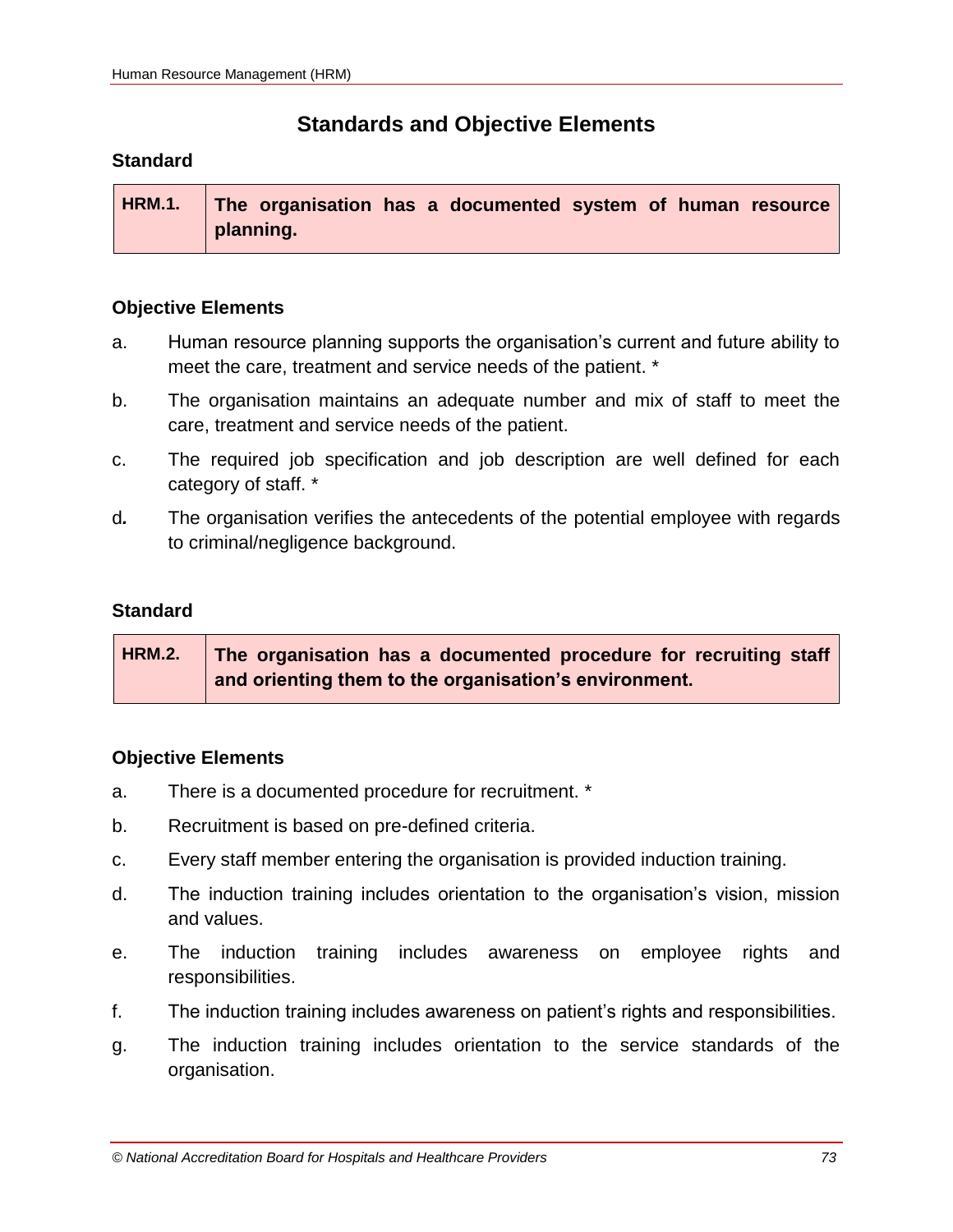h. Every staff member is made aware of organisation's wide policies and procedures as well as relevant department/unit/service/programme's policies and procedures.

### **Standard**

| HRM.3.   There is an on-going programme for professional training and |  |  |  |  |  |
|-----------------------------------------------------------------------|--|--|--|--|--|
| development of the staff.                                             |  |  |  |  |  |

#### **Objective Elements**

- a. A documented training and development policy exists for the staff. \*
- b. The organisation maintains the training record.
- c. Training also occurs when job responsibilities change/new equipment is introduced.
- d. Evaluation of training effectiveness is done by the organisation
- e. Feedback mechanisms are in place for improvement of training and development programme.

### **Standard**

- a. Staff are trained on the risks within the organisation's environment.
- b. Staff members can demonstrate and take actions to report, eliminate, or minimise risks.
- c. Staff members are made aware of procedures to follow in the event of an incident.
- d. Staff are trained on occupational safety aspects.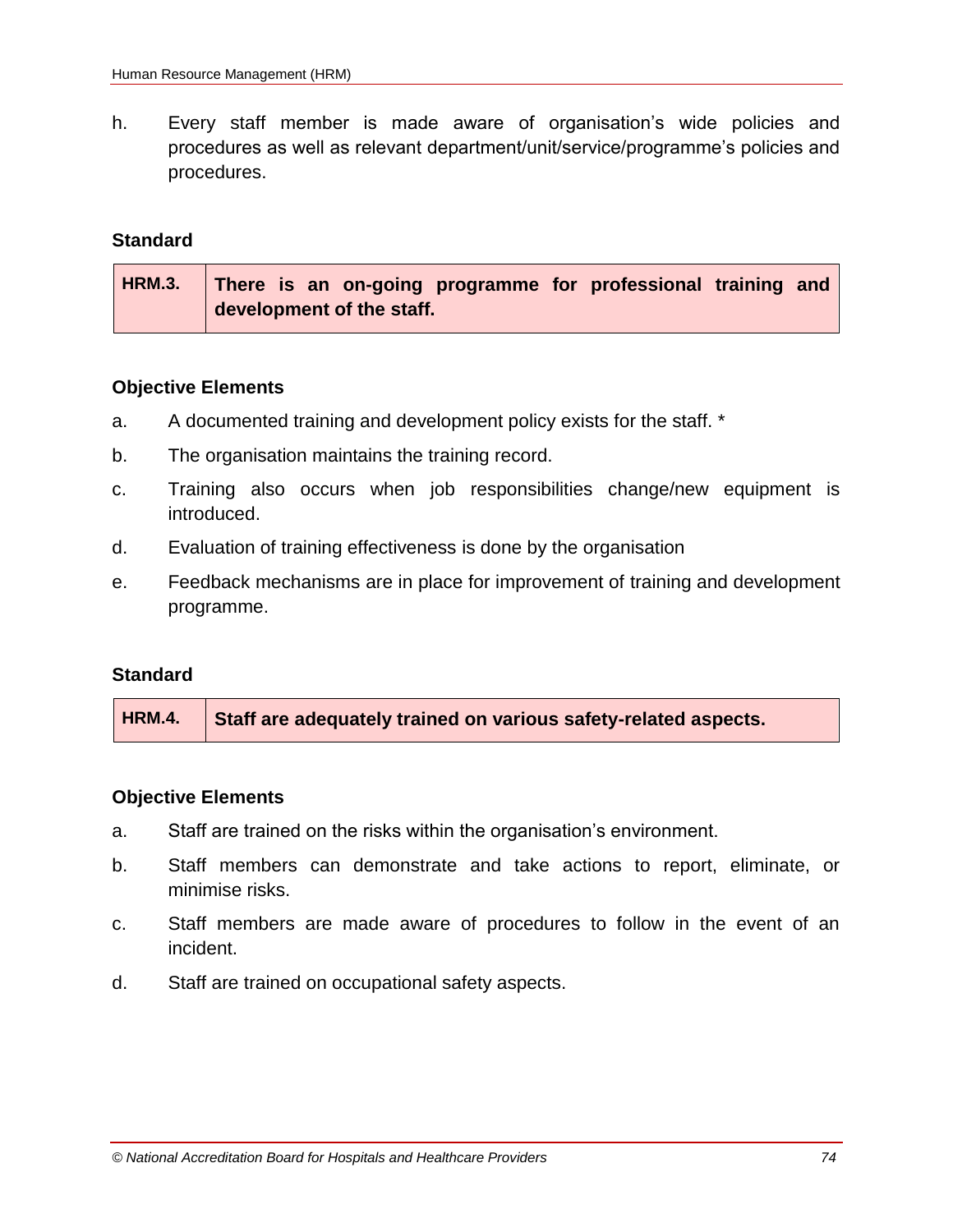**HRM.5. An appraisal system for evaluating the performance of an employee exists as an integral part of the human resource management process.**

### **Objective Elements**

- a. A documented performance appraisal system exists in the organisation. \*
- b. The employees are made aware of the system of appraisal at the time of induction.
- c. Performance is evaluated based on the pre-determined criteria.
- d. The appraisal system is used as a tool for further development.
- e. Performance appraisal is carried out at pre-defined intervals and is documented.

### **Standard**

**HRM.6. The organisation has documented disciplinary and grievance handling policies and procedures.**

- a. Documented policies and procedures exist. \*
- b. The policies and procedures are known to all categories of staff of the organisation.
- c. The disciplinary policy and procedure is based on the principles of natural justice.
- d. The disciplinary and grievance procedure is in consonance with the prevailing laws.
- e. There is a provision for appeals in all disciplinary cases.
- f. The redress procedure addresses the grievance.
- g. Actions are taken to redress the grievance.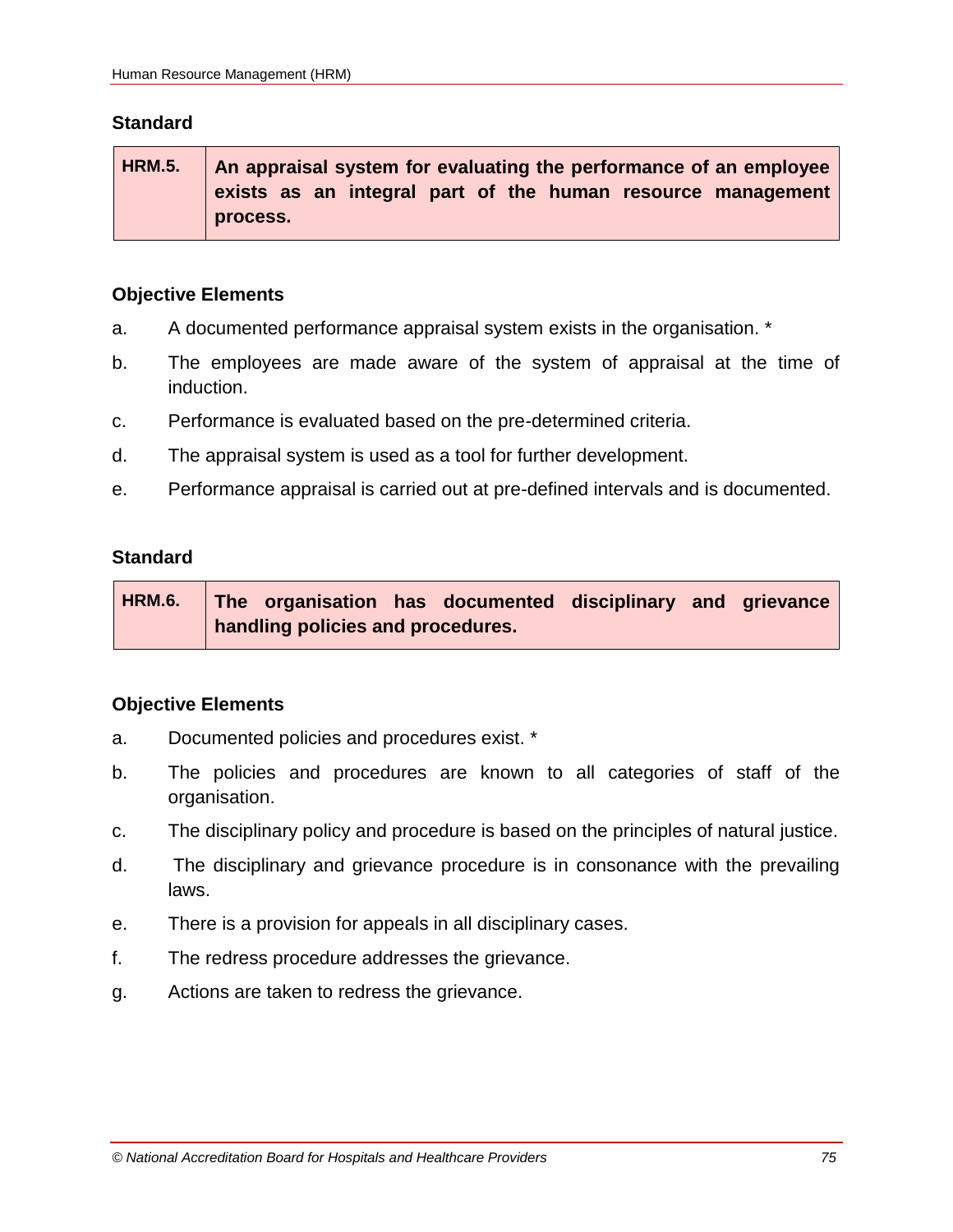**HRM.7. The organisation addresses the health needs of the employees.**

### **Objective Elements**

- a. A pre-employment medical examination is conducted on all the staff
- b. Health problems of the employees are taken care of in accordance with the organisation's policy.
- c. Regular health checks of staff dealing with direct patient care are done at least once a year and the findings/results are documented.
- d. Occupational health hazards are adequately addressed.

### **Standard**

### **Objective Elements**

- a. Personal files are maintained with respect to all staff.
- b. The personal files contain personal information regarding the staff's qualification, disciplinary background and health status.
- c. All records of in-service training and education are contained in the personal files.
- d. Personal files contain results of all evaluations.

### **Standard**

| <b>HRM.9.</b> | There is a process for credentialing and privileging of medical       |  |  |  |  |  |  |  |
|---------------|-----------------------------------------------------------------------|--|--|--|--|--|--|--|
|               | professionals, permitted to provide patient care without supervision. |  |  |  |  |  |  |  |

### **Objective Elements**

a. Medical professionals permitted by law, regulation and the organisation to provide patient care without supervision are identified.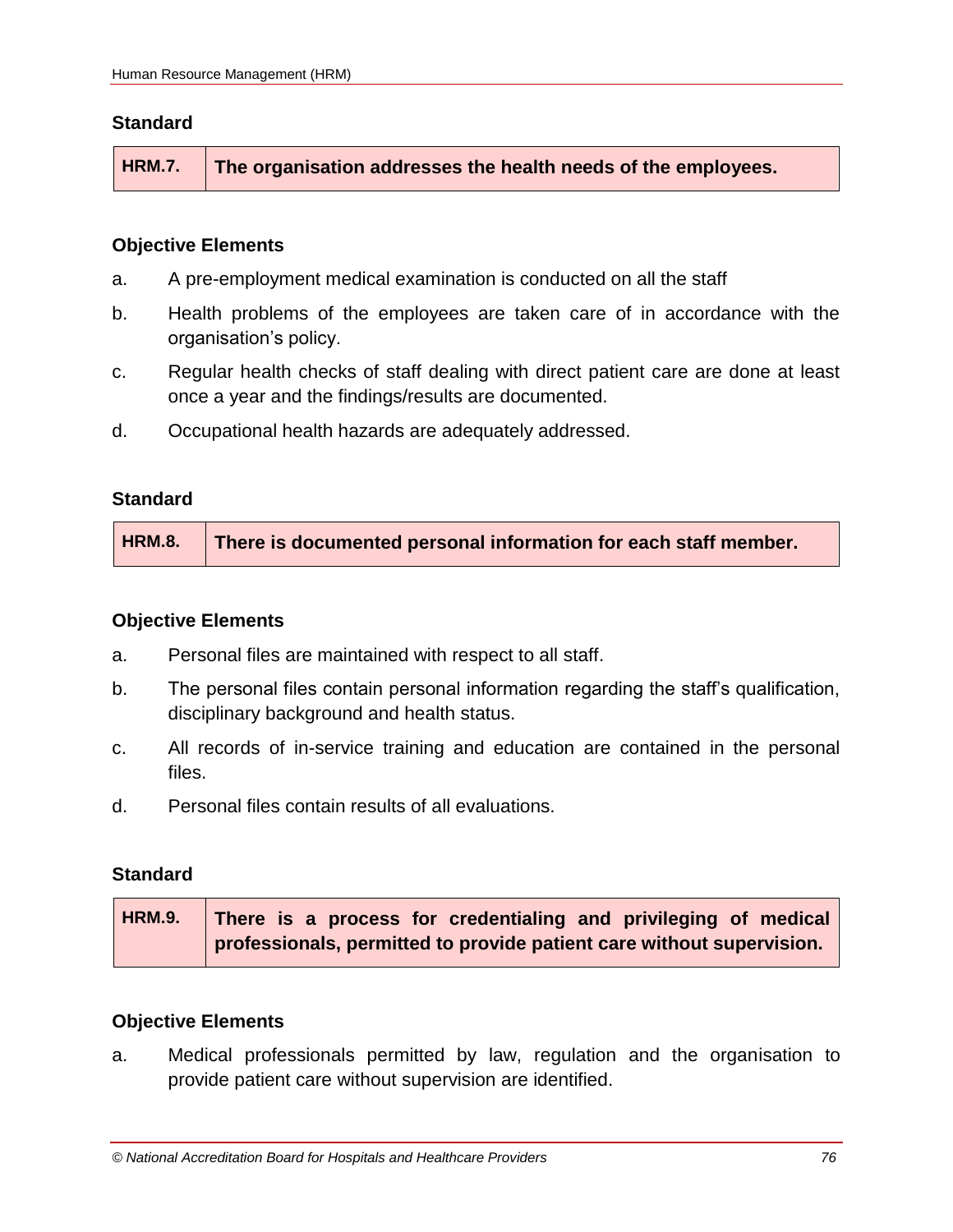- b. The education, registration, training and experience of the identified medical professionals is documented and updated periodically.
- c. All such information pertaining to the medical professionals is appropriately verified when possible.
- d. Medical professionals are granted privileges to admit and care for patients in consonance with their qualification, training, experience and registration
- e. The requisite services to be provided by the medical professionals are known to them as well as the various departments/units of the organisation.
- f. Medical professionals admit and care for patients as per their privileging.

**HRM.10. There is a process for credentialing and privileging of nursing professionals, permitted to provide patient care without supervision.**

- a. Nursing staff permitted by law, regulation and the organisation to provide patient care without supervision are identified.
- b. The education, registration, training and experience of nursing staff is documented and updated periodically.
- c. All such information pertaining to the nursing staff is appropriately verified when possible.
- d. Nursing staff are granted privileges in consonance with their qualification, training, experience and registration.
- e. The requisite services to be provided by the nursing staff are known to them as well as the various departments/units of the organisation.
- f. Nursing professionals care for patients as per their privileging.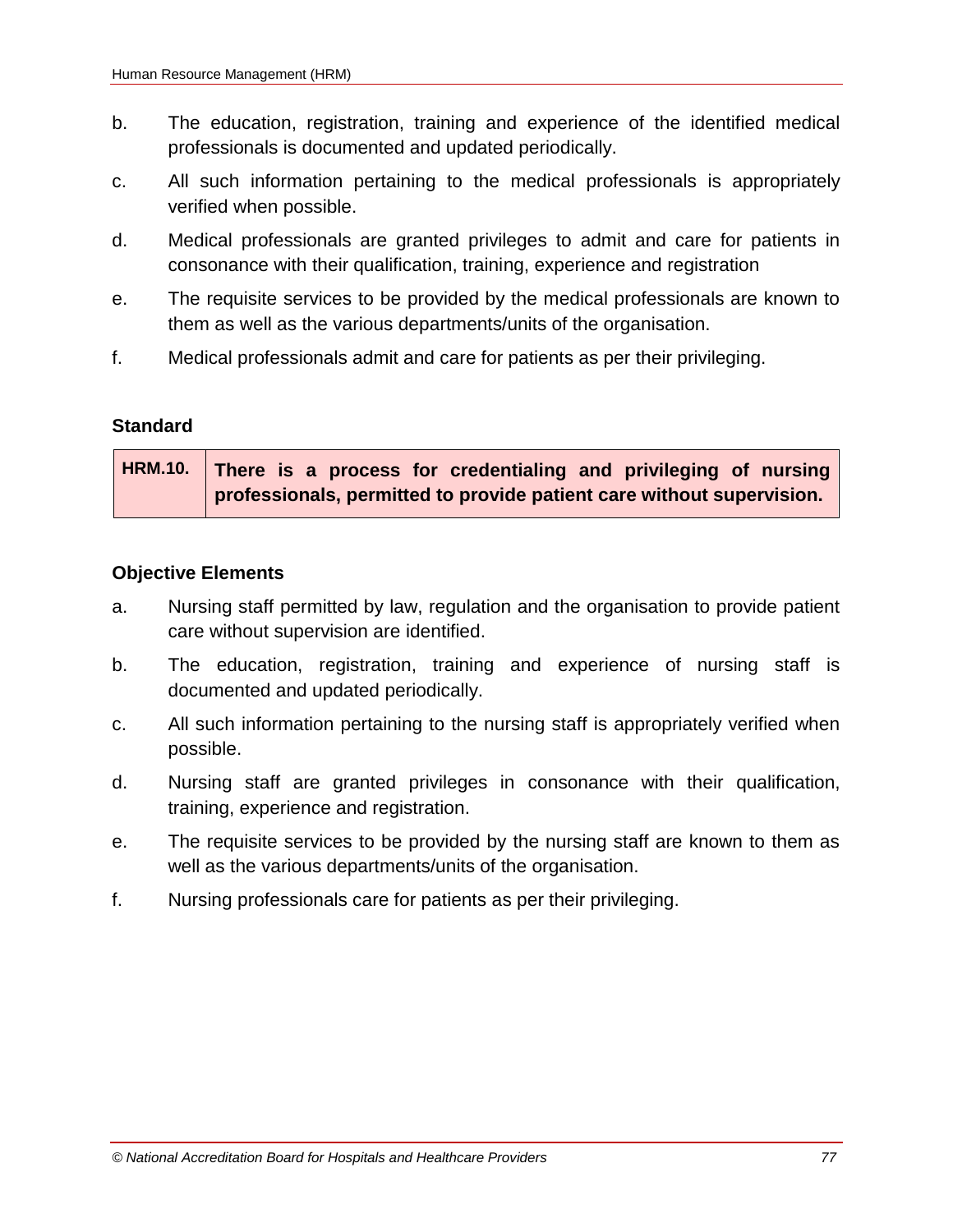# **Chapter 10**

# **Information Management System (IMS)**

# **Intent of chapter:**

Information is an important resource for effective and efficient delivery of health care. Provision of health care and its continued improvement is dependent to a large extent on the information generated, stored and utilised appropriately by the organisations. One of the major intent of this chapter is to ensure data and information meet the organisation's needs and support the delivery of quality care and service.

Provision of patient care is a complex activity that is highly dependent on communication of information. This communication is to and from the community, patients and their families, and other health professionals. Failures in communication are one of the most common root causes of patient safety incidents. The goal of Information management in a hospital is to ensure that the right information is made available to the right person. This is provided in an authenticated, secure and accurate manner at the right time and place. This helps achieve the ultimate organisational goal of a satisfied and improved provider and recipient of any health care setting.

An effective Information management system is based on the information needs of the organisation. The system is able to capture, transmit, store, analyse, utilise and retrieve information as and when required for improving clinical outcomes as well as individual and overall organisational performance.

Although a digital-based information system improves efficiency, the basic principles of a good information management system apply equally to a manual/paper-based system. These standards are designed to be equally compatible with non-computerised systems and future technologies.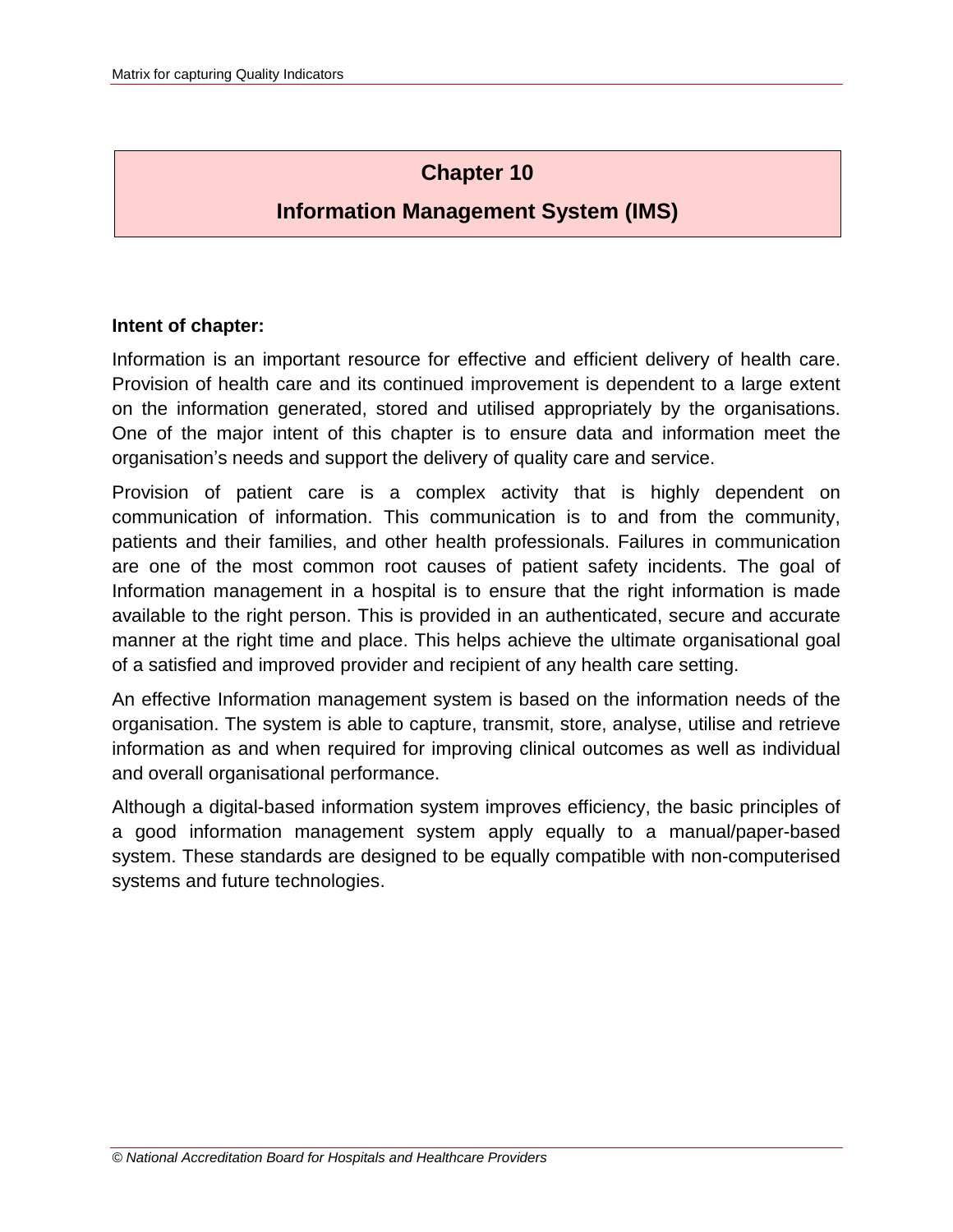# **Summary of Standards**

| <b>IMS 1:</b> | Documented policies and procedures exist to meet the information needs<br>of the care providers, management of the organisation as well as other<br>agencies that require data and information from the organisation. |  |  |  |  |  |  |
|---------------|-----------------------------------------------------------------------------------------------------------------------------------------------------------------------------------------------------------------------|--|--|--|--|--|--|
| IMS 2:        | The organisation has processes in place for effective control and<br>management of data.                                                                                                                              |  |  |  |  |  |  |
| IMS 3:        | The organisation has a complete and accurate medical record for every<br>patient.                                                                                                                                     |  |  |  |  |  |  |
| IMS 4:        | The medical record reflects continuity of care.                                                                                                                                                                       |  |  |  |  |  |  |
| IMS $5$ :     | Documented policies and procedures are in place for maintaining<br>confidentiality, integrity and security of records, data and information.                                                                          |  |  |  |  |  |  |
| <b>IMS 6:</b> | Documented policies and procedures exist for retention time of records,<br>data and information.                                                                                                                      |  |  |  |  |  |  |
| IMS $7:$      | The organisation regularly carries out review of medical records.                                                                                                                                                     |  |  |  |  |  |  |

# **\* This implies that this objective element requires documentation.**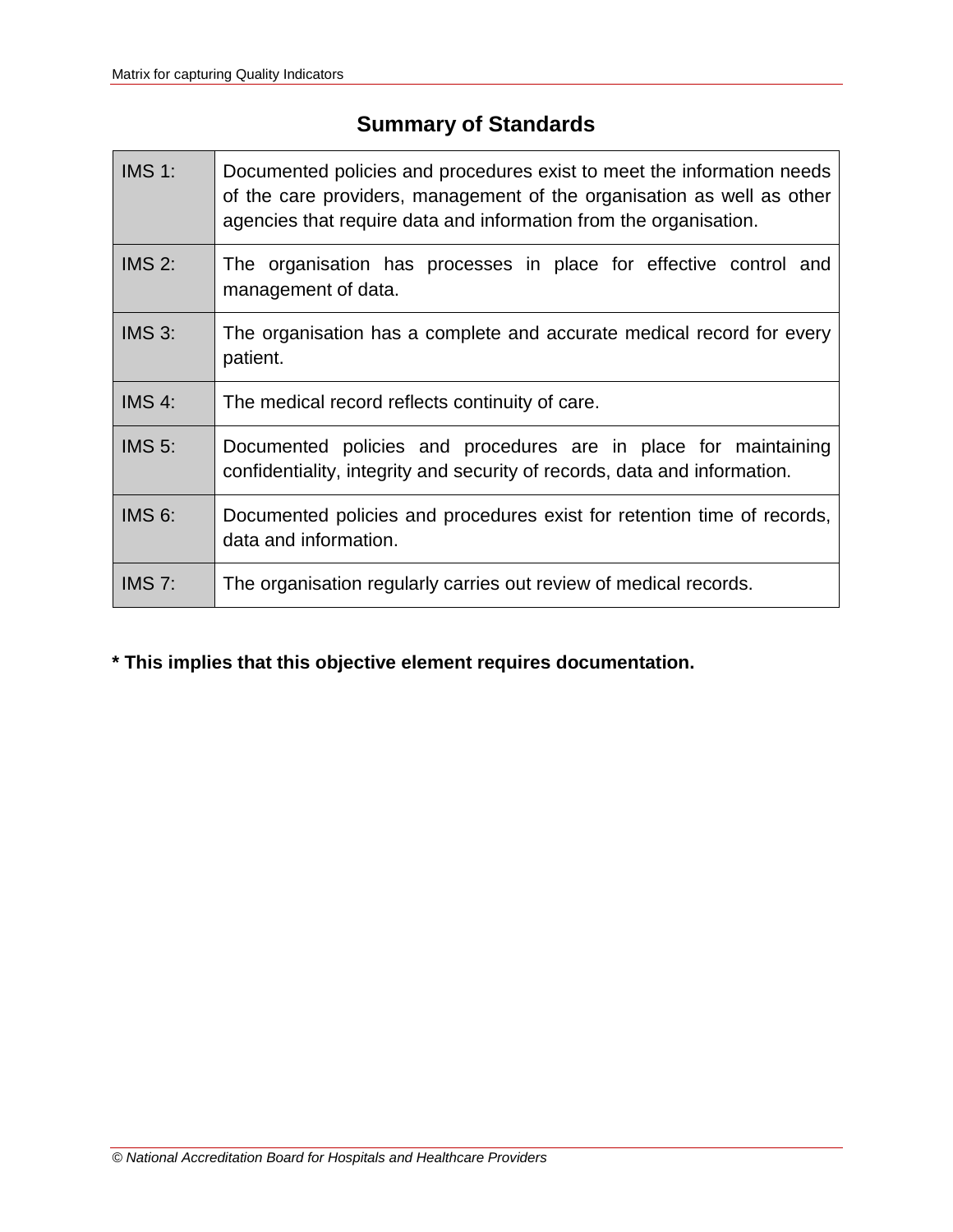| <b>IMS.1.</b>                                                       | Documented policies and procedures exist to meet the information |  |  |  |  |  |  |
|---------------------------------------------------------------------|------------------------------------------------------------------|--|--|--|--|--|--|
| needs of the care providers, management of the organisation as well |                                                                  |  |  |  |  |  |  |
|                                                                     | as other agencies that require data and information from the     |  |  |  |  |  |  |
|                                                                     | organisation.                                                    |  |  |  |  |  |  |

# **Objective Elements**

- a. The information needs of the organization are identified and are appropriate to the scope of the services being provided by the organization. \*
- b. Documented policies and procedures to meet the information needs exist. \*
- c. All information management and technology acquisitions are in accordance with the documented policies and procedures.
- d. Documented policies and procedures guide the use of Telemedicine facility in a safe and secure manner.
- e. The organization contributes to external databases in accordance with the law and regulations.

### **Standard**

| <b>IMS.2.</b> | The organisation has processes in place for effective control and |
|---------------|-------------------------------------------------------------------|
|               | management of data.                                               |

- a. The organization has an effective process for document control. \*
- b. Formats for data collection are standardized.
- c. Necessary resources are available for analyzing data.
- d. Documented procedures are laid down for timely and accurate dissemination of data. \*
- e. Documented procedures exist for storing and retrieving data. \*
- f. Appropriate clinical and managerial staff participates in selecting, integrating and using data.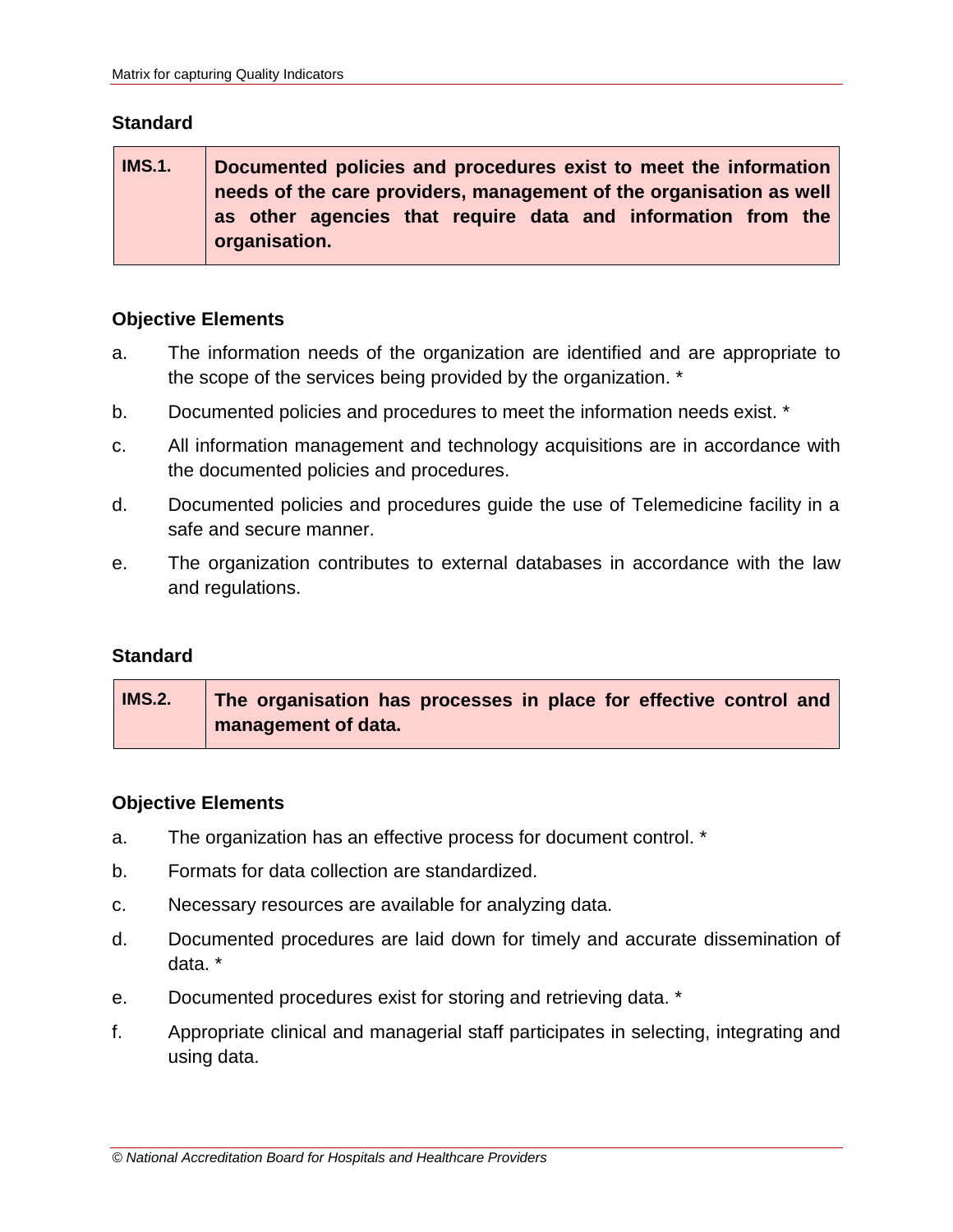**IMS.3. The organisation has a complete and accurate medical record for every patient.**

# **Objective Elements**

- a. Every medical record has a unique identifier.
- b. Organization policy identifies those authorized to make entries in medical record.
- c. Entry in the medical record is named, signed, dated and timed.
- d. The author of the entry can be identified.
- e. The contents of medical record are identified and documented. \*
- f. The organisation has a documented policy for usage of abbreviations and develops a list based on accepted practices.
- g. The record provides a complete, up-to-date and chronological account of patient care.
- h. Provision is made for 24-hour availability of the patient's record to healthcare providers to ensure continuity of care.

### **Standard**

| <b>IMS.4.</b> | The medical record reflects continuity of care. |
|---------------|-------------------------------------------------|
|---------------|-------------------------------------------------|

- a. The medical record contains information regarding reasons for admission, diagnosis and Care plan.
- b. The medical record contains the results of tests carried out and the care provided.
- c. Operative and other procedures performed are incorporated in the medical record.
- d. When patient is transferred to another hospital, the medical record contains the date of transfer, the reason for the transfer and the name of the receiving hospital.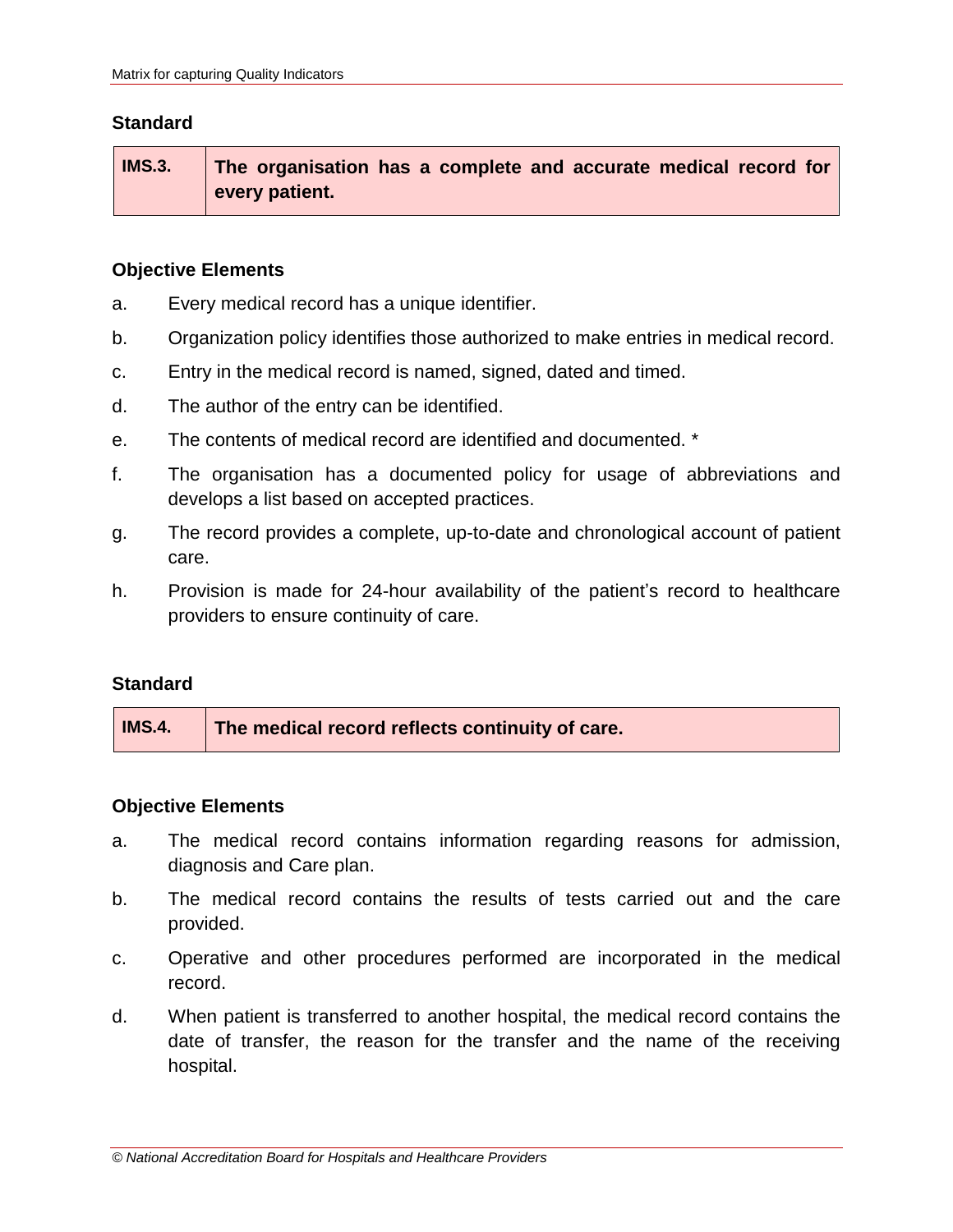- e. The medical record contains a copy of the discharge summary duly signed by appropriate and qualified personnel.
- f. In case of death, the medical record contains a copy of the cause of death certificate.
- g. Whenever a clinical autopsy is carried out, the medical record contains a copy of the report of the same.
- h. Care providers have access to current and past medical record.

| <b>IMS.5.</b> | Documented policies and procedures are in place for maintaining |  |  |  |  |
|---------------|-----------------------------------------------------------------|--|--|--|--|
|               | confidentiality, integrity and security of records, data and    |  |  |  |  |
|               | information.                                                    |  |  |  |  |

- a. Documented policies and procedures exist for maintaining confidentiality, security and integrity of records, data and information.<sup>\*</sup>
- b. Documented policies and procedures are in consonance with the applicable laws.
- c. The policies and procedure(s) incorporate safeguarding of data/record against loss, destruction and tampering.
- d. The organisation has an effective process of monitoring compliance of the laid down policy and procedure.
- e. The organisation uses developments in appropriate technology for improving confidentiality, integrity and security.
- f. Privileged health information is used for the purposes identified or as required by law and not disclosed without the patient's authorisation.
- g. A documented procedure exists on how to respond to patients/physicians and other public agencies requests for access to information in the medical record in accordance with the local and national law. \*